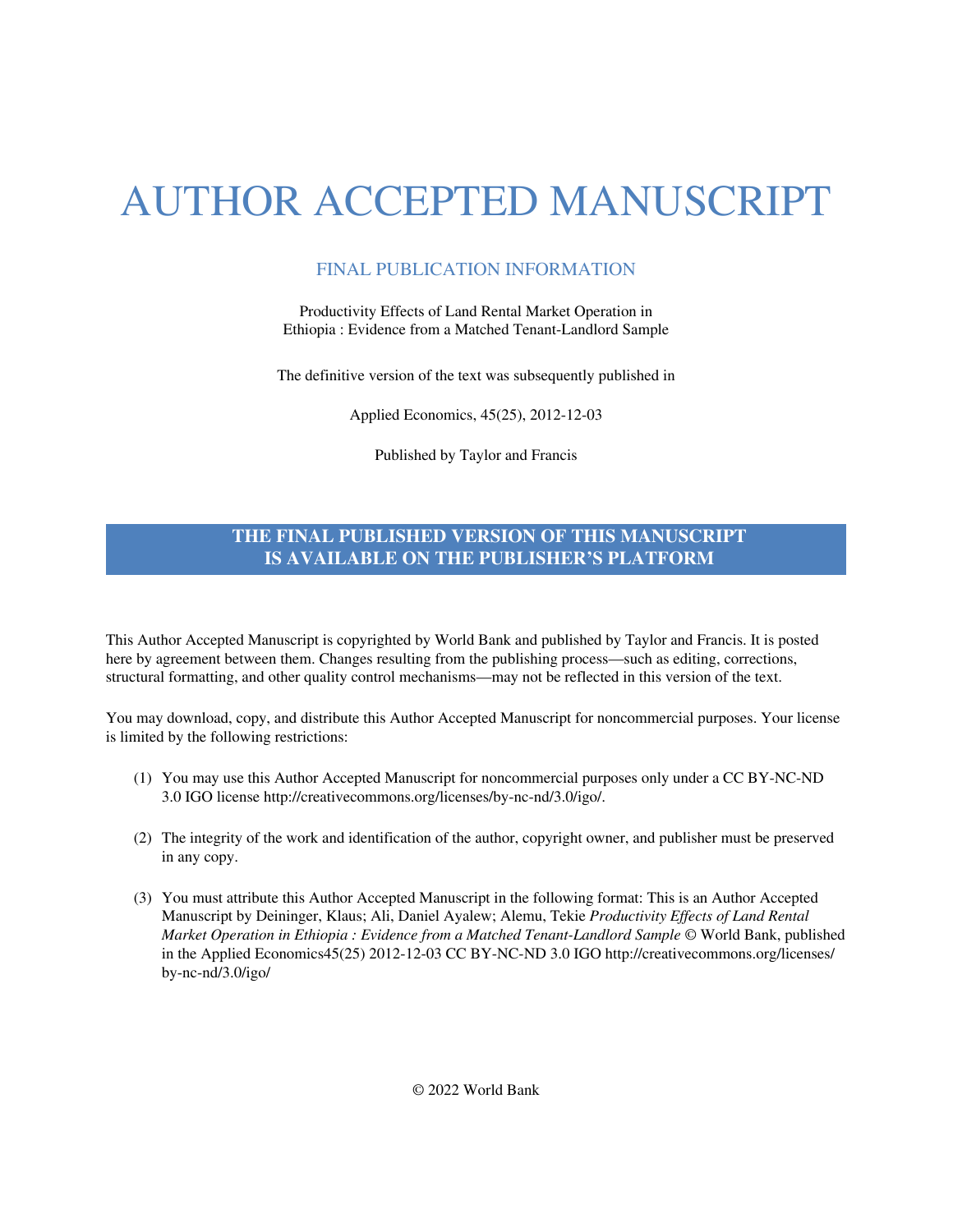# **Productivity effects of land rental market operation in Ethiopia:**

# **Evidence from a matched tenant-landlord sample**

Word Count: 7392 (Main Text and Footnote)

# **Klaus Deininger,\* Daniel Ayalew Ali\*1 , Tekie Alemu#**

\* World Bank, Washington DC [kdeininger@worldbank.org,](mailto:kdeininger@worldbank.org) [dali1@worldbank.org](mailto:dali1@worldbank.org)

# Department of Economics, Addis Ababa University, Addis Ababa [tekiealemu@yahoo.com](mailto:tekiealemu@yahoo.com)

<sup>&</sup>lt;sup>1</sup> Corresponding author: 1818 H St. NW, Washington DC, 20433; Tel 202 4734813, fax 202 522 1151, email: [dali1@worldbank.org.](mailto:dali1@worldbank.org) We would like to thank the Economics Departments of Addis Ababa University and Gothenburg University for access to the data, Gunnar Kohlin, Donald Larson, Kejiro Otsuka, and participants of the 2009 land governance conference at the World Bank for insightful comments and suggestions. Support from the Global Land Tools Network and the Norwegian ESSD Trust Fund is gratefully acknowledged. The views expressed in this paper are those of the authors and do not necessarily reflect those of the World Bank, its Board of Executive Directors, or the countries they represent.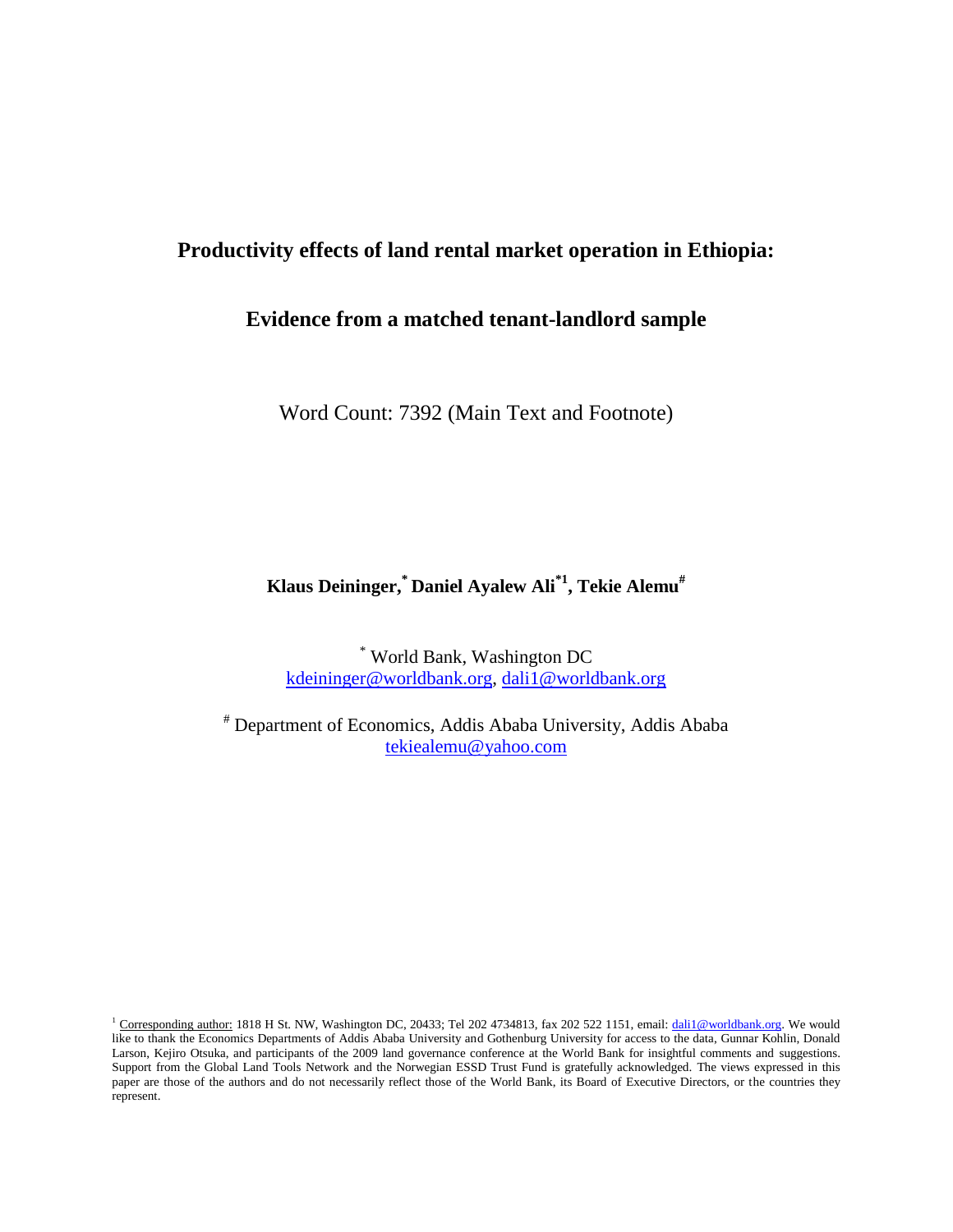## **Productivity effects of land rental markets in Ethiopia: Evidence from a matched tenant-landlord sample**

**Abstract:** As countries increasingly strive to transform their economies from agriculture-based into a diversified one, land rental will become of greater importance. It will thus be critical to complement research on the efficiency of specific land rental arrangements such as sharecropping with an inquiry into the broader productivity impacts of the land rental market. Plot-level data for a matched landlord-tenant sample in an environment where sharecropping dominates allow us to explore both issues. We find that pure output sharing leads to significantly lower levels of efficiency that can be attenuated by monitoring while the inefficiency disappears if inputs are shared as well. Rentals transfer land to more productive producers but realization of this productivity advantage is prevented by the inefficiency of contractual arrangements, suggesting changes that would prompt adoption of different contractual arrangements could have significant benefits.

## . **1. Introduction**

It is well recognized that there is considerable potential for the agricultural sector to help improve labor productivity in rural areas through technology, integration into supply chains, and better functioning of factor markets including those for land and labor to facilitate off-farm employment (World Bank 2007). In the context of economic growth, low-cost and flexible mechanisms to bring land to its most productive use can help in the transformation of rural economies by allowing those with little comparative advantage in agriculture to take up non-agricultural employment and thus lay the basis for a more diversified growth (de Janvry *et al.* 2001). Given their greater flexibility and limited upfront capital requirements, rental markets allow greater flexibility than sales and allow owners working off-farm to continue enjoying the benefits of land ownership (Otsuka and Hayami 1988) while at the same time drawing on non-agricultural income (Deininger and Jin 2006). There is, however, concern that, especially if other markets do not work well, contractual arrangements adopted in such markets may fail to fully realize their potential. However, few empirical studies have explored productivity impacts of different forms of land rental, making it difficult to assess the scope and possible nature of policies to help realize such potential more fully. Doing so for the case of Ethiopia's highlands, where rental markets are quite active, is the goal of this paper.

We use a sample of some 1,700 households and their 800 rental partners to address two questions that are critically important for productivity and welfare. First, the extent to which 'Marshallian inefficiency' affects productive efficiency of sharecropping and whether parties can alter associated impacts. Second, whether landlords' choice of partners with greater agricultural ability affects the productivity impact of land rental market and the extent to which policy can help to encourage productivity-enhancing outcomes.

Use of within-household fixed effects estimates for owner-cum-tenants to answer the first question suggests that output on sharecropped plots is significantly lower, by between 16% and 25%, than on owned plots cultivated by the same household. If landlords share in provision of inputs, the inefficiency will disappear. Landlords' monitoring capacity, i.e., being a farmer or having off-spring live in the village, attenuates but fails to eliminate the inefficiency arising from sharecropping contract.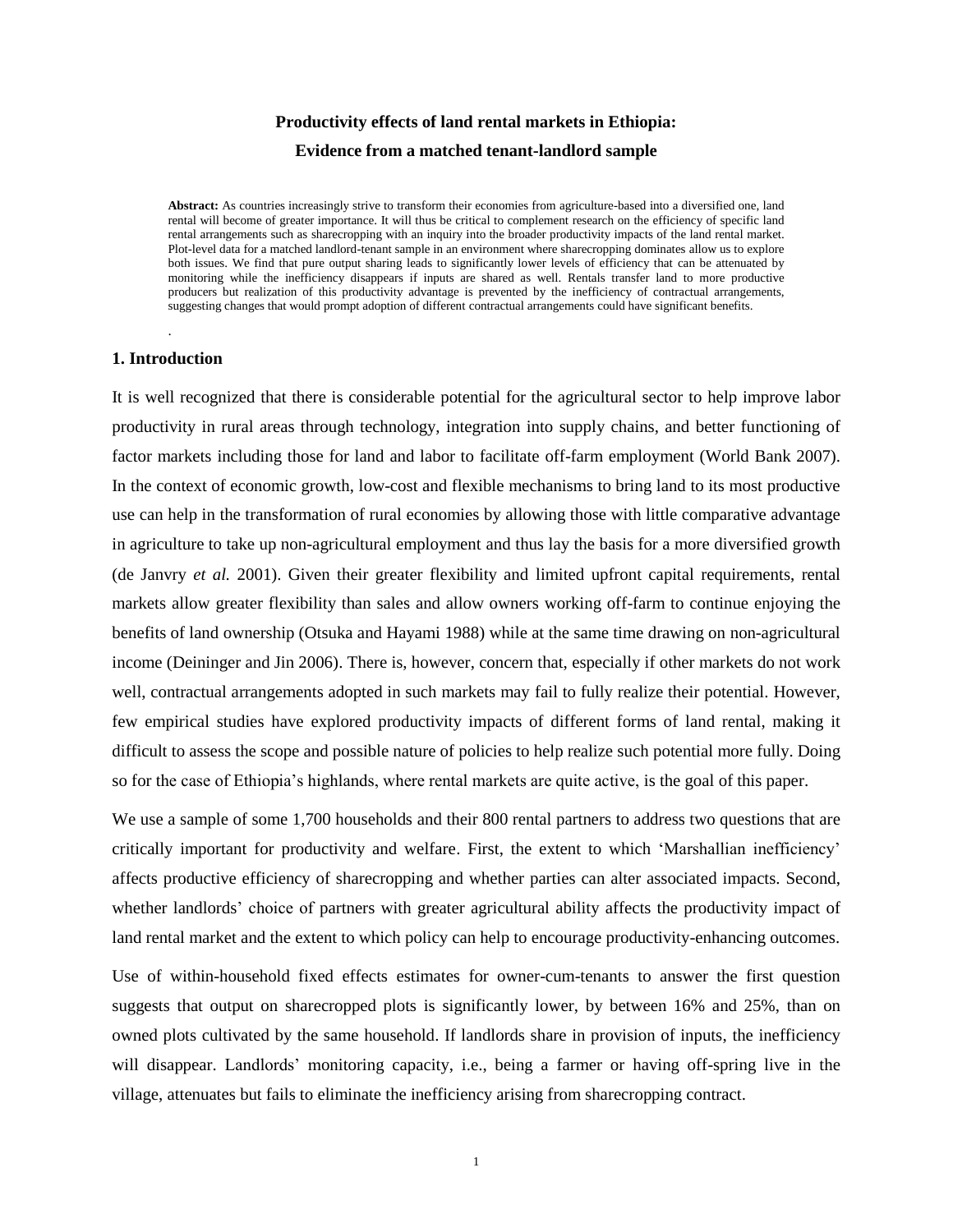While earlier analyses provided estimates of the magnitude of the 'Marshallian inefficiency' comparable in magnitude to those obtained here, lack of information on partners in rental markets made it impossible to ascertain whether this is due not to the contractual form or tenants' inherent productivity. Analysis of pair fixed effects for properly chosen plot samples, i.e., plots owned and cultivated by either the landlord or the partnering tenant, shows that tenants' productivity is higher than that of landlords by between 17 and 26 percentage points suggesting that land rental could significantly enhance productivity. Still, this is counteracted by contractual arrangements; in fact we cannot reject the hypothesis that, despite tenants' productivity advantage, productivity on leased plots is no different from those self-cultivated by the landlord. As this result is unlikely to be driven by unobserved land quality, use of sharecropping rather than fixed rental arrangements implies that rental markets fail to realize their productive potential. Predominantly female landlords will draw little, if any benefits from having their land sharecropped as compared to cultivating it themselves. Policies such as insurance that would allow adoption of fixed rent contracts could thus increase welfare by both tenants and landlords.

The paper is structured as follows. Section two introduces the topic and uses descriptive statistics from household- and plot-level data to illustrate the setting and highlight evidence on working of rental markets from data on transaction partners. Section three discusses literature on the efficiency of sharecropping and introduces our analytical framework that extends the standard approach to allow for arrangements that might allow partners to reduce inefficiency of certain contractual arrangements and to assess potential and actual productivity differential between tenants and landlords. Section four presents results from the econometric analysis. Section five concludes by discussing potential policy implications.

#### **2. Background and descriptive statistics**

Our data come from a rural environment with limited non-agricultural labor markets and high levels of land rental market activity. High risk, social norms regarding females' roles, and large differences in wealth and endowments with critical factors, in particular oxen, implied that land is mainly transferred from poor and often female headed landlords to relatively more affluent tenants with draught power. Contrary to what is observed elsewhere, rentals thus lead to greater concentration of operational holdings. Virtually all rentals involve sharecropping rather than fixed rental contracts. Descriptive results suggest that intensity of input use is lower on sharecropped than on owned plots.

#### **2.1 Household characteristics**

Our data used are from the fourth round of a longitudinal survey in the Amhara region of Ethiopia's highlands conducted by the Ethiopian Development Research Institute jointly with the World Bank and Gothenburg University. Details of earlier rounds are described elsewhere (Deininger *et al.* 2008). A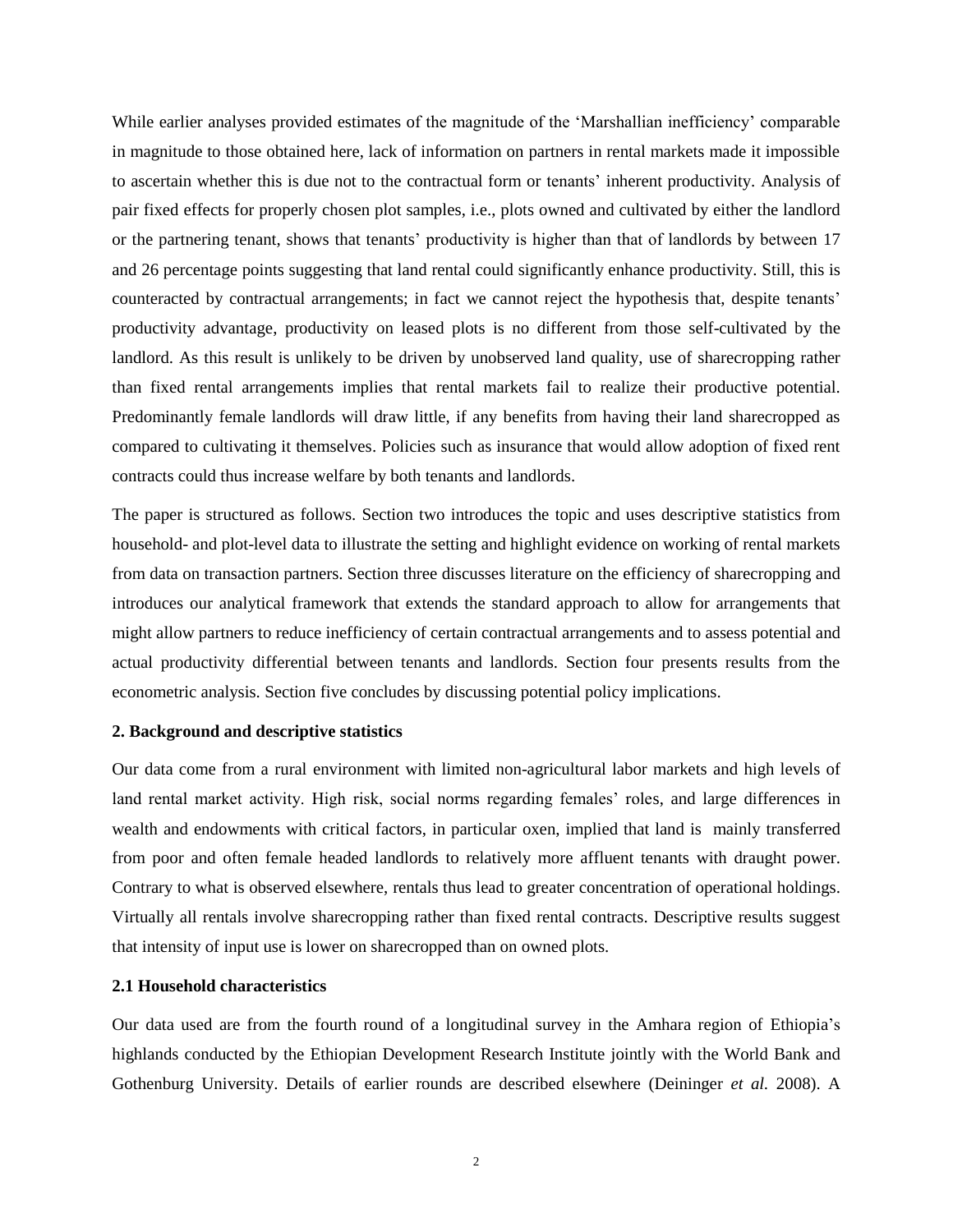unique feature of the data is that, for participants on either side of the land market, rental partners from the same village were included in the sample and were administered essentially the same questionnaire.<sup>1</sup> In light of high levels of rental activity, this yields a sample of 1,700 randomly selected households plus their 787 rental partners (either landlords or tenants) from 14 villages (*kebeles*) in 6 districts (*woredas*) in South Wollo and East Gojam zones. The survey includes plot level data on production for the 2007 main season (*meher,* i.e. September-February), household characteristics including resource endowments, and participation in land, labor and credit markets.

Table 1 presents household level information for the whole sample and separately for those leasing out, leasing in, and remaining in autarky on the entire sample.<sup>2</sup> With 69% of the households participating on either side  $(33\%$  leasing out and  $36\%$  in), <sup>3</sup> rental markets are fairly active but localized, with more than 85% of transactions involving households from the same village and virtually no cases of simultaneous renting in and renting out.<sup>4</sup> With 63% of landlords still cultivating some own land and only 2% of tenants being landless, mixed tenancy predominates.

Differences in gender and resource endowments appear to be key drivers of land market participation. Almost half (47%) of those renting out are female headed, compared to 17% and 3% of female headed households in autarky and renting in, respectively. Landlords have significantly less access to livestock and draught animals (0.4 oxen and bulls compared to an average of 1.3), supporting the notion of illfunctioning markets for oxen rental as a driver of rental market activity. With some 70% of female headed households renting out land, land markets seem to transfer land from resource poor, female-headed, and slightly older households to wealthier ones with better access to family labor. This is in contrast to what is observed in many other settings where skilled, wealthy households rent out land to pursue nonagricultural options,<sup>5</sup> possibly because barriers to entry into non-farm activities in Ethiopia remain high. Rental markets contribute to a concentration of operational land holdings compared to land ownership; the Gini coefficient increases form 0.37 for owned to 0.48 for operated holdings, different from other countries, e.g., China where rental markets help equalize the operational land distribution,  $<sup>6</sup>$ </sup>

To illustrate the extent to which land rental markets helped equalize factor ratios across households, table 2 presents labor-to-land and oxen-to-land ratios for different types of land rental market participants

 $\overline{a}$ 

<sup>&</sup>lt;sup>1</sup> In the case of multiple partners, all partners within the village were to be interviewed. In East Gojjam, an unexpectedly large number of rental transactions implied that the partner questionnaire was administered to a randomly selected partner while a shorter questionnaire (without plot level production) was administered to the remaining partners within the village.

<sup>2</sup> Equivalent information for the sub-sample with availability of matched partner information can be found in appendix table 1.

<sup>&</sup>lt;sup>3</sup>The participants in the rental markets include transaction partners of the original sample. If the partners are excluded from the analysis, the share of market participants drops to 57% which still indicates the existence of active rental markets in the study areas.

<sup>&</sup>lt;sup>4</sup> Less then 1% of households are reported to simultaneously lease out and lease in land.

<sup>&</sup>lt;sup>5</sup> A similarly counter-intuitive pattern of 'reverse' tenancy is observed in Madagascar where insecurity of tenure that poses asset risk on leased out plots is hypothesized to be one of the key underlying factors (Bellemare 2009).

<sup>&</sup>lt;sup>6</sup> In China, a Gini of 0.36 for land use rights (comparable to ownership) was further reduced through transfers (Deininger and Jin 2005).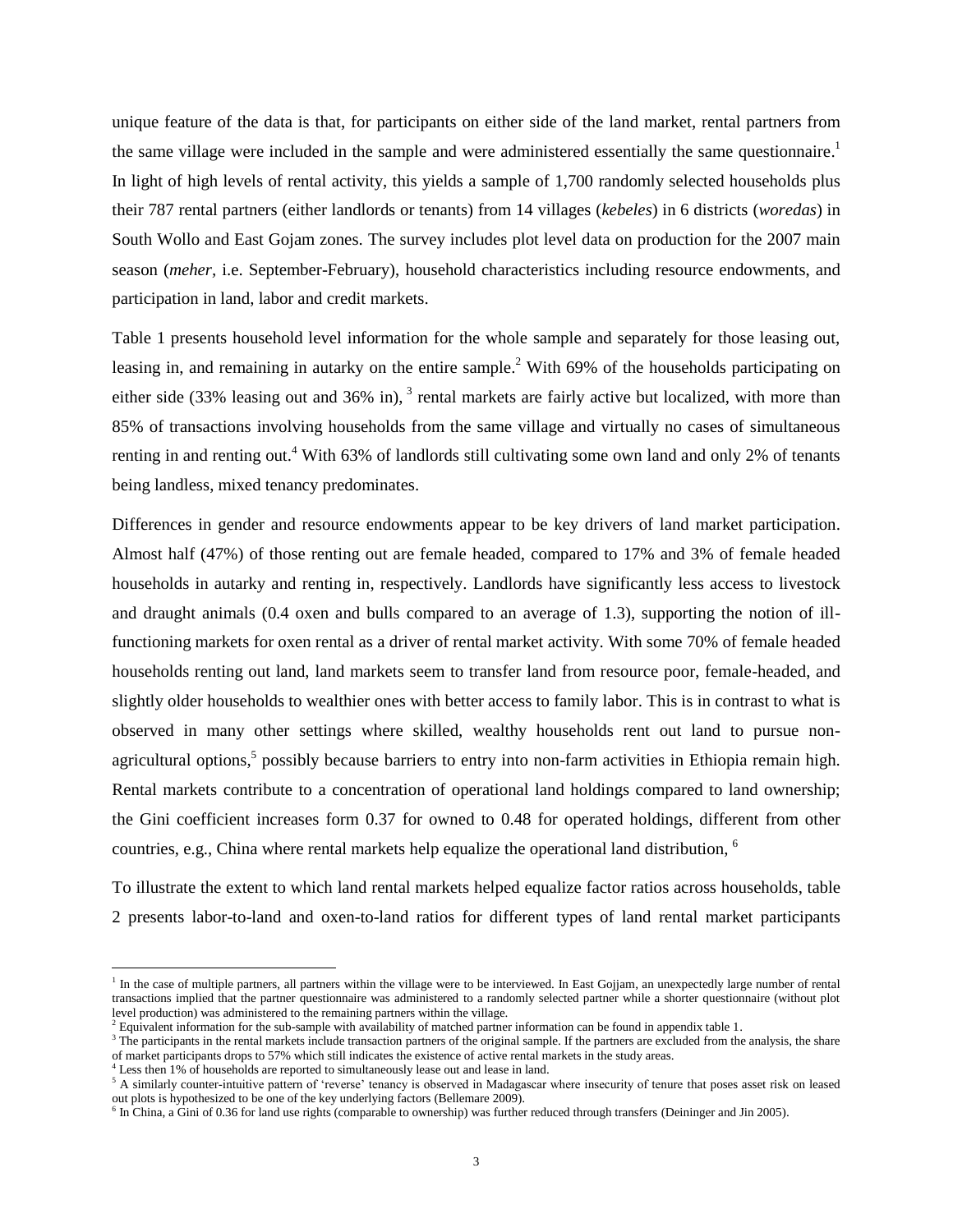before and after they entered the market.<sup>7</sup> While land markets almost fully equalize the oxen to land ratio to about 1.2 and reduced the labor to land ratio from 4.3 to 2.3 for tenants, they led to a large increase in labor to land ratios, from 2.96 to 11.16 (or a median of 1.91 and 5.26) for landlords.<sup>8</sup> This is in line with the importance of oxen as a key factor of crop production (Holden et al. 2011, Pender and Fachamps 2006).

#### **2.2 Plot characteristics**

 $\overline{a}$ 

Table 3 summarizes details on inputs and outputs at plot level, overall and by land market participation, for the entire owner-cum-tenant sub-sample (see appendix table 2 for corresponding information on the restricted sample where partner information is available). More than 95% of the 2,083 (1,135 for the restricted sample) leased plots are sharecropped (12% under input sharing and 88% using a simple output sharing) and less than 5% use fixed rent.<sup>9</sup> To avoid biases from underreporting of output for continuously harvested crops or non-availability of price information, we exclude the few plots with vegetables, fruits or trees.<sup>10</sup> This can be justified as the survey villages are located predominantly in cereal producing areas.

The top panel of table 3 suggests that mot plot transfers involved close kin: 66% between relatives or inlaws, 11% among friends or neighbors, and only 23% among unrelated individuals (possibly members of informal associations). Almost half of transferred plots are owned by female headed households. While most rental contracts (70%) are open-ended, the mean rented plot in the sample had been in the current tenant's possession for more than 4 years. As this is about three times the mean contract duration of those who reported a fixed term, contract renewal seems frequent.

While descriptive data point to few differences in terms of observable soil fertility characteristics between tenure regimes, they *prima facie* suggest Marshallian inefficiency. <sup>11</sup> With a difference of 18 percentage points (significant at 5% if one outlier is excluded), owner-cum-sharecroppers produce less on their sharecropped than their owned (or fixed rented) plots. This is mirrored by large differences in application of inputs between plots held under different rental arrangements. Use of family labor is, with 191 vs. 129 days/ha, more than 30% higher on owner-operated as compared to sharecropped plots. Although hired labor is, with some 8 days/ha, used less intensely than family labor, its use is higher on owned than on leased plots as well. Differences extend to manure application; while 26% of owned plots receive manure only 6% of leased plots do so and even for this group, the quantity applied is four times higher on owned

<sup>&</sup>lt;sup>7</sup> Note that we have to exclude 53 landless tenants in the 'before' and 289 pure landlords in the 'after' panel of the table.

<sup>&</sup>lt;sup>8</sup> It is important to note that possible participation in off-farm or self employment activities are not considered in the analysis. Landlords may be more likely to get involved in such activities compared to tenants. Therefore, interpretation of the results requires some caution.<br><sup>9</sup> Summary statistics are not affected by the small number input sharing and fixed rental

leased-in plots irrespective of the type of the contract.

<sup>&</sup>lt;sup>10</sup> A total of 371 plots (29 rented-in and 342 owned plots operated by owner-cum-tenants planted to vegetables, fruits or tree crops) are dropped from the analysis due to the difficulty of computing output values.

<sup>&</sup>lt;sup>11</sup> Note that the figures reported below are for owner-cum-tenants within the same household in all cases thus excluding non-contractible factors or (labor) market imperfections that could reduce productive efficiency across households.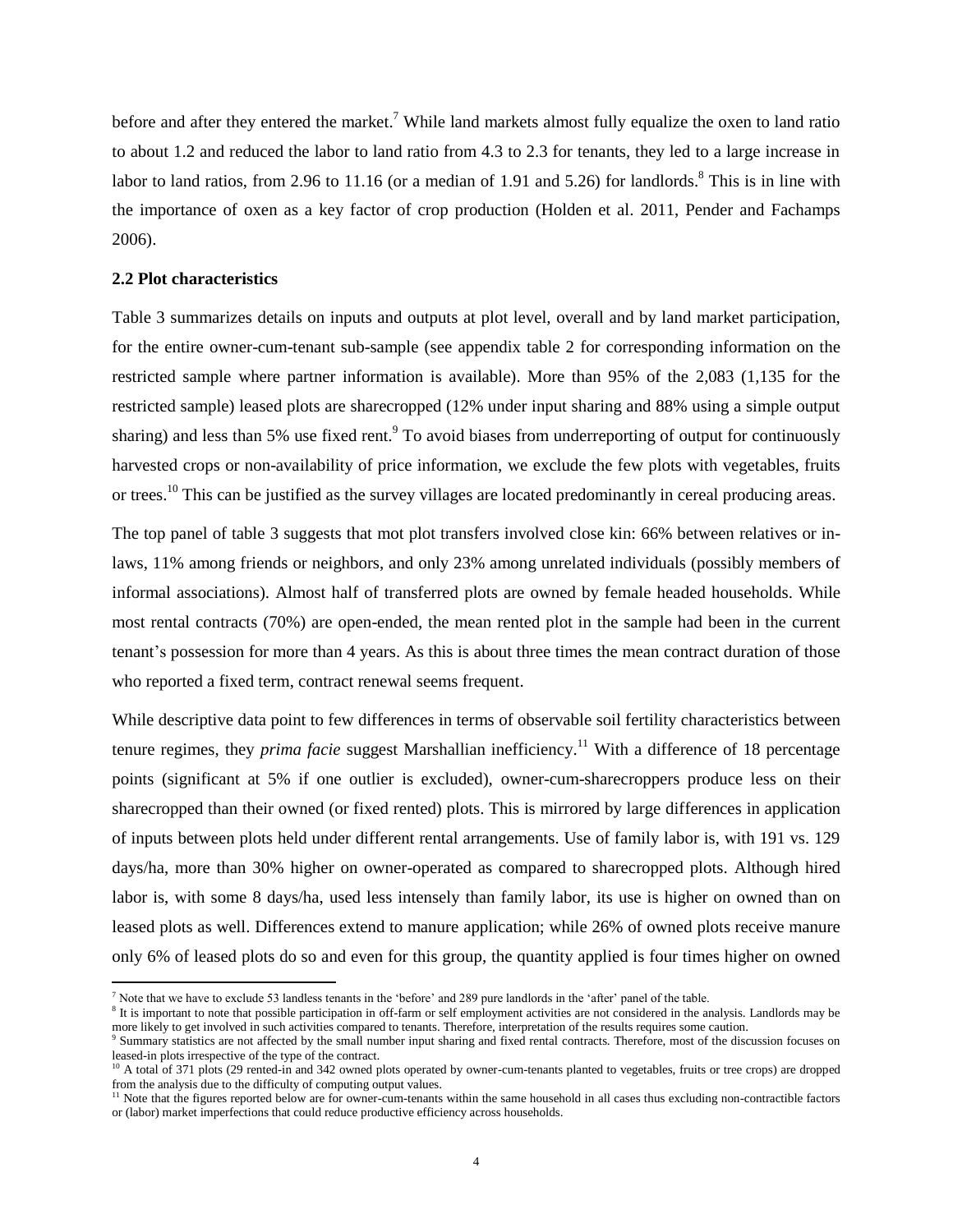plots (393 vs. 93 kg/ha). Chemical fertilizers are applied more equally on owned and leased plots with about 40% of each types of plots receiving an average of 50 kg/ha. In line with factor equalization as presented in table 2, use of oxen for land preparation is less unequal although, with a difference of 4 oxen-pair days/ha, it is still higher on owned than leased plots.

Although one might expect that, to reduce the scope for shirking, landlords might require tenants to grow less labor intensive crops on leased plots descriptive statistics suggest otherwise; *teff*, the traditional labor intensive staple is grown on 36% of leased vs. 29% of own plots. Multivariate analysis will be required to assess which of these effects can be attributed to share tenancy. Before conducting such analysis, we report descriptive statistics for matched tenant-landlord pairs that can give an indication of whether rental markets transfer land from less to more able and productive farmers, thus providing some initial evidence on potential productivity impacts of land rental contracts.<sup>12</sup>

Comparing input and output quantities, plot characteristics, and crop choice by operator-cum-landlords and their rental partners who also cultivate their own land (i.e., owner-cum-tenants) in table 4 points to some interesting observations. The value of crop output per hectare differs markedly between the two categories with average productivity on plots operated by owner-cum-tenants 20% higher than on those cultivated by landlord farmers. The top panel suggests that this difference could be partly explained by observed input applications: with the exception of manure and use (but not the amount) of hired labor, the intensity with which family labor, oxen power, and chemical fertilizer are used is higher on plots cultivated by operator-cum-tenants compared to their rental partners. This could imply higher productivity by tenants compared to their partners who cultivate some of their land but econometric analysis is needed to confirm this and explore sources that could underlie such differences.

#### **3. Conceptual framework and empirical strategy**

 $\overline{a}$ 

Use of partner data allows us to take a three-pronged approach to assess productivity implications of land rental, each with different samples. To assess existence and magnitude of Marshallian inefficiency, we compare productivity on owner-cum-tenants' owned and sharecropped plots. If such inefficiency were outweighed by differences in farming ability, rental transactions could still contribute to higher levels of productive efficiency. The tenant and landlord sample is thus used to compare productivity on owneroperated plots by tenants and their landlords to estimate differences in ability differences or equivalently the maximum potential productivity gain from land rental. Comparing productivity between landlords' owned and cultivated and leased out plots provides an estimate of the actual productivity impact of land rental, i.e., the extent to which potential productivity gains are realized in practice.

<sup>&</sup>lt;sup>12</sup> In line with what emerged at the household level, comparing plots in our two samples (table 3 for the entire sample and appendix table 2 for plots with matching partner information), points towards very few significant differences, suggesting that the latter are representative of the overall population.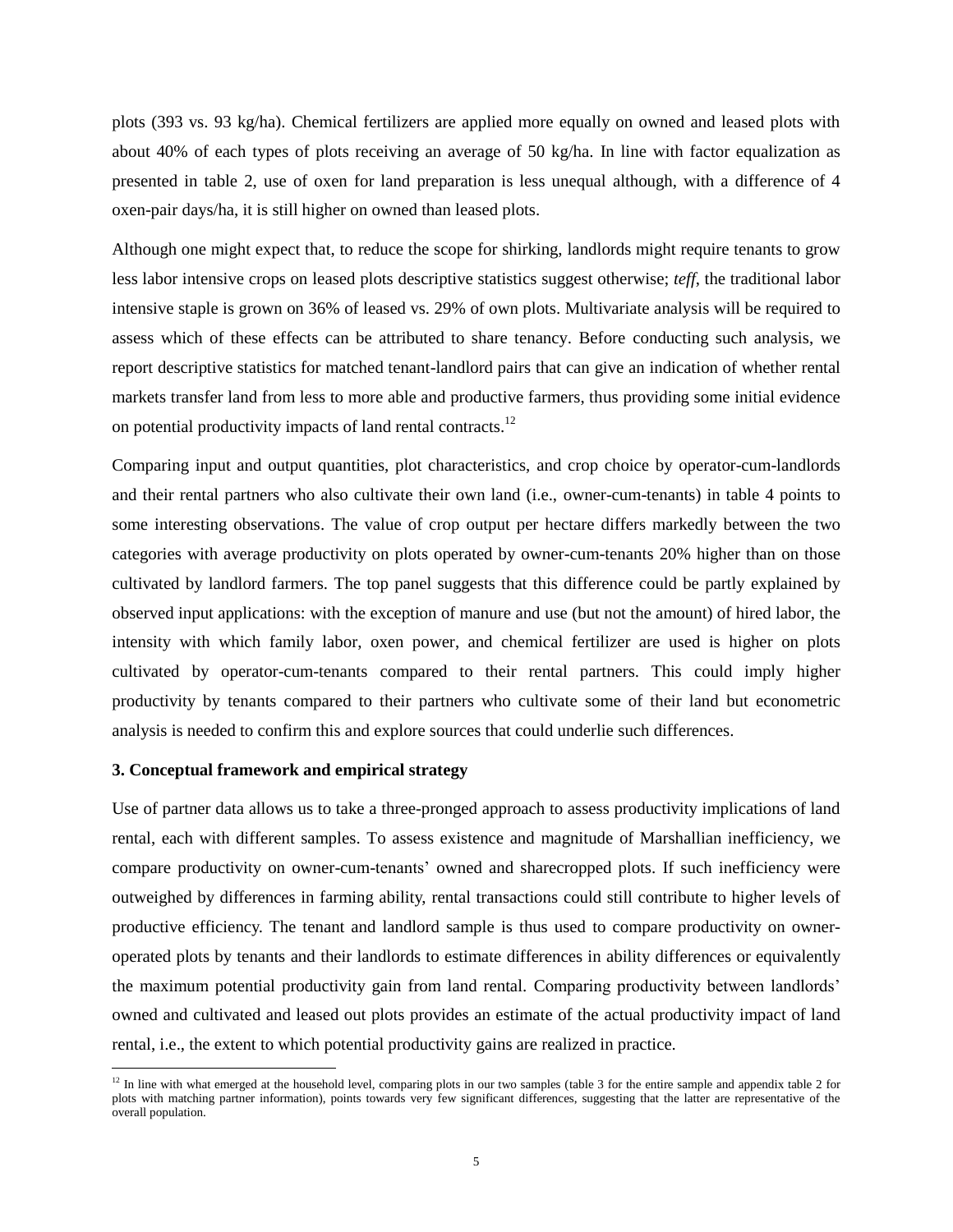#### **3.1 Testing the efficiency of sharecropping**

In a world of perfect information, complete markets and zero transaction costs, the distribution of land ownership will affect welfare but will not matter for efficiency as market transactions allow everybody to operate at an optimum farm size (Feder 1985). In addition to non-agricultural options which will affect potential tenants' reservation utility, labor (which needs to be supervised), credit and insurance market imperfections as well as transaction costs due to search and contract enforcement will, however, affect the outcomes from land rental markets. The efficiency outcome might not always prevail and heavily depends on the choice of contractual arrangements.

By varying the share and the fixed payment to the tenant, land owners who wish to rent out can achieve any combination of contractual forms from a wage labor over a share to a fixed rental contract. While all contracts will lead to equivalent outcomes if output is certain and tenants' effort can be monitored and enforced (Cheung 1969), relaxation of this assumption gives way to a number of scenarios. If effort cannot be monitored and agents are risk neutral, fixed rental contracts are optimal. This is because in a pure sharecropping contract tenants will equalize the marginal disutility of effort to their marginal benefit, thus exerting less than the socially optimal amount of effort and obtaining lower levels of production. For risk-averse agents, the optimum outcome will require a trade-off between the risk-reducing properties of the fixed-wage contract, under which the tenant's residual risk is zero, and the incentive effects of the fixed rental contract, which would result in optimal effort supply but no insurance against bad events. Second, limited tenant wealth has a similar effect because in case of a negative shock tenants with insufficient wealth are likely to default on rent payments. This implies that landlords will tend to enter into fixed rental contracts only with tenants who are wealthy enough to pay the rent under all possible output realizations, implying that poorer tenants will be offered only a share contract (Shetty 1988). Finally, a dynamic setting opens up a number of additional perspectives besides the scope for using the repeated game context and the threat of eviction to reduce the efficiency losses of sharecropping. On the other hand, a rental contract that provides tenants with adequate incentives to maximize production in any given time period may lead to overexploitation of the land if (dis)investment is considered, implying that a share contract with lower-powered incentives and possibly compensation may be more appropriate (Ray 2005).

A large literature has focused on testing the extent of inefficiency involved in sharecropping contracts, with often mixed results (Otsuka and Hayami 1988). Within-household data suggest that, in India, share tenancy is associated with an average productivity loss of 16% (Shaban 1987). Part of the losses might have been policy-induced as fixed rental contracts were outlawed in the study area. Recent studies using household fixed effects suggest that, in light the constraints faced agents' choice of contractual arrangements is rational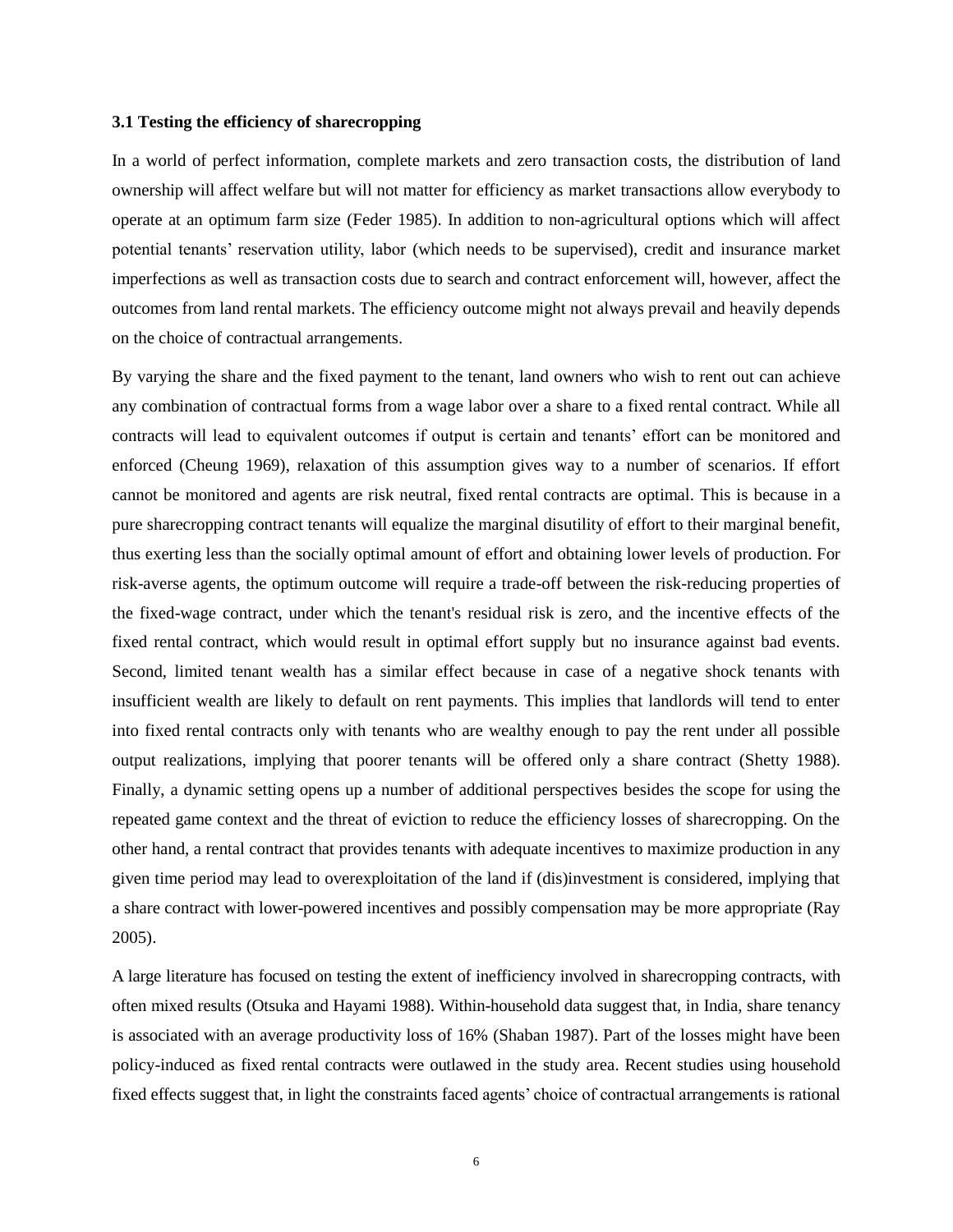(Arcand *et al.* 2007, Jacoby and Mansuri 2009) so that the scope for policy to bring more efficient outcomes is limited (Otsuka *et al.* 1992, Otsuka and Hayami 1988, Pender and Fafchamps 2006, Shaban 1987). We use the same methodology but add elements to explore how other factors affect the size of inefficiencies. For example, if landlord and tenant are close kin, monitoring sharecropping disincentives can be reduced (Sadoulet *et al.* 1997). In Ethiopia, lower efficiency of tenants renting in from female landlords is attributed to females' inferior ability to monitor or enforce sanctions (Holden and Bezabih 2009).<sup>13</sup>

To test whether sharecropping contracts are (in)efficient, we follow the literature in restricting the sample to owner-cum-tenants and use within-household variation under the assumption of constant returns to scale to identify the impact of contractual arrangements, controlling for household-specific characteristics that do not differ between owned and sharecropped plots (Bell 1977, Shaban 1987). Formally, the base equation to be estimated is:

$$
y_{hi} = \gamma^s S_{hi} + \gamma^f F_{hi} + \alpha' Z_{hi} + u_h + v_{hi}
$$
 (1)

where  $y_h$  is the log of crop output per hectare on plot *i* by household *h*;  $S_h$  is a dummy that is one if the plot is sharecropped and zero otherwise; *Fhi* is fixed rental dummy; and *Zhi* is a vector including a set of dummy variables relating to a plot's soil quality, topography, and access to irrigation, as well as the number of years it has been possessed by the current user. The first element of the error term, *uh*, captures observed and unobserved household-level heterogeneity arising from managerial ability, credit access, or risk aversion that affect production on all household plots equally while *νhi* is a plot specific error term assumed to be identically and independently distributed with mean zero and finite variance. Including household fixed effects (*uh*) also eliminates scope for sample selection bias that may result from the use of a sub-sample of households who simultaneously cultivate their own and rented in land. This is because of the fact that sample selection bias in panel data estimation arises only if unobservables that determine selection vary across different observations for the same unit of analysis (Verbeek and Nijman 1992). Also, the assumption of constant returns to scale is critical and we report results from testing for it at holding level in appendix table 3. The null hypothesis of constant returns to scale, i.e., the sum of coefficients for land, labor, draft power, chemical fertilizer and manure equaling one, cannot be rejected at conventional levels.<sup>14</sup> The coefficients on sharecropping and fixed rental dummies,  $\gamma^s$  and  $\gamma^f$ , can then be interpreted as the estimated percentage differences in yield for leased compared to owned plots by the same household.

 $\overline{a}$ 

<sup>&</sup>lt;sup>13</sup> Note that Kassie and Holden (2007) find higher productivity on sharecropped than owned plots which they attribute to eviction threats, the effectiveness of which is reduced for close kin.

<sup>&</sup>lt;sup>14</sup> OLS estimation of the Cobb-Douglas production function parameters might be affected by endogeneity of some variable inputs. The potential for this is small, though, because in Ethiopian subsistence agriculture the levels of most major inputs such as land, draft power and family labor are determined in the early stages of the crop production cycle conditional on "anticipated" output before realization of stochastic shocks that are predominately weather related. It has been shown that if producers make input decision based on "expected" rather than actual output, single equation estimation of Cobb-Douglas production function is likely to provide unbiased and consistent parameters (Zellner *et al.* 1966).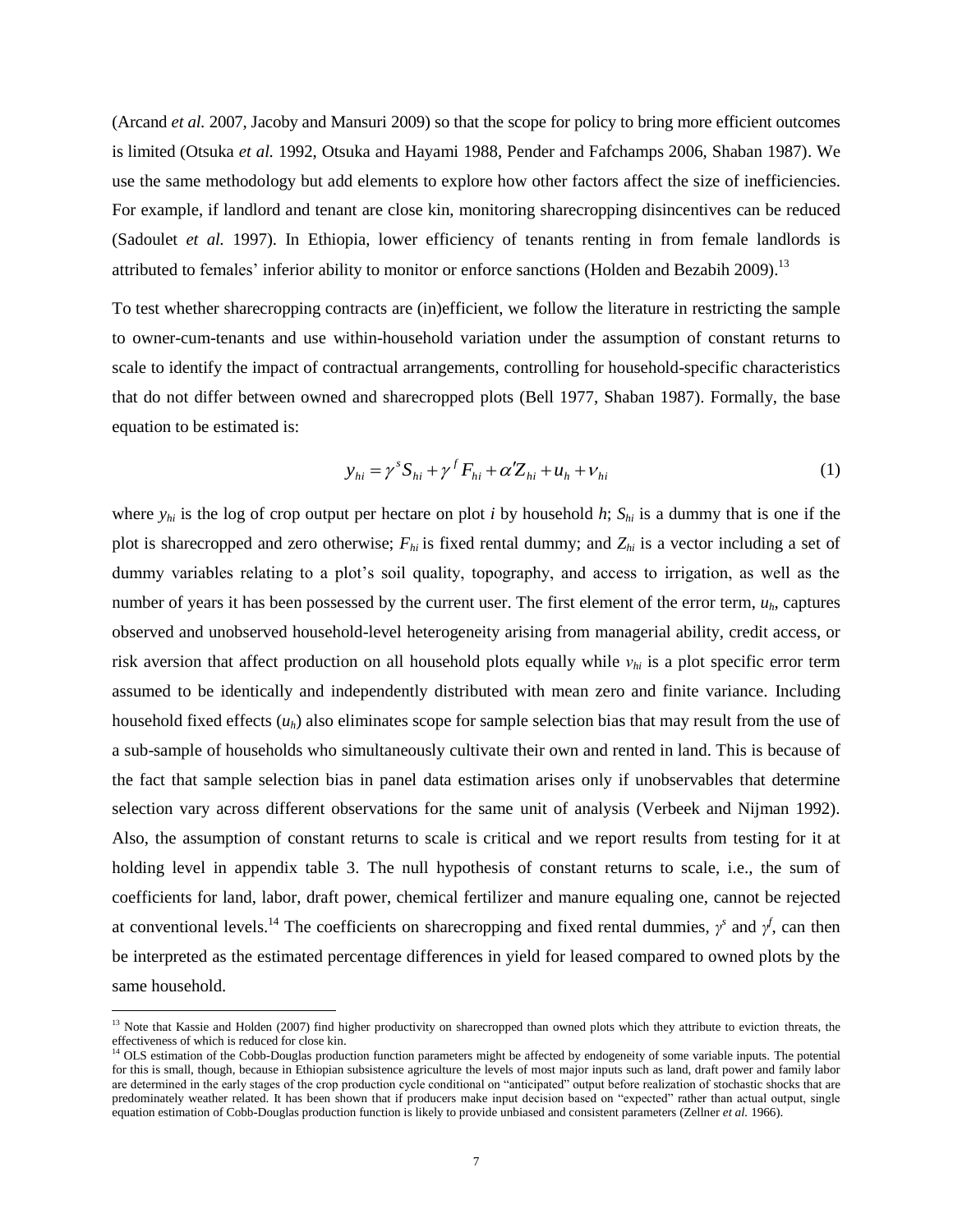We conduct several robustness tests on this specification. First, yield differences could be due to crop choice and associated differences in input intensity. We include dummies on the right-hand side variables, implicitly treating crop choice as exogenous, to accommodate this possibility, thus providing us with a measure of sharecropping-induced inefficiency attributable purely to intensity of variable input use.<sup>15</sup> Second, we split the sharecropping dummy into two—one for sharing of output only and one for output plus input sharing—to test whether input sharing arrangements will affect efficiency. We also expand the specification to control for tenant-landlord relationships and kinship that may reduce the inefficiency of sharecropping contracts (Kassie and Holden 2007). Levels of observed inputs are then controlled for to check whether, beyond affecting intensity of inputs use, sharecropping has other effects on productivity. Finally, to address concerns about possible underreporting of output on sharecropped plots, we repeat similar analysis for the intensity of family labor, draft power and chemical fertilizer use.<sup>16</sup>

The fact that optimum contract choice depends on substitutability between observable and unobservable inputs when tenant's actions are not observed may make contract choice on leased plots endogenous and thus bias estimates (Arcand *et al.* 2007). In practice, lack of identifying instruments has made it difficult to address this concern. While household fixed effects remove bias that may be due to partner choice on the basis of unobserved factors, access to information on rental partners allows us to instrument using landlord characteristics, in particular distance of the plot from the landlord's homestead, age, sex, and literacy status of the landlord's head, demographic composition, primary activity, and resource or asset endowments (land, oxen, other livestock, iron roof).

#### **3.2 Ability differences between landlords and tenants**

 $\overline{a}$ 

Ideally, study of productivity impacts of land rental transactions would require information on contracting parties and production on the same plot before and after it had been transferred. No study using the full set of such information is known to us. One alternative that has been used in the literature is to draw on the fact that household fixed effects allow recovery of parties' ability (Lanjouw 1999) to assess potential productivity impacts of rental market operation (DeSilva 2000, Deininger 2003, Deininger and Jin 2005). Recall data on productivity by rental partners have been used as an alternative method to assess productivity impacts of rentals (Deininger and Jin 2007).

To address this specific issue, we exploit the fact that detailed information was collected on matching rental partners, we use pair- rather than household-fixed effects to recover the difference in productivity between landlord and tenant in the pairs that are actually realized. To avoid confounding productivity-

<sup>&</sup>lt;sup>15</sup> In fact, household fixed effects at least partially purge any potential bias that may arise from crop choice decisions in response to unobserved household specific factors and plot level characteristics that are likely to affect crop choice decisions are already included.

<sup>&</sup>lt;sup>16</sup> While household fixed effects models are feasible for family labor and draft power, a random effects model is estimated to account for the presence of nontrivial proportion of zero observations in the case of chemical fertilizer.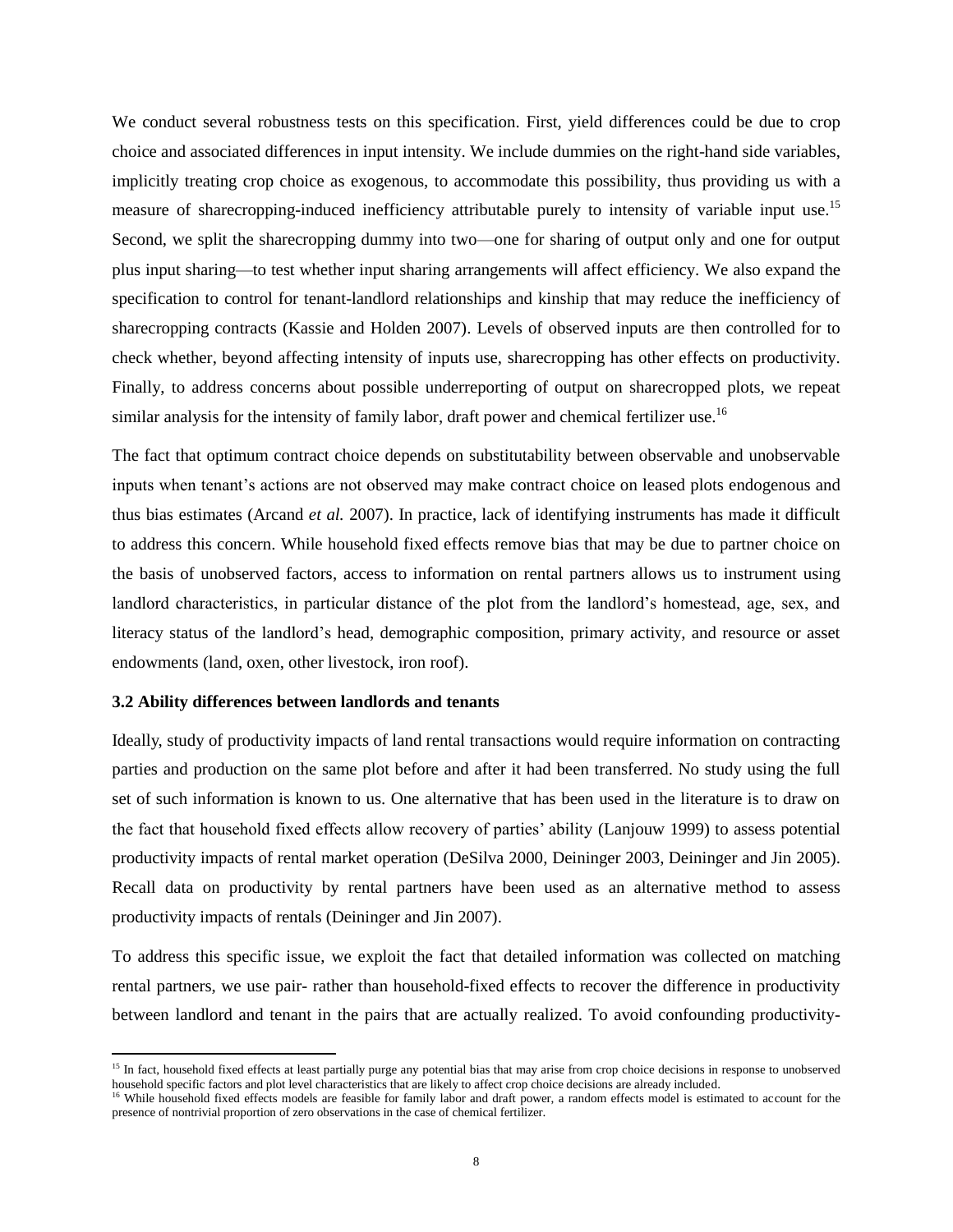effects with those related to incentives due to contractual arrangements, the comparison is limited to only plots owned by either the landlord or the tenant.<sup>17</sup> Considering once again a linearly homogeneous Cobb-Douglas production function as in equation (1), the econometric model to be estimated is:

$$
y_{phi} = \gamma T_{ph} + \alpha' Z_{phi} + u_p + v_{phi}
$$
 (2)

where *yphi* denotes the log value of crop output per hectare on plot *i* by household *h* of rental partner pair *p*; *Tph* is a dummy that equals one for tenants, and *Zphi* is a vector of exogenous plot characteristics such as soil quality and topography (measured by several dummy variables), irrigation access, and the number of years the plot has been cultivated by the current operator. Again, *u<sup>p</sup>* captures observed and unobserved rental pair-specific variables; *νphi* is a plot specific error term assumed to be identically and independently distributed with mean zero and finite variance; *γ* and *α* are parameters to be estimated. To the extent that unobserved land attributes are controlled for, *γ*, the coefficient of the tenant dummy, will provide an unbiased estimate of the mean productivity differential between the rental partners in each pair that can be interpreted as the potential gain from land rental market operation. Potential reasons for such differences (e.g., farming ability or access to credit or insurance) can then be further explored. As the pair-fixed effect captures only factors common to the partners, the operator's holding size is included as an additional right hand side variable to control for any potential scale effect.

Unlike in equation (1), unobservable characteristics that may determine partner choice will not be fully absorbed by the partner fixed effect so that selectivity bias may be an issue that has to be corrected for. As there are four mutually exclusive groups of households, i.e., owner cultivators, owner-cum-tenants, landlord cultivators and pure landlords, we address this using a multinomial logit selection model based on Lee (1983).<sup>18</sup> This involves estimation of a first stage multinomial logit model for selection into the different rental market participation regimes. Right hand side variables include farm and household assets (owned area, proportion of good soil quality land, number of bulls and oxen that are used as draft power, value of other livestock, and corrugated iron roof); household composition (number of dependents, male adults and female adults); and head characteristics (age, sex, literacy level, and whether farming is the primary activity). All of these had earlier been identified as key determinants of rental market participation in the study areas (Deininger *et al.* 2008). In the second stage, equation *(2)* is estimated by

 $\overline{a}$ 

 $17$  Due to the disincentive effects of sharecropping contracts, owner-cum-tenants are likely to reallocate effort and physical inputs to their owned plots more than it would have been the case if all their cultivated land were self owned. This likely leads to higher yield in owned plots which will, in turn, be transmitted into overestimation of the yield differential between owned plots cultivated by tenants and that of their rental partners. To check the robustness of our results, we also estimate equation (2) by including all owned and rented in plots cultivated by the tenant. The results (not reported, but available upon request from the authors) are not different from those reported in table 8.

<sup>&</sup>lt;sup>18</sup> Alternatively, the modified Dubin and McFadden (1984) procedure, as proposed by Bourguignon et al. (2007), is also used, but the results are the same and hence are not reported for the sake of brevity.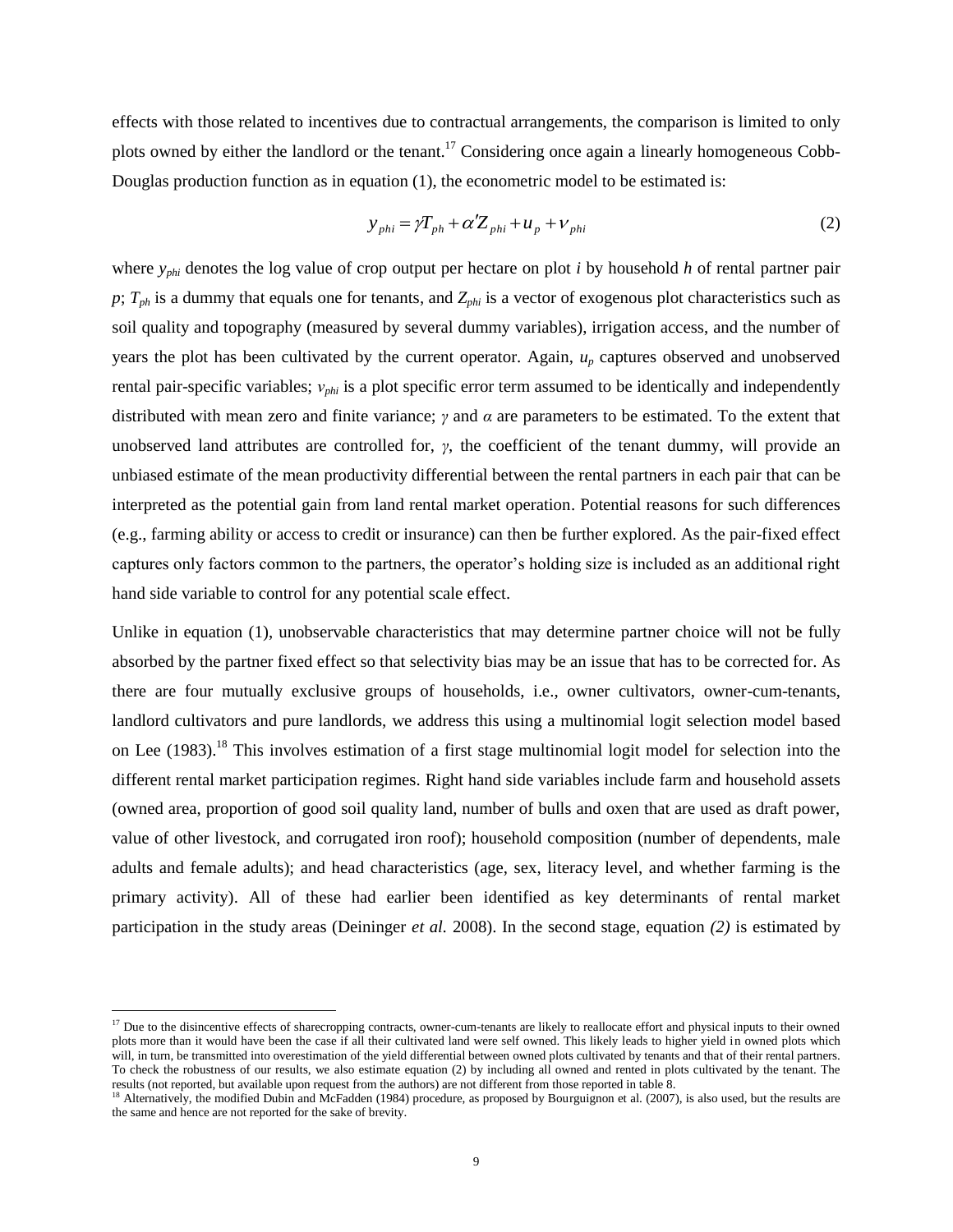including selection correction terms (i.e., conditional probability of being owner-cum-tenant or landlord cultivator) from the first stage regression. $^{19}$ 

To assess the extent to which potential productivity gains are realized, we estimate equation (2) on all plots owned by the landlords in the sample with *Tph* a dummy equaling 1 if the plot is cultivated by a tenant and 0 otherwise. If unobserved plot characteristics do not vary systematically between plots kept by landlords and those rented out to tenants, the coefficient *γ* in this regression provides an estimate of the productivity gain actually realized by transacting land in the market. As landlord fixed effects fully absorb the choice of being a landlord cultivator there is no need to correct for selection bias in this case.

#### **4. Estimation results**

 $\overline{a}$ 

Results point towards Marshallian inefficiency that is reduced or vanishes if landlords' ability to monitor and their participation in managerial decisions through input sharing is accounted for. Tenants' farming ability is estimated to exceed landlords' by about 20%, suggesting that rental markets indeed transfer land to inherently more productive farmers. Productivity on plots cultivated by tenants is, however, statistically indistinguishable from that on self-cultivated plots by their landlords. To the extent that Marshallian inefficiency of sharecropping underlies this phenomenon, changes such as making insurance available to allow adoption of different contractual arrangements could thus help realize a larger share of the potential productivity gains from land rental and, in the setting concerned, also have positive equity impacts.

#### **4.1 Efficiency of sharecropping arrangements and contract choice**

Results from different specifications of the household fixed effects regression of equation (1) for the entire sample of owner-cum-tenant households are reported in table 5 with own plots as omitted category throughout.<sup>20</sup> Initially we control only for observable plot characteristics (col. 1), successively adding dummies for crop choice, input sharing, and kinship. The basic specification suggests that productivity on sharecropped plots is 8% lower than on owned plots by the same household, similar to what was obtained in other studies (Deininger *et al.* 2008). No inefficiency is found for fixed rental contracts. Once crop choice is controlled for (col. 2), the coefficient on the sharecropping dummy is more precisely estimated and of larger magnitude (13%), supporting the notion that Marshallian inefficiency exists irrespective of the type of crop grown and, in fact, increases if crop choice is controlled for.

Splitting the sharecropping dummy into two, one for pure output sharing and one for joint output and input sharing allows us to explore the impact of contractual arrangements (col. 3). We note that, if outputs

<sup>19</sup> Conditional probabilities are included separately for owner-cum-tenants and landlord cultivators interacted with *T* and (1-*T*), respectively. This is similar to a two-step estimation of the switching regression model.

 $20$  We use data on owner-cum-tenants from both the randomly selected original sample of households and their rental partners. To check whether pooling the two data has affected our results, we run similar regressions on plots operated by owner-cum-tenants from the original sample only. The results, not reported here, are similar to those presented in table 5.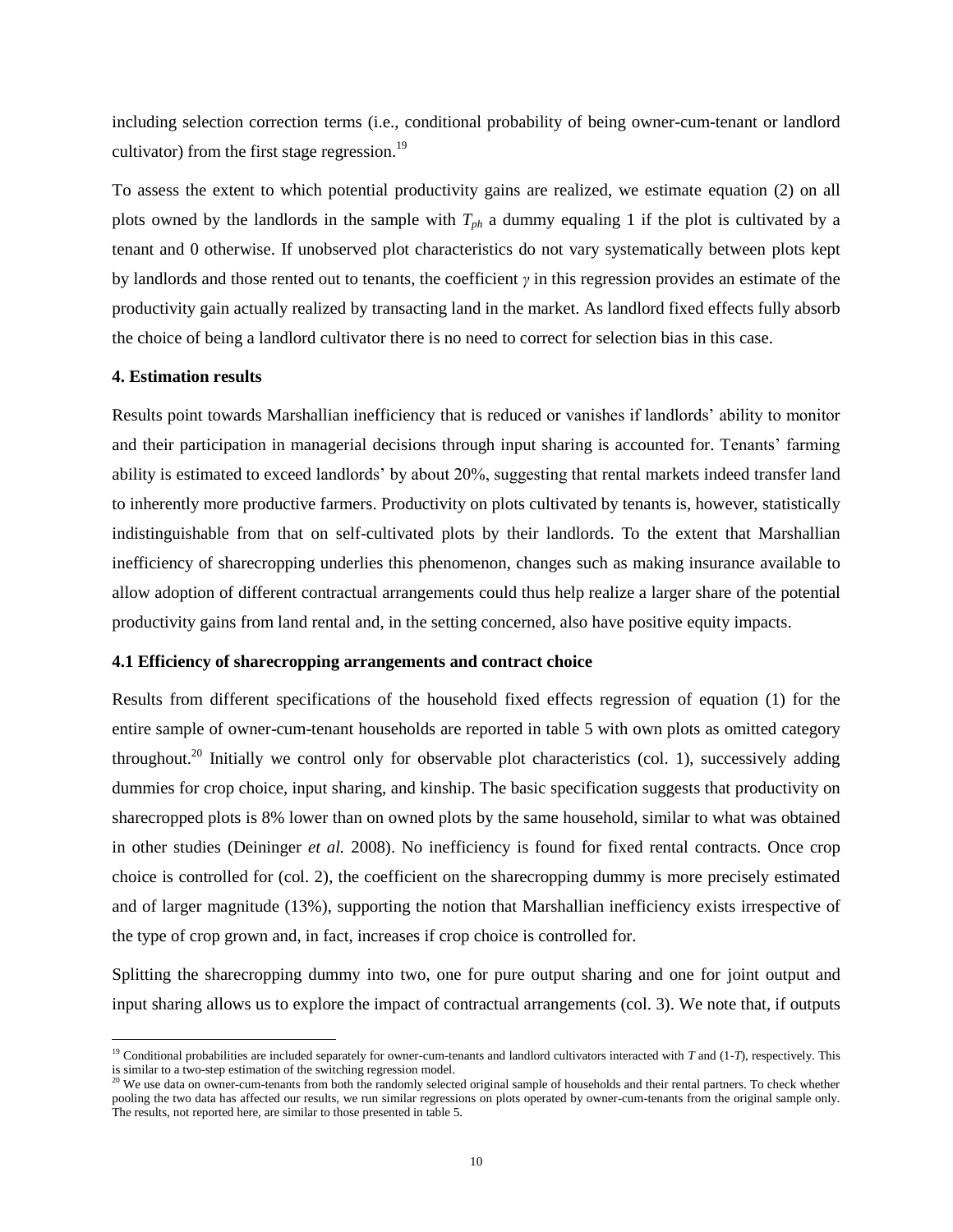and inputs are shared, productivity is no longer significantly different from that on owned plots by the same household, suggesting that this arrangement provides tenants with an incentive to use optimal levels of inputs, thus making the inefficiency disappear.<sup>21</sup> By contrast, the coefficient on output sharing is of comparable magnitude to what was observed earlier, suggesting limited if any impact of this modality on productivity. Adding information on the landlord such as gender (col. 4) or relationship to the tenant (col. 5) does not support the notion that Marshallian inefficiency is particularly large for female landlords as was found to be the case in Tigray (Holden and Ghebru 2011). Similarly, landlords who are relatives of the tenant are not automatically better positioned to prevent shirking. At the same time, the difference in output per ha due to sharecropping disappears once input use is controlled for (appendix table 4), suggesting that higher productivity on sharecroppers' owned plots can largely be attributed to more intensive use of observed labor and non-labor inputs.

To complement these results and address potential concerns about cultivator households underreporting output from sharecropped plots, appendix table 5 presents the estimate of the difference in the intensity of input application between owned and sharecropped plots while accounting for operator household specific effects. We find statistically significant differences in the intensity of family labor, draft power and chemical fertilizer use between owned and sharecropped plots. For male adult family labor and total labor (including female family labor and hired labor) intensity is estimated to be some 15 percentage points lower on sharecropped plots as compared to owned plots (cols. 1 and 2), a figure that increases to about 20 percentage points for oxen (col. 3). Results from a random effects regression for fertilizer application in col. 4 indicate that, conditional on use of any fertilizer, sharecropped plots receive about 28% less fertilizer than owned plots. Overall, and consistent with findings for yields, results point toward shirking in tenants' supply of labor or effort that is not compensated by more intensive use of purchased inputs.

Table 6 reports results from using only the matched sample which, after dropping  $1678$  plots,<sup>22</sup> allows us to include landlord characteristics such as whether the landlord is a farmer and the number of adult children who live in the same village and can thus help in monitoring the actions of the tenant. Doing so provides a few new insights:<sup>23</sup> First, the point estimate of the coefficient on sharecropping is, with -0.18, more than double the original estimate (table 5, col. 1). Second, having the landlord involved in farming is estimated to significantly reduce, but not eliminate Marshallian inefficiency as illustrated by results from the F-tests in the bottom of table 6 which consistently reject the hypothesis of no inefficiency (*γ+β*=

 $\overline{a}$ 

<sup>&</sup>lt;sup>21</sup> It is worth mentioning that one should be cautious in interpreting the results because the numbers of plots with fixed rental and a combination of output and input sharing arrangements are very small, and hence the parameters may not be precisely estimated.

 $^{22}$  As output and input intensities on fixed rent plots cannot be distinguished from owner operated ones, we drop the separate fixed rent dummy. In practice this implies that the few observations (39 plots in the matched sample) under fixed rent arrangements are treated as equivalent to owner operated plots. Inclusion of a separate fixed rental dummy yields qualitatively similar results that are available from the authors on request <sup>23</sup> To test that the results are not affected by the difference in sample, we also rerun the earlier regressions for the restricted sample. We find that in all cases the coefficients on the sharecrop dummy are indeed not significantly different from those reported in table 5.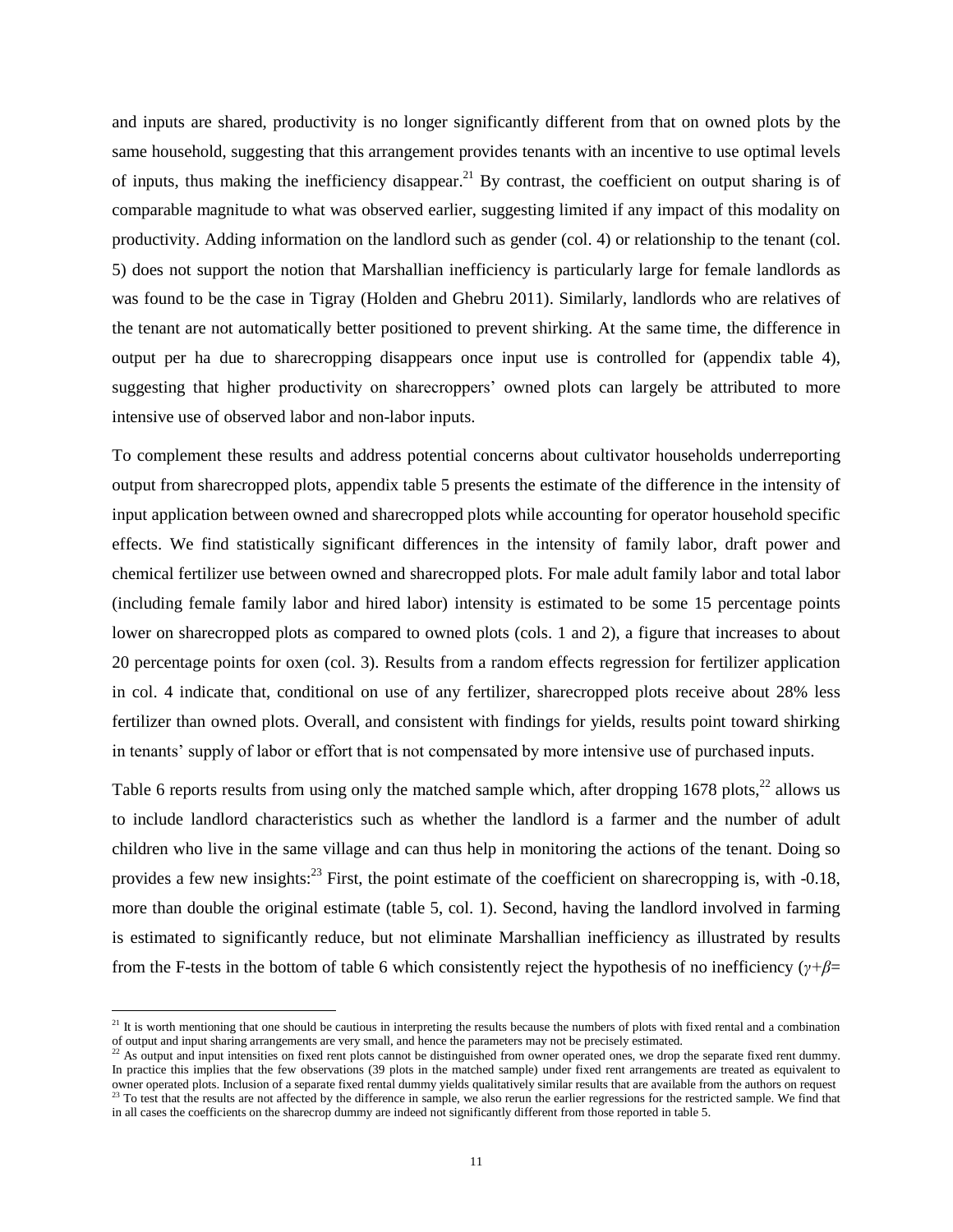0). The number of adult children in the same village is estimated to reduce the inefficiency of sharecropping (col. 2 and 4), though the coefficient is much smaller. As almost two thirds (63%) of landlords engage in farming and 46% have it as their main activity (table 1), monitoring thus seems to be important to reduce negative impacts of sharecropping on productivity. Third, consistent with what was found earlier the inefficiency vanishes on plots cultivated under contracts that involve sharing of output as well as input (col. 3 and 4).

To control for endogeneity of contract choice, landlord characteristics are used as identifying instruments as discussed above. First stage regressions for linear probability models of output and input sharing as presented in appendix table 6 suggest that wealthy landlords who are farmers themselves are more likely to engage in input sharing and that this arrangement is less likely on plots more distant from the landlord's homestead. The corresponding IV estimates for the impact of sharecropping on productivity are presented in table 7. All identifying instruments are jointly highly significant, supporting our choice of instruments. Across a wide range of methodologies, i.e., irrespectively of whether 2SLS, GMM, limited information maximum likelihood (LIML) or the Fuller method (Fuller 1977), overidentification tests (Sargan-Hansen J or Anderson-Rubin statistics) fail to reject the statistical validity of the instruments. The Anderson correlations likelihood ratio tests also reject the null hypothesis that the models are underidentified. While 2SLS and GMM point to somewhat weak instruments, the other estimators (LIML and Fuller) reveal no sign of weak instruments being a problem.

Substantively, these results point towards a significant negative effect of output sharing (that disappears if inputs are also shared) even after adjusting for endogeneity of contract choice. Coefficients on output and input sharing dummies and the variables proxying for landlords' monitoring capacity are more precisely estimated and of higher magnitude than earlier. Most importantly, our point estimate of the Marshallian inefficiency increases to 0.25 with farmer-landlords having the potential to reduce it by half.

#### **4.2 Productivity differential among rental partners and gains from trade**

 $\overline{a}$ 

Table 8 reports results from partner fixed effects estimates of equation (2) where our main interest is on the coefficient of the tenant dummy which takes the value of 1 if a plot is owned and cultivated by the tenant and 0 if it is owned and cultivated by the landlord. All estimates point towards a statistically significant and quantitatively large productivity differential between landlords and tenants. Tenants' productivity is estimated to be 17% and 26% higher than that of landlords' depending on whether or not holding size of the cultivator household is controlled for (cols.  $1-3$ ).<sup>24</sup> Coefficients on other variables, in particular observed land quality characteristics, have the expected signs with levels of output estimated to

 $^{24}$  Omitting holding size appears to underestimate the yield differential between tenants and their partner by some 10 percentage points.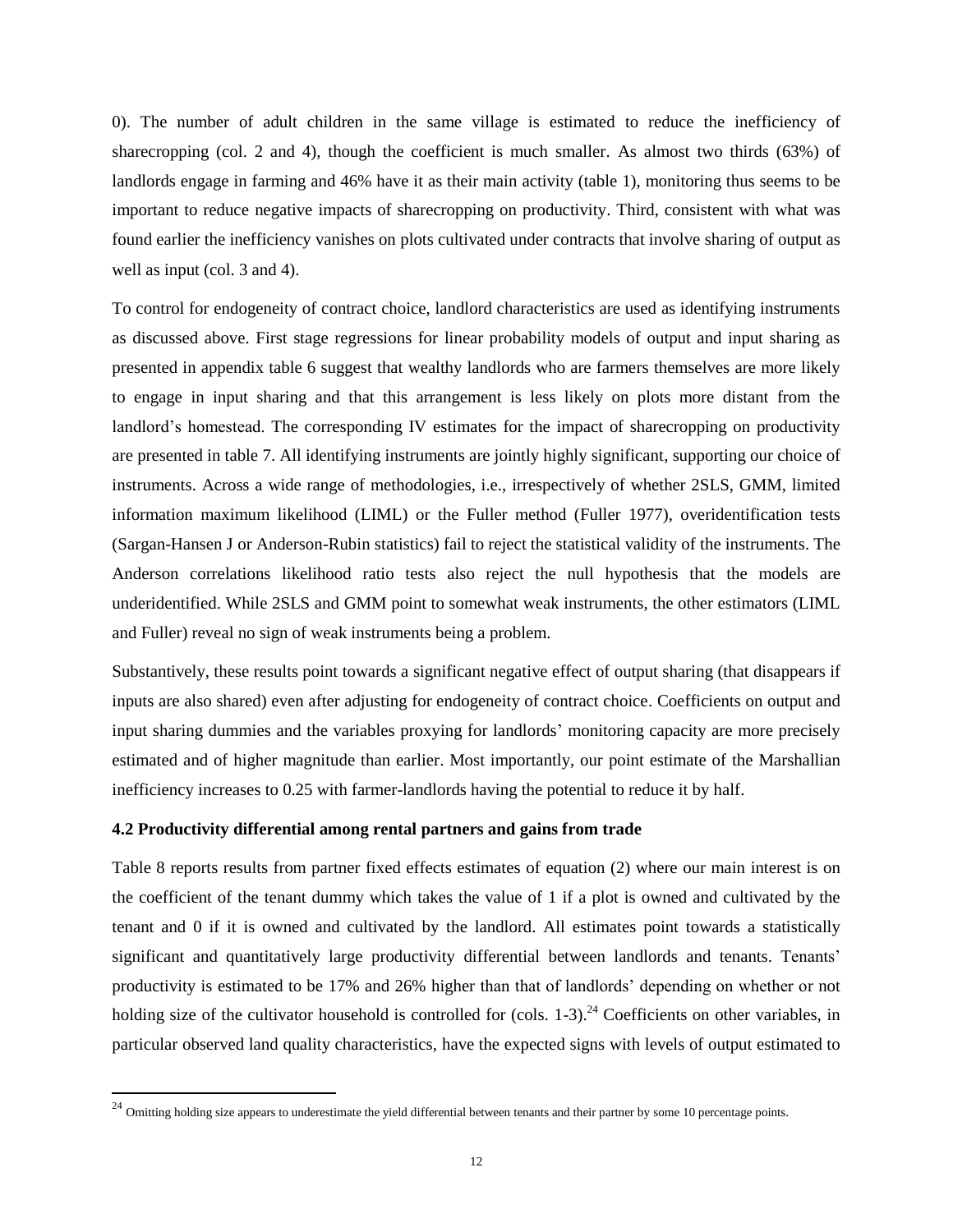be higher by 26%, 16%, and 35% on plots with good and medium land quality as well as irrigation, respectively and crop choice estimated to have a significant impact on the intensity of output as well.

Results so far are based on a sample of tenants and landlord cultivators, raising potential concern about possible self-selection into the different rental market participation regimes. To correct for potential bias along these lines, we us Lee's (1983) multinomial logit approach as described earlier.<sup>25</sup> Results with selectivity correction are reported in columns 4 to 6 of table 6. A first point to note is that the selection correction variables are jointly significantly different from zero, implying a need to adjust for selection into rental market participation regimes to more precisely estimate the productivity differential between tenants and landlord cultivators. Although findings are generally consistent with the results discussed above, the magnitude of the point estimate of the tenant dummy almost doubles once selection bias is controlled for. A related issue is the way in which the use of a sub-sample of tenants with (only) matching landlord cultivators affects the estimated parameters. While there is limited scope to address this concern in a cross section, the fact that our panel includes information on landlords or tenants who cultivated land earlier allows us to recover fixed effects for pure landlords and tenants (with no matching partner data) that can be compared to that of those included in our sample. For all possible comparisons, we can never reject the null hypothesis that differences are not significantly different from zero, suggesting that it is highly unlikely for selection bias to drive our results.<sup>26</sup>

To probe for potential systematic disadvantages faced by female landlords—possibly due to lower social status or discrimination—in Tigray (Holden and Ghebru 2011), we include a female dummy. The results in cols. 2 and 5 show that the coefficient on this variable is statistically insignificant, and that neither the significance nor the magnitude of the coefficient on the tenant dummy is affected. We thus reject the hypothesis that rental markets in our study area are biased against women; possibly that differences in policy, e.g., restrictions on land rental in Tigray, might explain the difference to what was found elsewhere. A general conclusion is that policies that facilitate land rental, by increasing security of tenure or reducing conflict, for example, could significantly benefit women landlords.

A broader puzzle is why, as suggested by the regression with landlord fixed effects (table 9), tenants' higher levels of farming ability ascertained earlier do not translate into productivity gains through land rental markets. Unobserved differences in land quality, whereby landlords will keep the best plots for themselves and rent out the lower quality ones (Jacoby and Mansuri 2008), might partially explain this

 $\overline{a}$ 

 $25$  For the sake of brevity the first stage multinomial selection regression is not reported, but the results are available upon request from the authors. Overall, the results show that land is transferred from resource poor (in terms of family labor, ownership of oxen and other livestock, and farming experience) female headed households to relatively resource rich male headed households.

<sup>&</sup>lt;sup>26</sup> Our estimated measure of ability does not significantly vary across types of landlords, i.e., pure landlords (82 households cultivating 452 plots), landlords with no matching partner data (90 households cultivating 749 plots) and operator landlords with matching partner data (151 households cultivating 1237 plots). Similar results emerge for the different types of tenants, i.e., tenants with pure landlord partners (128 households), with no partner data (180 households) and with partner data (158 households) cultivating 1744, 2088 and 2171 plots, respectively.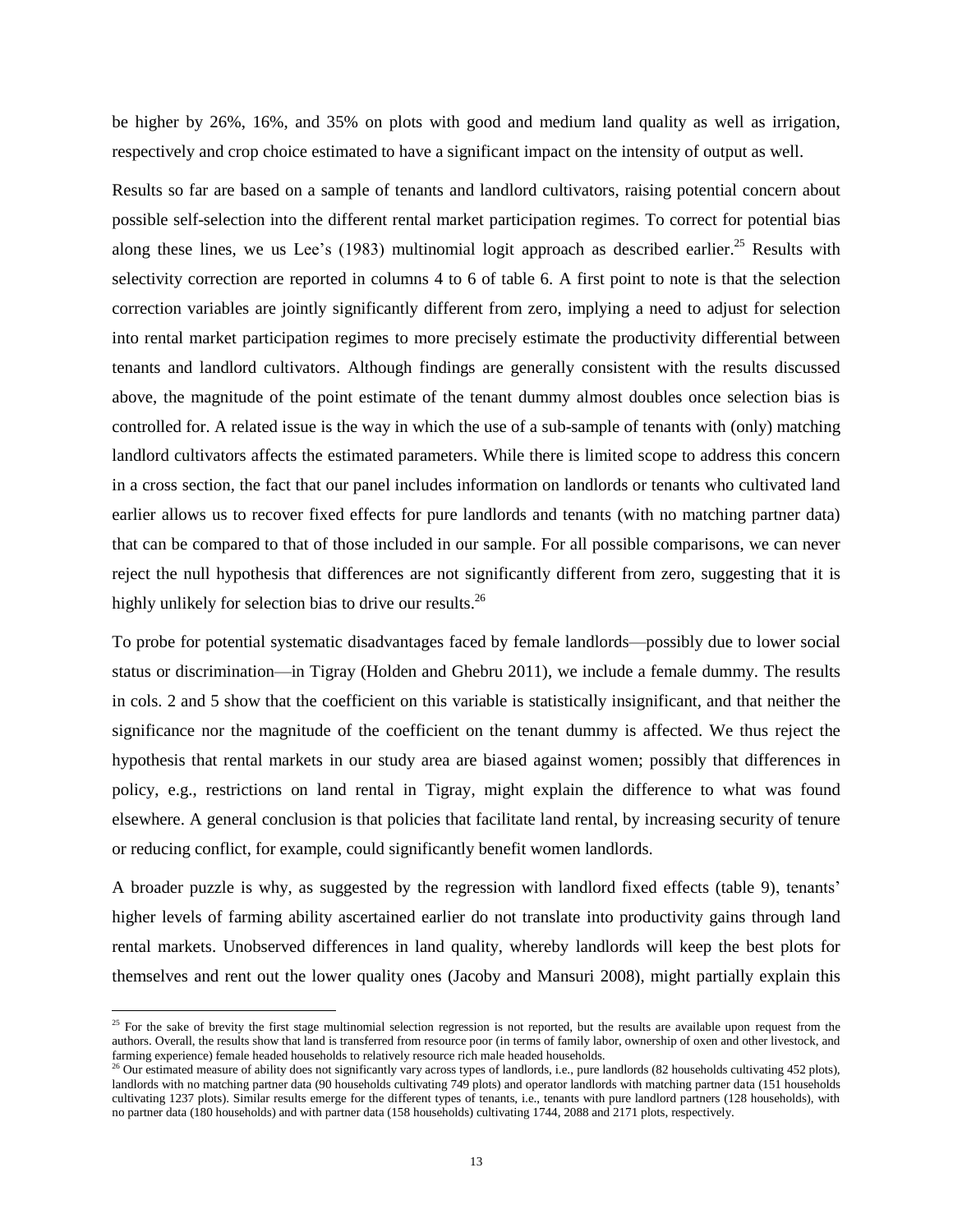observed outcome. However, although we cannot test for this explicitly, landlords would have a strong incentive to behave in this way under fixed rental rather than under sharecropping contracts. A second possible reason may be that, in a high-risk environment with insurance market imperfections, sharecropping involves less risk than fixed rental contracts and may thus be preferred by the parties involved. This is remarkable because, contrary to the standard argument, in our context of 'reverse tenancy', this implies that small landlords provide insurance to land-rich tenants and transition to fixed rental arrangements could improve efficiency and equity. This is of relevance for policy in light of the fact that incentive-compatible and economically viable mechanisms to insure against risk, e.g., through indexed rainfall insurance, have been implemented successfully in other contexts. As fixed rental contracts were earlier shown to be being fully efficient, the size of the Marshallian inefficiency documented above, net of land quality differences, provides an estimate of the potential benefits from making this transition.

#### **5. Conclusion and policy implications**

As more and more developing countries, including Ethiopia, aspire to rapid economic transformation and structural change, the importance of rental markets to labor movement out of agriculture and help transfer land to more productive users is likely to increase dramatically. Ensuring efficient operation of such markets is thus of great importance. Our results suggest that, in the case of Ethiopia, efficiency losses due to land rental are large with estimates of up to 24%. By using a comprehensive set of partner data, we can show that such inefficiency is not due to lower tenant productivity but to the choice of sharecropping as the dominant form of contractual arrangements. Within these arrangements, resident landlords can take measures to share inputs or supervise more closely, the scope for such measures is limited and likely to further decrease in the future.

Our findings are relevance for research as well as policy. From a research perspective, failure to separate the impact of ability from that of contractual choice, together with variation in these parameters over time and space, could explain the divergence and lack of consistency in empirical estimates of productivityeffects of sharecropping in the literature (Otsuka and Hayami 1988). From a methodological perspective, a slight modification of the approach taken here to compare ability effects of rental arrangements across jurisdictions with different regulatory frameworks, could help to estimate productivity effects of policyinduced restrictions on certain forms of rental transactions—or on rental altogether. Exploring these in more detail is left for future research.

From a policy perspective, the magnitude of the Marshallian inefficiency obtained here, and its adverse distributional effect, are striking. To the extent that lack of insurance motivates adoption of sharecropping as the predominant contractual form, interventions to make other forms of insurance available could have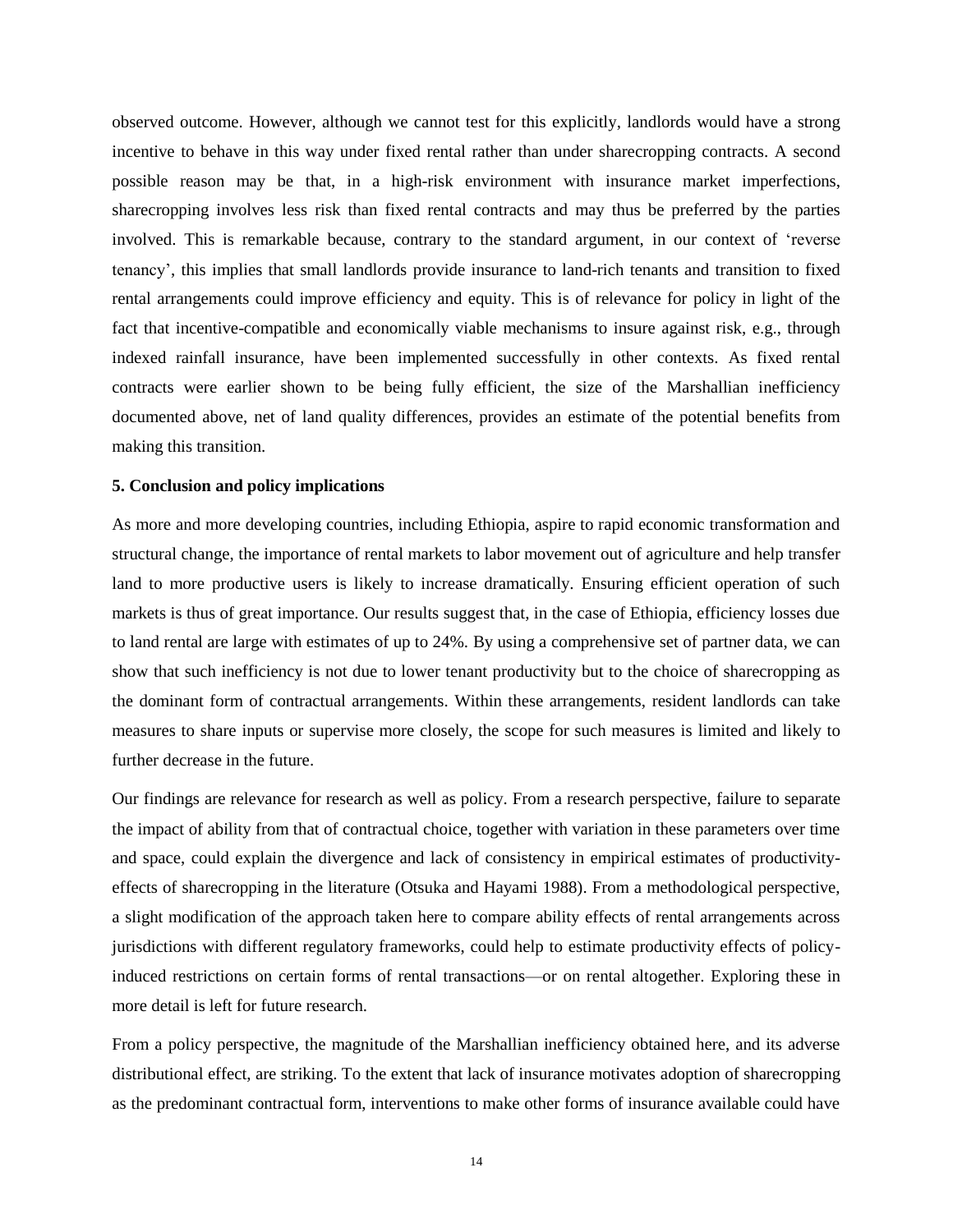high productivity and equity benefits while at the same time contributing to the broader goal of economic transformation in rural areas.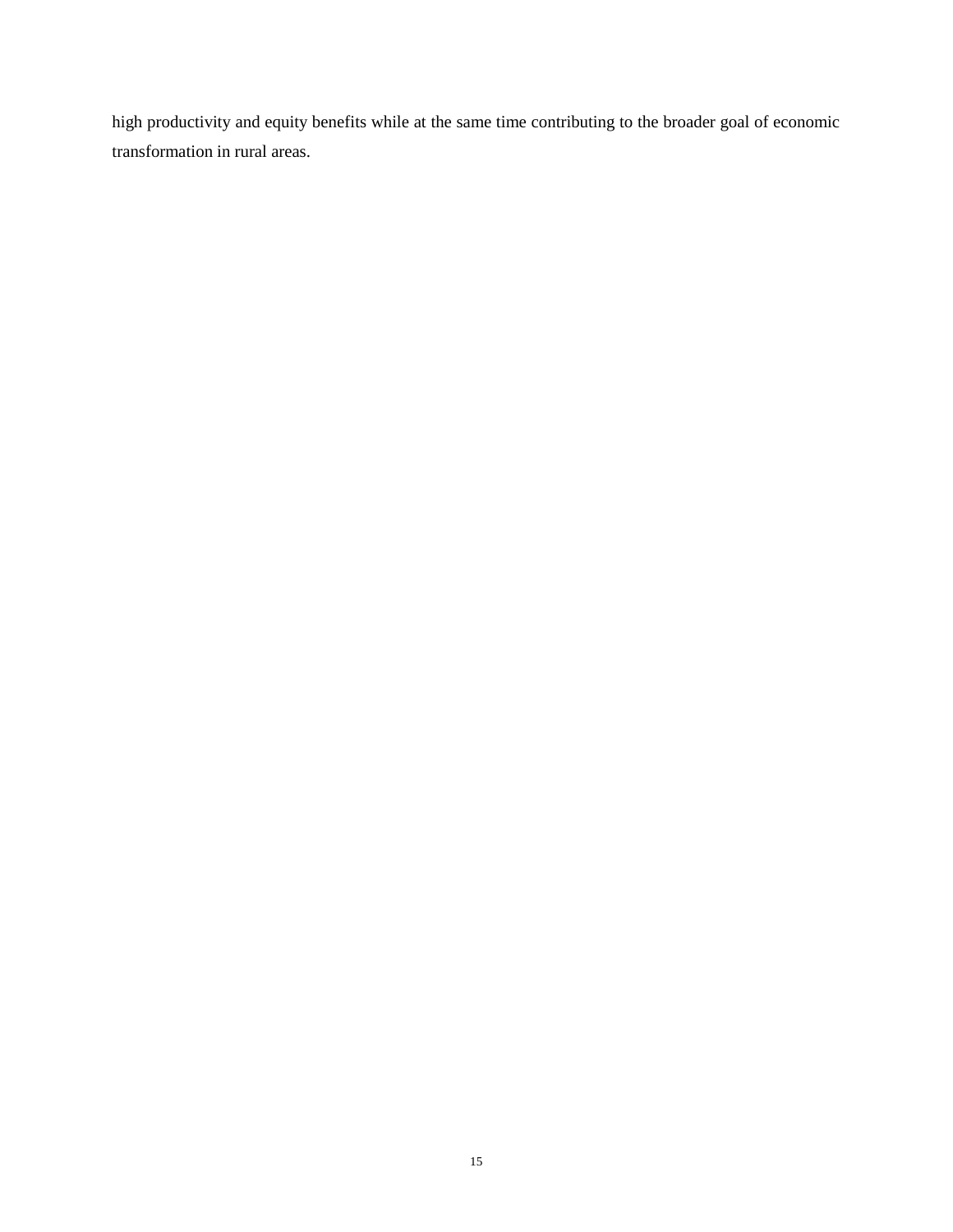|                                                    | By land market participation |           |          |          |  |
|----------------------------------------------------|------------------------------|-----------|----------|----------|--|
|                                                    | <b>Total</b>                 | Lease-out | Autarkic | Lease-in |  |
| <b>Household characteristics</b>                   |                              |           |          |          |  |
| Household size                                     | 5.81                         | 4.55      | 6.47     | 6.38     |  |
| Number of dependents                               | 2.51                         | 2.05      | 2.62     | 2.82     |  |
| Number of male adults                              | 1.61                         | 1.06      | 1.91     | 1.86     |  |
| Number of female adults                            | 1.62                         | 1.37      | 1.86     | 1.64     |  |
| Female head dummy                                  | 0.22                         | 0.47      | 0.17     | 0.03     |  |
| Head literate                                      | 0.33                         | 0.25      | 0.30     | 0.43     |  |
| Farming is head's primary activity                 | 0.76                         | 0.46      | 0.87     | 0.95     |  |
| Dwelling has corrugated iron roof                  | 0.74                         | 0.69      | 0.68     | 0.83     |  |
| Number of rooms in dwellings                       | 2.14                         | 1.91      | 2.20     | 2.29     |  |
| <b>Agricultural endowments</b>                     |                              |           |          |          |  |
| Total value of livestock owned (birr)              | 5712.10                      | 2442.70   | 6081.68  | 8337.60  |  |
| Value of bulls and oxen (birr)                     | 2495.61                      | 771.34    | 2661.17  | 3905.30  |  |
| Value of other livestock (birr)                    | 3216.49                      | 1671.36   | 3420.52  | 4432.30  |  |
| Number of bulls and oxen owned                     | 1.29                         | 0.42      | 1.40     | 1.98     |  |
| Value of farm assets (birr)                        | 160.35                       | 78.79     | 152.68   | 240.13   |  |
| Total owned area (ha)                              | 1.27                         | 1.35      | 1.31     | 1.18     |  |
| Share of good quality land                         | 0.64                         | 0.63      | 0.76     | 0.54     |  |
| <b>Agricultural production</b>                     |                              |           |          |          |  |
| Cultivates any land                                | 0.88                         | 0.63      | 1.00     | 1.00     |  |
| Owned cultivated area (ha)                         | 0.98                         | 0.45      | 1.30     | 1.18     |  |
| Area of sharecropped out land (ha)                 | 0.28                         | 0.85      | 0.00     | 0.00     |  |
| Area of fixed rented out land (ha)                 | 0.02                         | 0.04      | 0.00     | 0.00     |  |
| Area of sharecropped in land (ha)                  | 0.29                         | 0.00      | 0.00     | 0.78     |  |
| Area of fixed rented in land (ha)                  | 0.03                         | 0.00      | 0.00     | 0.07     |  |
| Area of leased out land (ha)                       | 0.29                         | 0.89      | 0.00     | 0.00     |  |
| Area of leased in land (ha)                        | 0.31                         | 0.00      | 0.00     | 0.85     |  |
| Assets and social capital                          |                              |           |          |          |  |
| Value of household assets (birr)                   | 300.32                       | 264.51    | 274.26   | 354.72   |  |
| House value (birr)                                 | 7382.48                      | 6560.25   | 8901.85  | 6827.77  |  |
| No. of male adult children living in the village   | 0.41                         | 0.61      | 0.41     | 0.22     |  |
| No. of female adult children living in the village | 0.33                         | 0.48      | 0.32     | 0.20     |  |
| No. of head's brothers living in the village       | 1.03                         | 0.80      | 1.02     | 1.24     |  |
| No. of spouse's brothers living in the village     | 0.65                         | 0.54      | 0.69     | 0.72     |  |
| No. head's sisters living in the village           | 0.69                         | 0.56      | 0.68     | 0.81     |  |
| No. spouse's sisters living in the village         | 0.51                         | 0.41      | 0.54     | 0.57     |  |
| No. of adult children living in the village        | 0.74                         | 1.09      | 0.73     | 0.42     |  |
| No. of brothers and sisters living in the village  | 2.88                         | 2.31      | 2.94     | 3.33     |  |
| Number observations                                | 2487                         | 813       | 770      | 904      |  |

*Source:* Own computation from AU/WB/UG land tenure survey.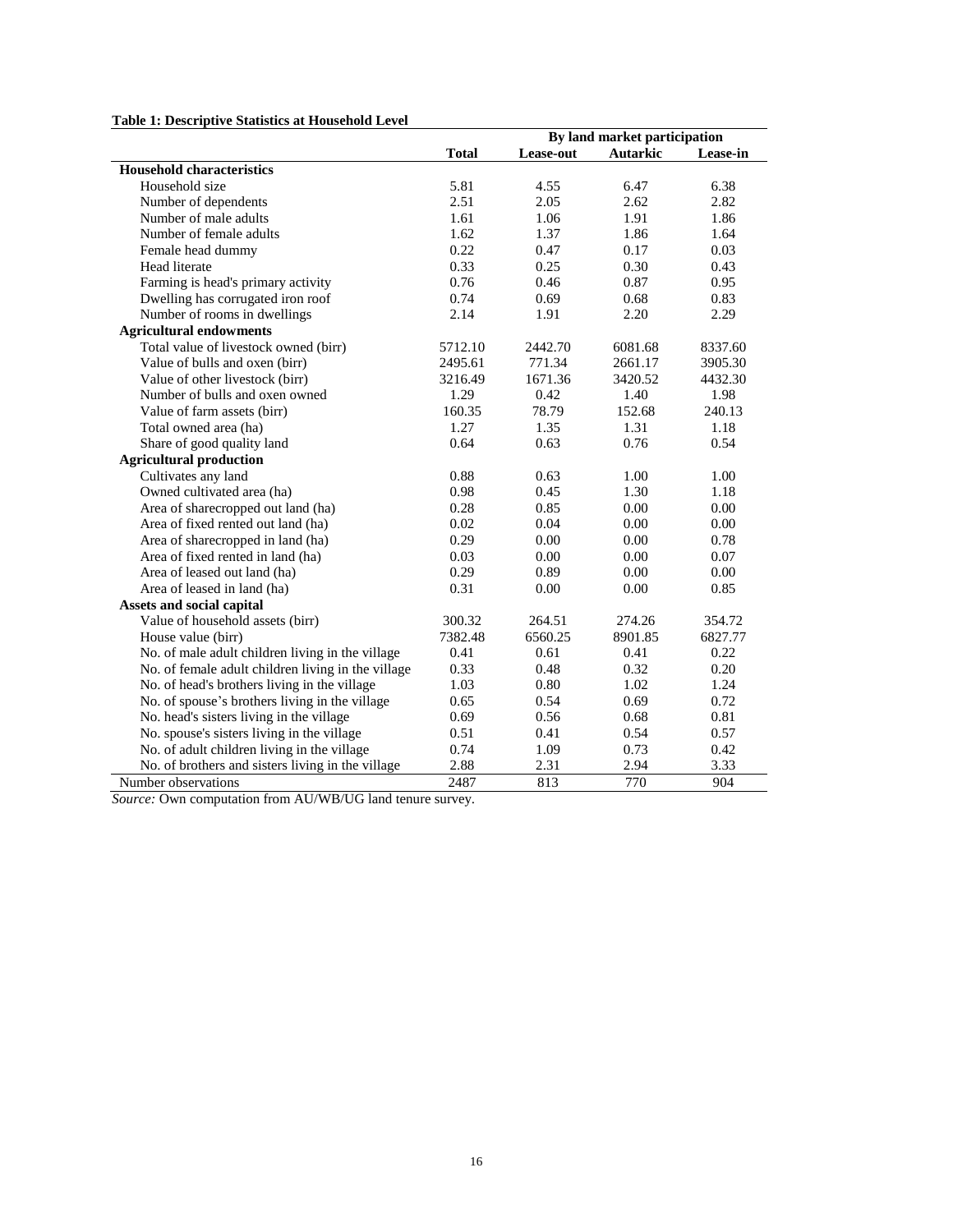| Table 2: Factor Ratios before and after Land Market Participation |
|-------------------------------------------------------------------|
|-------------------------------------------------------------------|

|                                                 | By type or rental market participation |           |     |          |     |          |
|-------------------------------------------------|----------------------------------------|-----------|-----|----------|-----|----------|
|                                                 | <b>Total</b>                           | Lease-out |     | Autarkic |     | Lease-in |
| Before land market participation                |                                        |           |     |          |     |          |
| Household size per ha of owned land             | 7.01                                   | 5.46      | *** | 7.38     |     | 8.16     |
| No. of adult labor per ha of owned land         | 3.88                                   | 2.96      | *** | 4.34     |     | 4.34     |
| No. of male adult labor per ha of owned land    | 1.89                                   | 1.23      | *** | 2.13     |     | 2.30     |
| Number of oxen per ha of owned land             | 1.35                                   | 0.28      | *** | 1.32     | *** | 2.41     |
| No. of observations                             | 2,434                                  | 813       |     | 770      |     | 851      |
| After land market participation                 |                                        |           |     |          |     |          |
| Household size per ha of operated land          | 9.22                                   | 20.61     | *** | 7.38     | *** | 4.30     |
| No. of adult labor per ha of operated land      | 5.11                                   | 11.16     | *** | 4.34     | *** | 2.34     |
| No. of male adult labor per ha of operated land | 2.26                                   | 4.27      | *** | 2.13     | *** | 1.23     |
| Number of oxen per ha of operated land          | 1.22                                   | 1.09      |     | 1.32     | *   | 1.20     |
| No. of observations                             | 2.188                                  | 514       |     | 770      |     | 904      |

*Source:* Own computation from AU/WB/UG land tenure survey.

**Note:** Asterisks indicate the difference in significance between means for landlord and autarky groups as compared to tenants with \*, \*\*, and \*\*\* denoting significance at 10%; 5%; and 1%. The top panel excludes 53 landless tenants while 299 pure landlords had to be dropped in the bottom panel.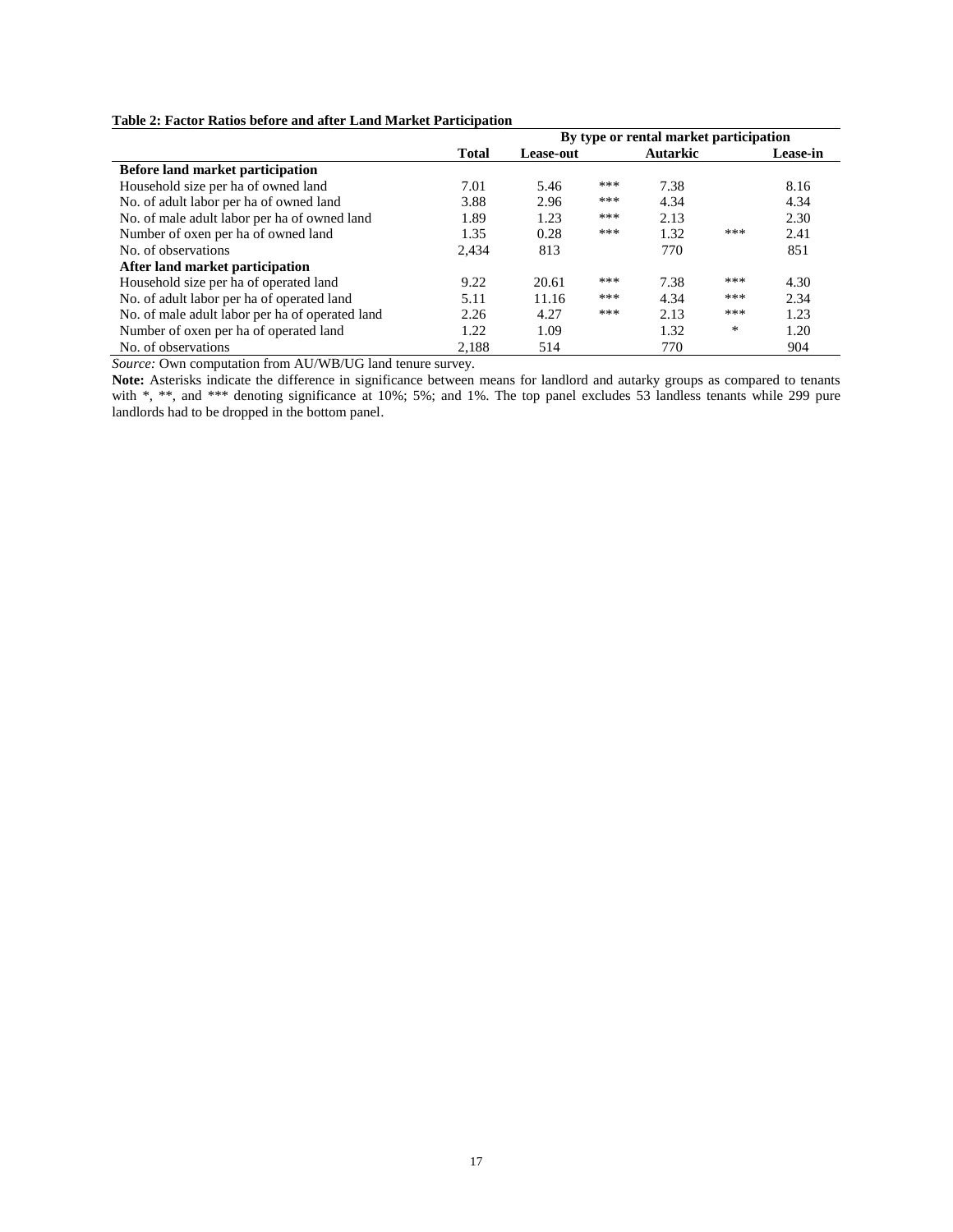#### **Table 3: Plot Characteristics for Entire Sample**

|                               |           |         |               | All owner-cum-tenants |             |              |
|-------------------------------|-----------|---------|---------------|-----------------------|-------------|--------------|
|                               | All plots | Own     | <b>Leased</b> | Output                | Out-& input | <b>Fixed</b> |
|                               |           | plots   | <b>plots</b>  | sharing               | sharing     | Rent         |
| <b>Relation with partner</b>  |           |         |               |                       |             |              |
| TP relative                   | 0.25      |         | 0.66          | 0.68                  | 0.64        | 0.39         |
| TP in-law                     | 0.05      |         | 0.13          | 0.14                  | 0.10        | 0.10         |
| TP friend or neighbor         | 0.04      |         | 0.11          | 0.11                  | 0.10        | 0.19         |
| TP unrelated                  | 0.09      |         | 0.23          | 0.21                  | 0.26        | 0.42         |
| Female rental partner         | 0.47      |         | 0.47          | 0.49                  | 0.42        | 0.28         |
| Output and input use:         |           |         |               |                       |             |              |
| Crop output/ha (birr)         | 3476.47   | 3693.07 | 3127.07       | 3125.90               | 2952.21     | 3561.46      |
| Plot size (ha)                | 0.30      | 0.28    | 0.33          | 0.32                  | 0.39        | 0.36         |
| Used fertilizer               | 0.40      | 0.38    | 0.43          | 0.41                  | 0.52        | 0.59         |
| Fertilized used per ha (kg)   | 54.91     | 55.40   | 54.12         | 51.26                 | 61.69       | 86.02        |
| Manure used                   | 0.19      | 0.26    | 0.06          | 0.06                  | 0.08        | 0.07         |
| Manure used per ha (kg)       | 278.00    | 393.03  | 92.68         | 84.30                 | 90.59       | 246.10       |
| Used pesticides               | 0.08      | 0.07    | 0.08          | 0.07                  | 0.10        | 0.07         |
| Pesticides used per ha (kg)   | 0.40      | 0.35    | 0.47          | 0.55                  | 0.09        | 0.08         |
| Pair of oxen days per ha      | 24.99     | 26.71   | 22.22         | 22.13                 | 21.17       | 24.44        |
| Male family labor/ha (days)   | 111.94    | 127.32  | 87.11         | 87.82                 | 84.11       | 82.76        |
| Female family labor/ha (days) | 56.56     | 65.54   | 42.06         | 42.80                 | 39.41       | 37.31        |
| Total family labor/ha (days)  | 167.28    | 190.89  | 129.17        | 130.61                | 123.52      | 120.07       |
| Used hired labor              | 0.84      | 0.86    | 0.81          | 0.81                  | 0.81        | 0.71         |
| Hired labor/ha (days)         | 8.08      | 9.85    | 5.24          | 5.36                  | 4.23        | 6.10         |
| <b>Plot characteristics:</b>  |           |         |               |                       |             |              |
| Years of possession           | 13.97     | 19.75   | 4.66          | 4.81                  | 4.28        | 3.16         |
| Good soil quality             | 0.46      | 0.46    | 0.45          | 0.45                  | 0.50        | 0.37         |
| Medium soil quality           | 0.36      | 0.36    | 0.37          | 0.37                  | 0.34        | 0.41         |
| Flat land                     | 0.71      | 0.70    | 0.72          | 0.73                  | 0.69        | 0.73         |
| Gently sloped land            | 0.24      | 0.24    | 0.23          | 0.23                  | 0.23        | 0.25         |
| Irrigated land                | 0.05      | 0.05    | 0.04          | 0.04                  | 0.03        | 0.01         |
| Crop choice:                  |           |         |               |                       |             |              |
| Teff                          | 0.32      | 0.29    | 0.36          | 0.35                  | 0.48        | 0.29         |
| Wheat/barely                  | 0.21      | 0.20    | 0.22          | 0.21                  | 0.24        | 0.26         |
| Sorghum/maize                 | 0.30      | 0.34    | 0.23          | 0.23                  | 0.20        | 0.31         |
| Pulses                        | 0.13      | 0.12    | 0.14          | 0.16                  | 0.04        | 0.10         |
| Oilseeds                      | 0.05      | 0.05    | 0.04          | 0.04                  | 0.04        | 0.03         |
| Number of observations        | 5443      | 3360    | 2083          | 1728                  | 238         | 102          |

*Source:* Own computation from AU/WB/UG land tenure survey.

*Note:* Only plots with cereals, pulses and oilseeds included.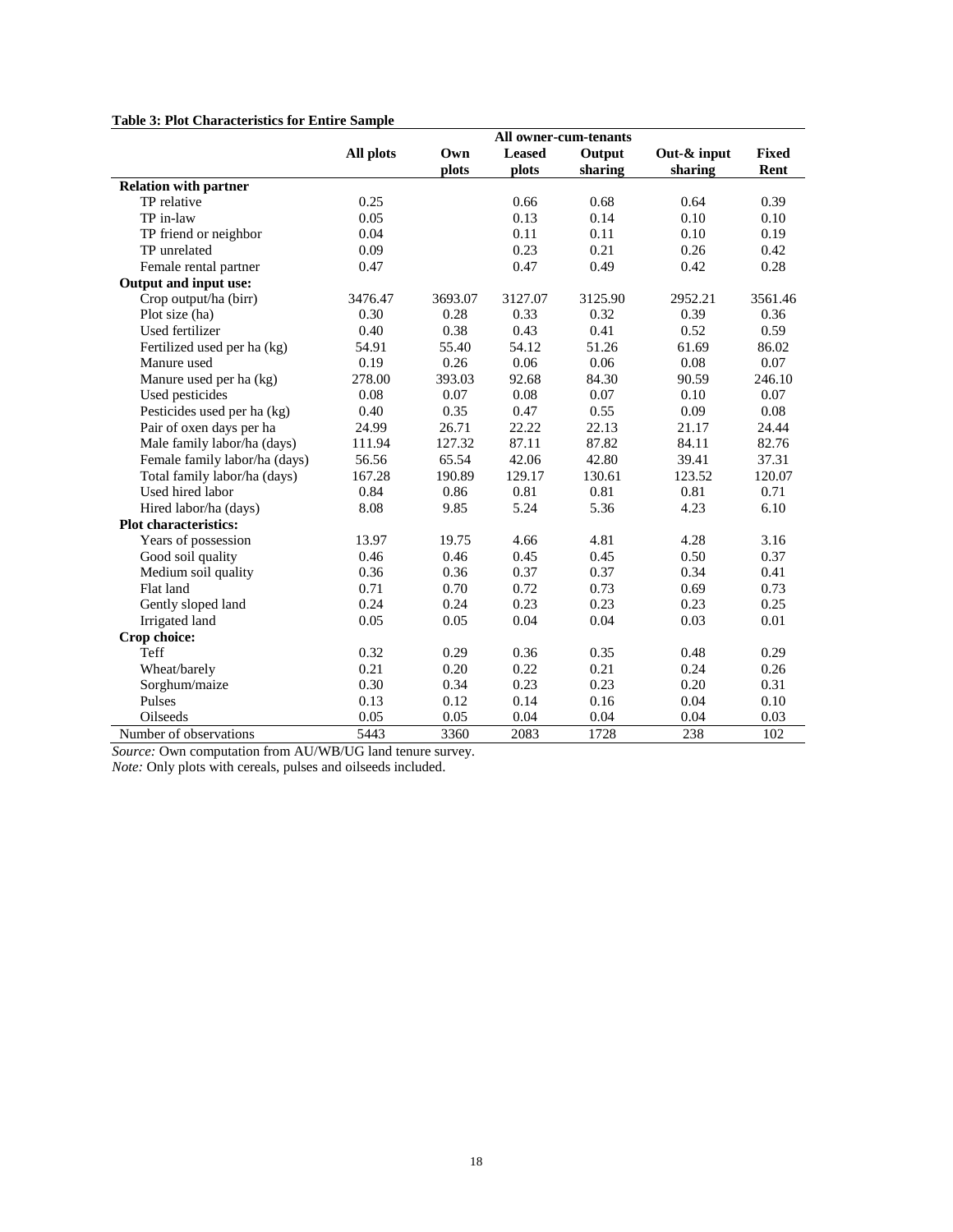|                               | <b>Total</b>  | Only owned plots |                |  |
|-------------------------------|---------------|------------------|----------------|--|
|                               | <b>Sample</b> | Landlords        | <b>Tenants</b> |  |
| Output and input use:         |               |                  |                |  |
| Crop output/ha (birr)         | 3060.91       | 2709.98          | 3268.03        |  |
| Plot size (ha)                | 0.33          | 0.35             | 0.32           |  |
| Used fertilizer               | 0.37          | 0.30             | 0.41           |  |
| Fertilized used per ha (kg)   | 50.75         | 41.28            | 56.34          |  |
| Manure used                   | 0.28          | 0.34             | 0.25           |  |
| Manure used per ha (kg)       | 371.55        | 421.17           | 342.22         |  |
| Used pesticides               | 0.07          | 0.04             | 0.09           |  |
| Pesticides used per ha (kg)   | 0.22          | 0.09             | 0.30           |  |
| Pair of oxen days per ha      | 25.50         | 24.75            | 25.95          |  |
| Male family labor/ha (days)   | 113.54        | 109.00           | 116.23         |  |
| Female family labor/ha (days) | 66.18         | 76.72            | 59.94          |  |
| Total family labor/ha (days)  | 153.66        | 145.65           | 158.38         |  |
| Used hired labor              | 0.84          | 0.86             | 0.83           |  |
| Hired labor/ha (days)         | 14.22         | 7.53             | 18.17          |  |
| <b>Plot characteristics:</b>  |               |                  |                |  |
| Years of possession           | 20.48         | 23.62            | 18.63          |  |
| Good soil quality             | 0.51          | 0.56             | 0.47           |  |
| Medium soil quality           | 0.34          | 0.32             | 0.35           |  |
| Flat land                     | 0.73          | 0.74             | 0.73           |  |
| Gently sloped land            | 0.22          | 0.21             | 0.23           |  |
| Irrigated land                | 0.08          | 0.06             | 0.08           |  |
| Crop choice:                  |               |                  |                |  |
| Teff                          | 0.29          | 0.24             | 0.32           |  |
| Wheat/barely                  | 0.20          | 0.19             | 0.21           |  |
| Sorghum/maize                 | 0.42          | 0.51             | 0.37           |  |
| Pulses                        | 0.12          | 0.12             | 0.13           |  |
| Oilseeds                      | 0.05          | 0.04             | 0.06           |  |
| Number of observations        | 2213          | 822              | 1391           |  |

*Source:* Own computation from AU/WB/UG land tenure survey.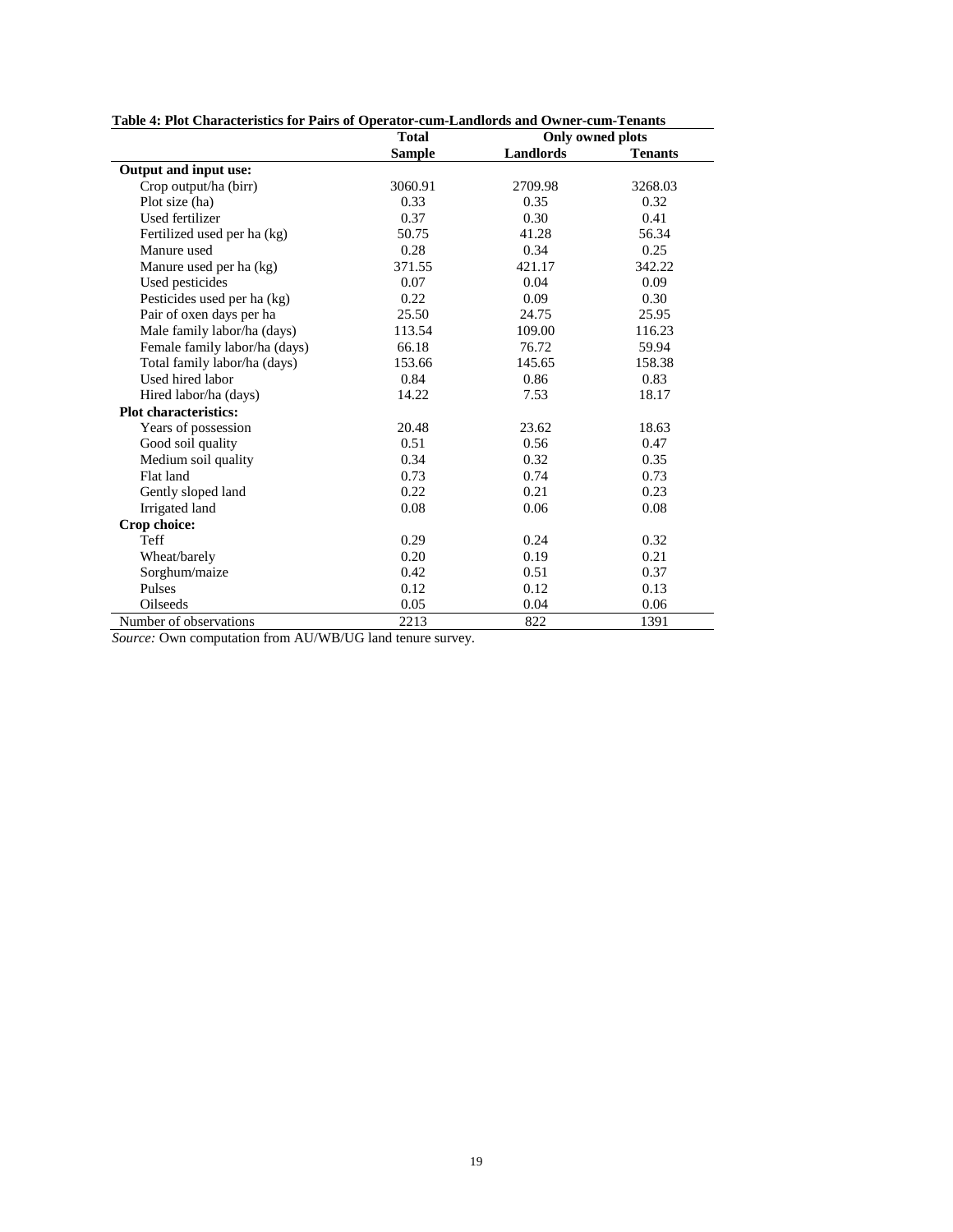| Table 5: Impact of Sharecropping on Output per Hectare |  |  |
|--------------------------------------------------------|--|--|
|--------------------------------------------------------|--|--|

|                                   |            |             | Specification |             |             |
|-----------------------------------|------------|-------------|---------------|-------------|-------------|
|                                   | (1)        | (2)         | (3)           | (4)         | (5)         |
| Sharecrop dummy                   | $-0.082**$ | $-0.132***$ |               |             |             |
|                                   | (2.15)     | (3.66)      |               |             |             |
| Fixed rental dummy                | $-0.023$   | $-0.043$    | $-0.040$      | $-0.041$    | $-0.048$    |
|                                   | (0.24)     | (0.47)      | (0.44)        | (0.44)      | (0.53)      |
| Only output sharing               |            |             | $-0.142***$   | $-0.143***$ |             |
|                                   |            |             | (3.88)        | (3.42)      |             |
| Output and input sharing          |            |             | $-0.024$      | $-0.024$    |             |
|                                   |            |             | (0.33)        | (0.33)      |             |
| Landlord is a relative by blood   |            |             |               |             | $-0.111**$  |
|                                   |            |             |               |             | (2.47)      |
| Landlord is an in-law             |            |             |               |             | $-0.168**$  |
|                                   |            |             |               |             | (2.56)      |
| Landlord is a friend/neighbor     |            |             |               |             | $-0.159**$  |
|                                   |            |             |               |             | (2.26)      |
| No other relationship             |            |             |               |             | $-0.172***$ |
|                                   |            |             |               |             | (3.04)      |
| Female landlord (if sharecropped) |            |             |               | 0.002       | $-0.001$    |
|                                   |            |             |               | (0.04)      | (0.04)      |
| Number of years possessed         | $-0.002$   | $-0.002$    | $-0.001$      | $-0.001$    | $-0.002$    |
|                                   | (1.10)     | (0.78)      | (0.63)        | (0.63)      | (0.93)      |
| Good soil quality                 | $0.214***$ | $0.249***$  | $0.247***$    | $0.247***$  | $0.249***$  |
|                                   | (5.31)     | (6.50)      | (6.44)        | (6.44)      | (6.48)      |
| Medium soil quality               | $0.180***$ | $0.159***$  | $0.158***$    | $0.158***$  | $0.159***$  |
|                                   | (4.56)     | (4.25)      | (4.22)        | (4.22)      | (4.25)      |
| Flat land                         | 0.035      | 0.045       | 0.047         | 0.047       | 0.047       |
|                                   | (0.55)     | (0.75)      | (0.79)        | (0.79)      | (0.79)      |
| Gently sloped land                | 0.009      | 0.019       | 0.020         | 0.020       | 0.020       |
|                                   | (0.14)     | (0.30)      | (0.32)        | (0.32)      | (0.31)      |
| Irrigated land                    | 0.040      | 0.077       | 0.080         | 0.080       | 0.074       |
|                                   | (0.56)     | (1.14)      | (1.19)        | (1.19)      | (1.10)      |
| Teff                              |            | $0.551***$  | $0.550***$    | $0.550***$  | $0.551***$  |
|                                   |            | (10.20)     | (10.18)       | (10.18)     | (10.19)     |
| Wheat                             |            | $0.415***$  | $0.414***$    | $0.414***$  | $0.415***$  |
|                                   |            | (7.50)      | (7.49)        | (7.49)      | (7.49)      |
| Sorghum                           |            | $-0.075$    | $-0.073$      | $-0.073$    | $-0.077$    |
|                                   |            | (1.36)      | (1.33)        | (1.33)      | (1.39)      |
| Pulses                            |            | $0.133**$   | $0.134**$     | $0.134**$   | $0.133**$   |
|                                   |            | (2.20)      | (2.23)        | (2.22)      | (2.21)      |
| Constant                          | $7.561***$ | 7.294***    | 7.287***      | 7.287***    | 7.300***    |
|                                   | (99.99)    | (84.56)     | (84.41)       | (84.39)     | (84.59)     |
| Number of observations            | 5443       | 5443        | 5443          | 5443        | 5443        |
| Number of households              | 826        | 826         | 826           | 826         | 826         |
| $R^2$                             | 0.009      | 0.114       | 0.114         | 0.114       | 0.114       |

**Note:** Absolute value of t statistics in parentheses; \* significant at 10%; \*\* significant at 5%; \*\*\* significant at 1%.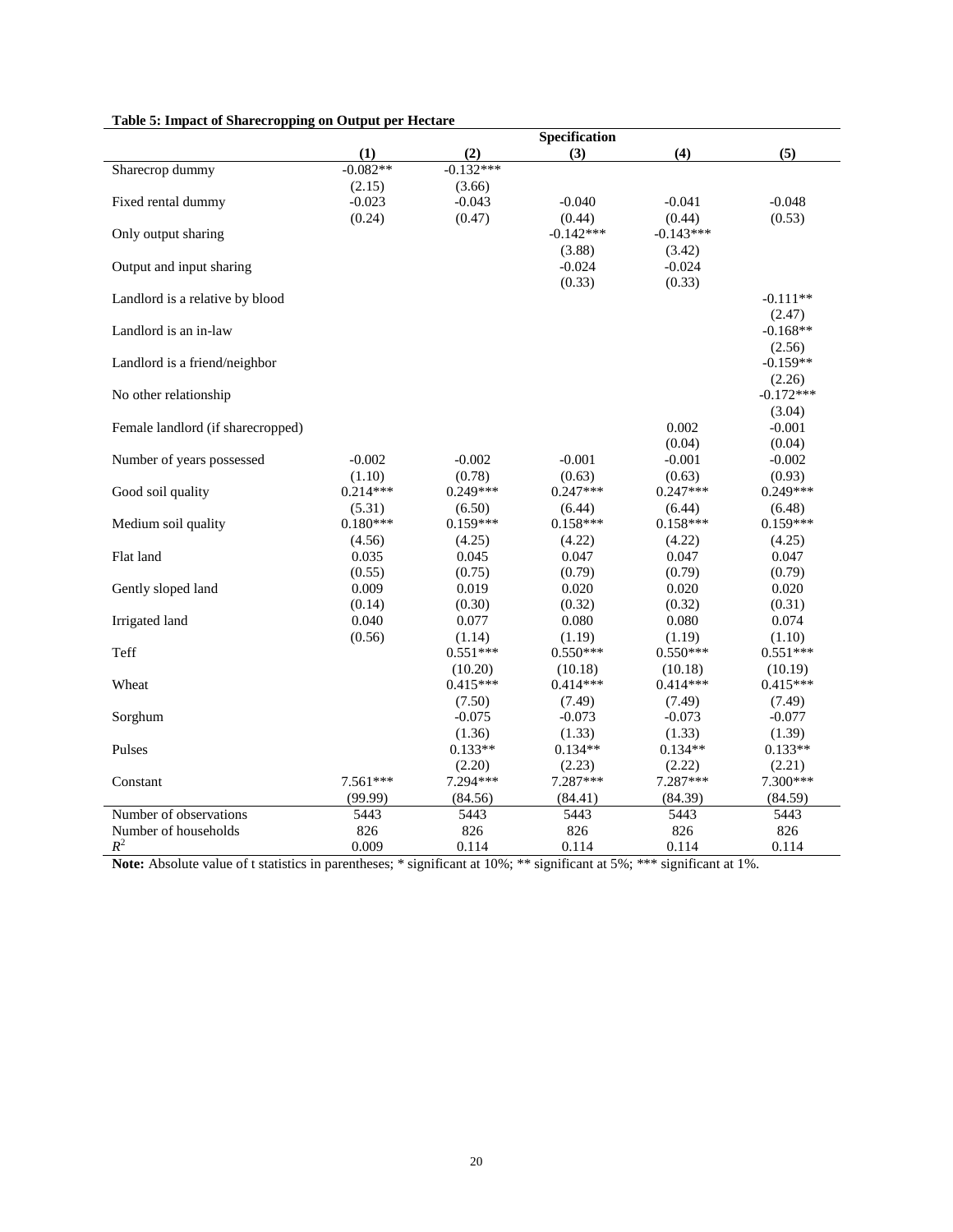|                                                    | Specification |             |             |             |  |
|----------------------------------------------------|---------------|-------------|-------------|-------------|--|
|                                                    | (1)           | (2)         | (3)         | (4)         |  |
| Sharecrop dummy $(\gamma)$                         | $-0.172***$   | $-0.185***$ |             |             |  |
|                                                    | (3.40)        | (3.63)      |             |             |  |
| Only output sharing $(\gamma)$                     |               |             | $-0.182***$ | $-0.195***$ |  |
|                                                    |               |             | (3.57)      | (3.79)      |  |
| Output and input sharing $(\theta)$                |               |             | $-0.050$    | $-0.064$    |  |
|                                                    |               |             | (0.52)      | (0.67)      |  |
| Farming is landlord's main activity $(\beta)$      | $0.101*$      | $0.100*$    | 0.095       | 0.094       |  |
| (if sharecropped)                                  | (1.72)        | (1.71)      | (1.63)      | (1.61)      |  |
| No. of landlord's adult children/ha of rented land |               | $0.008**$   |             | $0.008*$    |  |
|                                                    |               | (1.97)      |             | (1.95)      |  |
| Number of years possessed                          | $-0.003$      | $-0.003$    | $-0.003$    | $-0.002$    |  |
|                                                    | (1.06)        | (0.96)      | (0.98)      | (0.88)      |  |
| Good soil quality                                  | $0.292***$    | $0.289***$  | $0.289***$  | $0.287***$  |  |
|                                                    | (6.19)        | (6.13)      | (6.13)      | (6.07)      |  |
| Medium soil quality                                | $0.175***$    | $0.173***$  | $0.174***$  | $0.172***$  |  |
|                                                    | (3.84)        | (3.79)      | (3.81)      | (3.77)      |  |
| Flat land                                          | 0.031         | 0.036       | 0.035       | 0.039       |  |
|                                                    | (0.42)        | (0.48)      | (0.47)      | (0.53)      |  |
| Gently sloped land                                 | 0.041         | 0.044       | 0.043       | 0.046       |  |
|                                                    | (0.53)        | (0.56)      | (0.55)      | (0.59)      |  |
| Irrigated land                                     | 0.041         | 0.038       | 0.045       | 0.042       |  |
|                                                    | (0.51)        | (0.48)      | (0.57)      | (0.53)      |  |
| Teff                                               | $0.558***$    | $0.558***$  | $0.557***$  | $0.557***$  |  |
|                                                    | (8.70)        | (8.71)      | (8.68)      | (8.70)      |  |
| Wheat                                              | $0.463***$    | $0.464***$  | $0.462***$  | $0.463***$  |  |
|                                                    | (7.08)        | (7.09)      | (7.06)      | (7.07)      |  |
| Sorghum                                            | $-0.075$      | $-0.076$    | $-0.074$    | $-0.074$    |  |
|                                                    | (1.15)        | (1.16)      | (1.13)      | (1.14)      |  |
| Pulses                                             | $0.217***$    | $0.216***$  | $0.218***$  | $0.216***$  |  |
|                                                    | (3.00)        | (2.99)      | (3.01)      | (2.99)      |  |
| Constant                                           | 7.258***      | $7.251***$  | 7.252***    | 7.245***    |  |
|                                                    | (68.75)       | (68.67)     | (68.66)     | (68.59)     |  |
| Number of observations                             | 3765          | 3765        | 3765        | 3765        |  |
| Number of households                               | 637           | 637         | 637         | 637         |  |
| $R^2$                                              | 0.114         | 0.115       | 0.115       | 0.116       |  |
| <b>Coefficient tests</b>                           |               |             |             |             |  |
| $\gamma + \beta = 0$                               | $8.64***$     | 9.39***     | 8.95***     | $9.70***$   |  |
| $\theta + \beta = 0$                               |               |             | 1.34        | 1.59        |  |

|  | Table 6: Impact of Sharecropping on Yield: Within Household Fixed Effects Estimates with Landlord Characteristics |  |  |  |  |  |
|--|-------------------------------------------------------------------------------------------------------------------|--|--|--|--|--|
|--|-------------------------------------------------------------------------------------------------------------------|--|--|--|--|--|

**Note:** Absolute value of t statistics in parentheses; \* significant at 10%; \*\* significant at 5%; \*\*\* significant at 1%.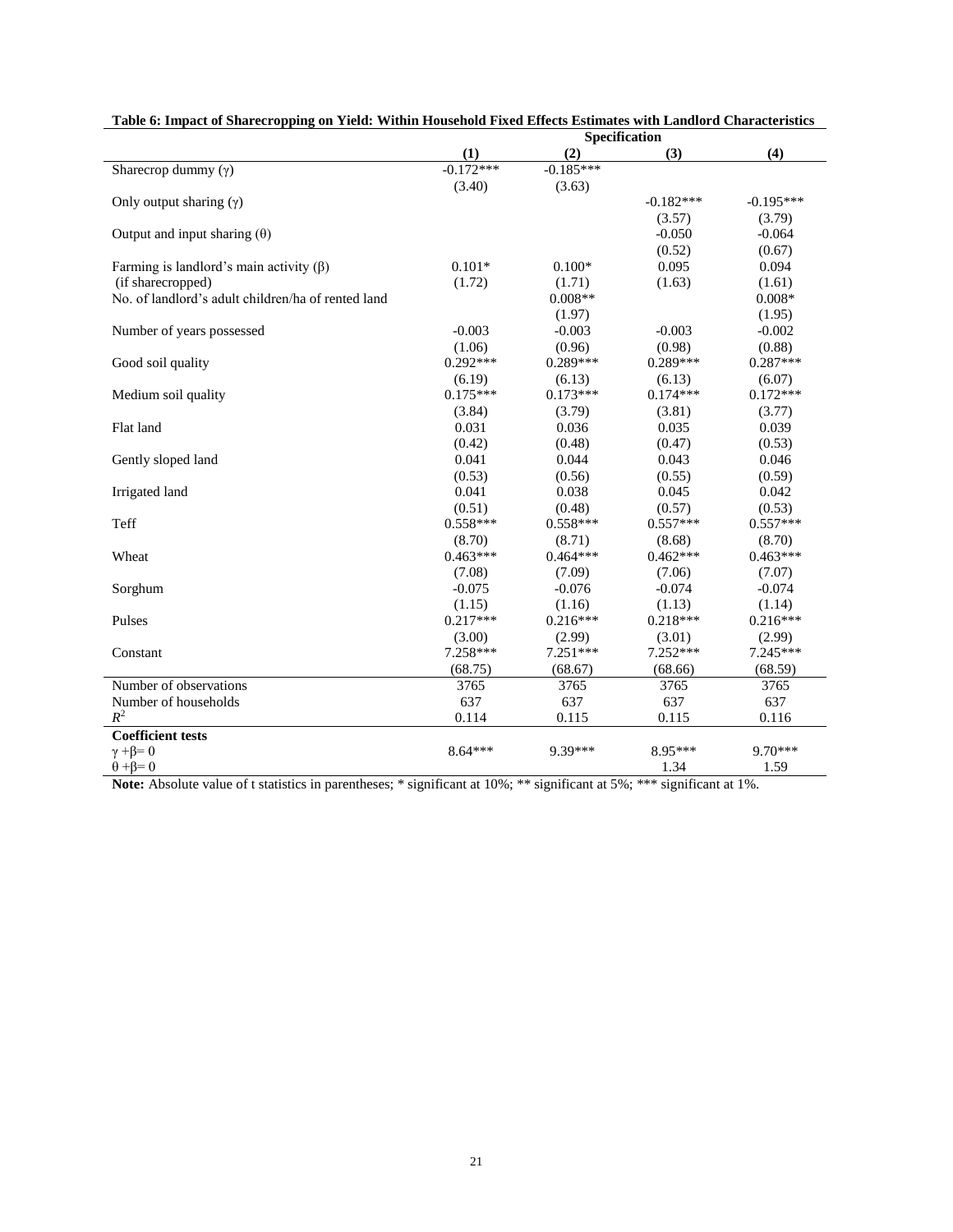|                                                 | <b>Methodology</b> used |             |             |               |  |
|-------------------------------------------------|-------------------------|-------------|-------------|---------------|--|
|                                                 | 2SLS                    | <b>GMM</b>  | <b>LIML</b> | <b>Fuller</b> |  |
| Only output sharing $(\gamma)$                  | $-0.247***$             | $-0.229***$ | $-0.245***$ | $-0.245***$   |  |
|                                                 | (3.70)                  | (3.66)      | (3.58)      | (3.59)        |  |
| Output and input sharing $(\theta)$             | $-0.305$                | $-0.336$    | $-0.333$    | $-0.331$      |  |
|                                                 | (0.70)                  | (0.79)      | (0.71)      | (0.71)        |  |
| Farming is landlord's main activity $(\beta)$   | $0.137**$               | $0.136**$   | $0.138**$   | $0.138**$     |  |
| (if sharecropped only)                          | (2.19)                  | (2.19)      | (2.19)      | (2.19)        |  |
| No. of adult children per ha of rented out land | $0.008**$               | $0.008**$   | $0.008**$   | $0.008**$     |  |
|                                                 | (2.16)                  | (2.01)      | (2.16)      | (2.16)        |  |
| Number of years possessed                       | $-0.005*$               | $-0.005*$   | $-0.005*$   | $-0.005*$     |  |
|                                                 | (1.72)                  | (1.86)      | (1.74)      | (1.73)        |  |
| Good soil quality                               | $0.291***$              | $0.287***$  | $0.292***$  | $0.292***$    |  |
|                                                 | (6.03)                  | (5.70)      | (6.03)      | (6.03)        |  |
| Medium soil quality                             | $0.170***$              | $0.167***$  | $0.170***$  | $0.170***$    |  |
|                                                 | (3.70)                  | (3.46)      | (3.70)      | (3.70)        |  |
| Flat land                                       | 0.045                   | 0.033       | 0.044       | 0.044         |  |
|                                                 | (0.60)                  | (0.45)      | (0.59)      | (0.59)        |  |
| Gently sloped land                              | 0.054                   | 0.033       | 0.053       | 0.053         |  |
|                                                 | (0.69)                  | (0.43)      | (0.68)      | (0.68)        |  |
| Irrigated land                                  | 0.034                   | 0.017       | 0.033       | 0.033         |  |
|                                                 | (0.42)                  | (0.21)      | (0.40)      | (0.40)        |  |
| Teff                                            | $0.561***$              | $0.575***$  | $0.561***$  | $0.561***$    |  |
|                                                 | (8.69)                  | (9.11)      | (8.69)      | (8.69)        |  |
| Wheat                                           | $0.464***$              | $0.481***$  | $0.464***$  | $0.464***$    |  |
|                                                 | (7.04)                  | (7.41)      | (7.04)      | (7.04)        |  |
| Sorghum                                         | $-0.076$                | $-0.060$    | $-0.076$    | $-0.076$      |  |
|                                                 | (1.15)                  | (0.90)      | (1.16)      | (1.16)        |  |
| Pulses                                          | $0.215***$              | $0.239***$  | $0.215***$  | $0.215***$    |  |
|                                                 | (2.96)                  | (2.98)      | (2.96)      | (2.96)        |  |
| Number of observations                          | 3743                    | 3743        | 3743        | 3743          |  |
| Number of households                            | 635                     | 635         | 635         | 635           |  |
| $R^2$                                           | 0.113                   | 0.113       | 0.113       | 0.113         |  |
| Sargan/Hansen J Statistic                       | 14.599                  | 14.948      | 14.596      | 14.596        |  |
| Sargan/Hansen J Chi2                            | 0.147                   | 0.134       | 0.148       | 0.148         |  |
| Anderson-Rubin Statistic                        |                         |             | 14.630      | 14.630        |  |
| Anderson-Rubin Chi2                             |                         |             | 0.146       | 0.146         |  |
| Anderson/Kleibergen-Paap Statistic              | 107.203                 | 46.157      | 107.203     | 107.203       |  |
| Anderson/Kleibergen-Paap Chi2                   | 0.000                   | 0.000       | 0.000       | 0.000         |  |
| Cragg-Donald/Kleibergen-Paap Statistic          | 9.181                   | 4.127       | 9.181       | 9.181         |  |
| <b>Coefficient tests</b>                        |                         |             |             |               |  |
| $\gamma + \beta = 0$                            | 14.58***                | 14.29***    | 14.45***    | 14.46***      |  |
| $\theta + \beta = 0$                            | 0.90                    | 1.08        | 0.90        | 0.90          |  |

**Note:** Absolute value of t statistics in parentheses; \* significant at 10%; \*\* significant at 5%; \*\*\* significant at 1%. Contract choice (sharecropping only, output, or input sharing) is instrumented using landlord characteristics, in particular plot distance from homestead, land ownership, household composition (number of dependents, number of male adults, number of

female adults), assets (no. of oxen, value of other livestock, iron roof), and characteristics of the head (age, sex, literacy level, and farming as a primary activity). First-stage regressions are reported in appendix table 6.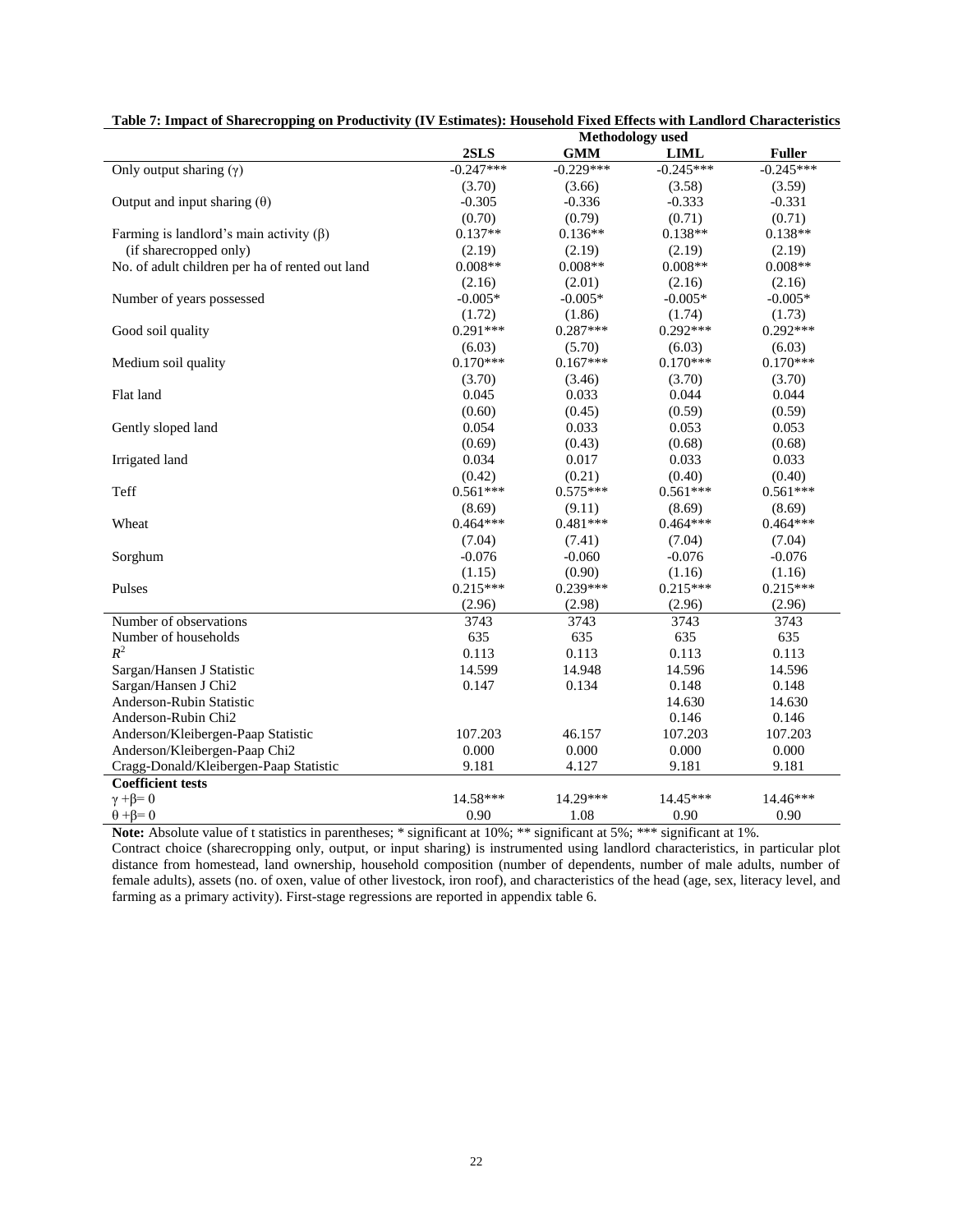|                                |             |             |             |             | With selectivity correction |            |
|--------------------------------|-------------|-------------|-------------|-------------|-----------------------------|------------|
|                                | (1)         | (2)         | (3)         | (4)         | (5)                         | (6)        |
| Cultivated by tenant           | $0.174***$  | $0.178***$  | $0.262***$  | $0.475***$  | $0.490***$                  | $0.598***$ |
|                                | (3.894)     | (2.842)     | (3.808)     | (3.085)     | (2.839)                     | (3.298)    |
| Tenant with female partner     |             | $-0.007$    | 0.067       |             | $-0.025$                    | 0.051      |
|                                |             | (0.091)     | (0.782)     |             | (0.240)                     | (0.428)    |
| Holding size in hectares (log) |             |             | $-0.106***$ |             |                             | $-0.109*$  |
|                                |             |             | (2.896)     |             |                             | (1.914)    |
| Number of years possessed      | $-0.006**$  | $-0.006**$  | $-0.005**$  | $-0.005$    | $-0.005$                    | $-0.004$   |
|                                | (2.380)     | (2.372)     | (1.982)     | (1.524)     | (1.520)                     | (1.134)    |
| Good soil quality              | $0.265***$  | $0.264***$  | $0.253***$  | $0.281***$  | $0.281***$                  | $0.269***$ |
|                                | (3.884)     | (3.878)     | (3.706)     | (3.770)     | (3.758)                     | (3.570)    |
| Medium soil quality            | $0.160**$   | $0.160**$   | $0.160**$   | $0.159**$   | $0.159**$                   | $0.159**$  |
|                                | (2.383)     | (2.380)     | (2.383)     | (2.115)     | (2.109)                     | (2.098)    |
| Flat land                      | 0.131       | 0.131       | 0.113       | 0.141       | 0.141                       | 0.123      |
|                                | (1.314)     | (1.314)     | (1.132)     | (1.327)     | (1.334)                     | (1.151)    |
| Gently sloped land             | 0.105       | 0.105       | 0.091       | 0.120       | 0.121                       | 0.106      |
|                                | (0.995)     | (0.996)     | (0.863)     | (1.065)     | (1.071)                     | (0.928)    |
| Irrigated land                 | $0.349***$  | $0.349***$  | $0.351***$  | $0.354***$  | $0.355***$                  | $0.355***$ |
|                                | (3.733)     | (3.732)     | (3.757)     | (2.837)     | (2.839)                     | (2.857)    |
| Teff                           | $0.521***$  | $0.521***$  | $0.540***$  | $0.518***$  | $0.518***$                  | $0.536***$ |
|                                | (9.222)     | (9.217)     | (9.502)     | (7.765)     | (7.781)                     | (7.860)    |
| Wheat                          | $0.435***$  | $0.435***$  | $0.449***$  | $0.431***$  | $0.431***$                  | $0.445***$ |
|                                | (7.288)     | (7.286)     | (7.509)     | (7.042)     | (7.045)                     | (7.136)    |
| Sorghum                        | $-0.164***$ | $-0.164***$ | $-0.161***$ | $-0.156***$ | $-0.156***$                 | $-0.153**$ |
|                                | (2.926)     | (2.927)     | (2.874)     | (2.613)     | (2.622)                     | (2.563)    |
| Pulses                         | $-0.100$    | $-0.100$    | $-0.081$    | $-0.099$    | $-0.098$                    | $-0.078$   |
|                                | (1.458)     | (1.454)     | (1.175)     | (1.111)     | (1.097)                     | (0.892)    |
| Constant                       | 7.080***    | 7.080***    | 7.028***    | $6.945***$  | $6.943***$                  | $6.864***$ |
|                                | (54.679)    | (54.664)    | (53.876)    | (35.611)    | (35.595)                    | (34.478)   |
| <b>Selection variables</b>     |             |             |             |             |                             |            |
| Landlord cultivators           |             |             |             | $-0.076$    | $-0.077$                    | $-0.098$   |
|                                |             |             |             | (0.687)     | (0.692)                     | (0.886)    |
| Tenants                        |             |             |             | $0.325***$  | $0.327***$                  | $0.322***$ |
|                                |             |             |             | (2.764)     | (2.755)                     | (2.737)    |
| Number of observations         | 2224        | 2224        | 2224        | 2224        | 2224                        | 2224       |
| Number of households           | 366         | 366         | 366         | 366         | 366                         | 366        |
| $R^2$                          | 0.144       | 0.144       | 0.148       | 0.150       | 0.150                       | 0.154      |

**Table 8: Productivity Differential between Rental Partners: Pair Fixed Effects with Owned Plots Only**

Note: Absolute value of t statistics in parentheses; \* significant at 10%; \*\* significant at 5%; \*\*\* significant at 1%. Household level variables are for cultivator households.

<sup>a</sup> In order to describe selection into rental market participation regimes, we use a multinomial selection method proposed by Lee (1983). The reported t statistics are robust to any general form of heteroscedasticity. The method suggested by Dubin and McFadden (1984), and generalized by Bourguignon *et al.* (2007), is used alternatively, but the results are not reported as they are similar to those obtained using the Lee 91983) approach.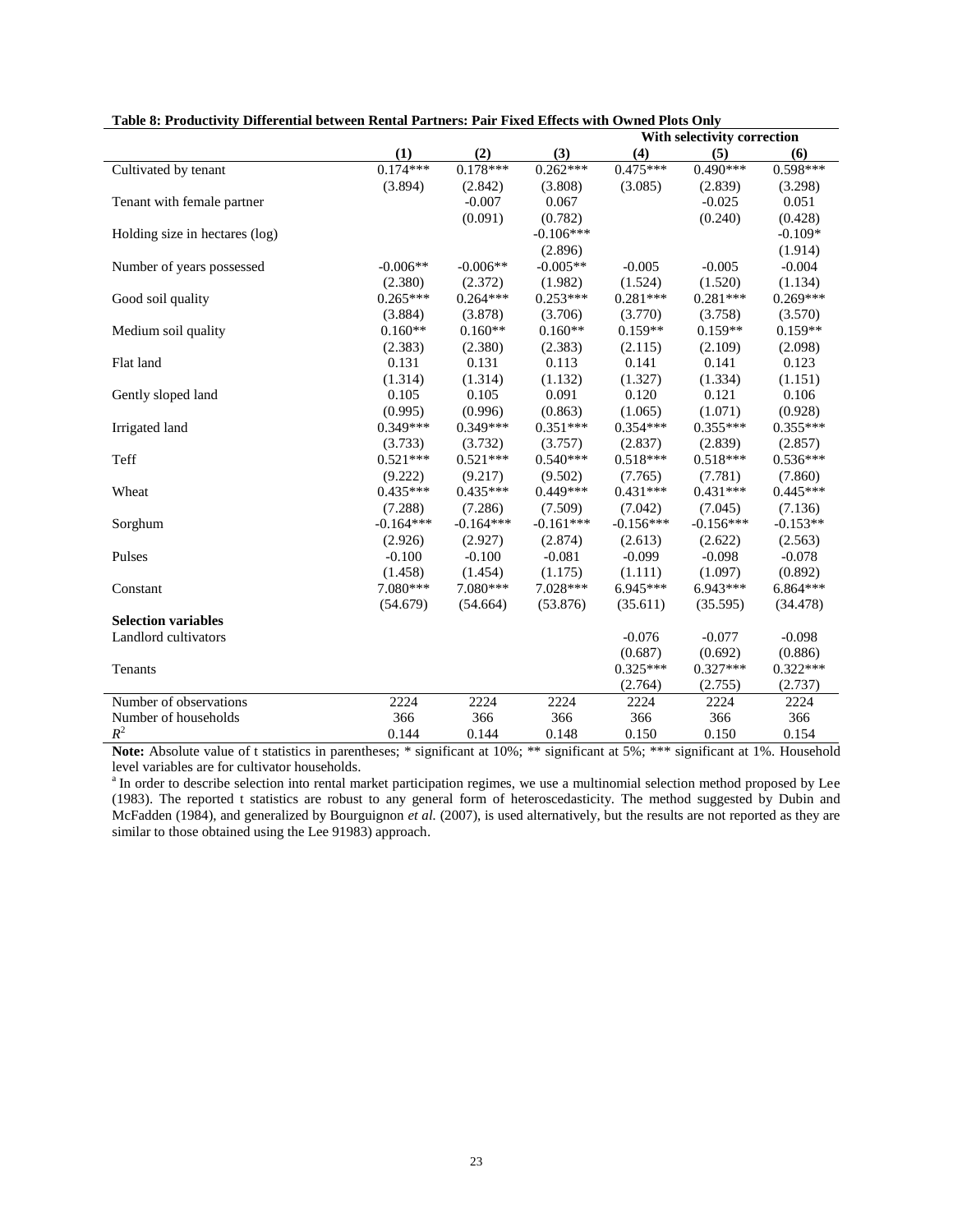| (1)<br>(2)<br>Cultivated by the tenant household<br>$-0.054$<br>0.005<br>$(-0.728)$<br>(0.052)<br>$-0.097$<br>Tenant with female partner<br>$(-1.105)$<br>$-0.008***$<br>$-0.008***$<br>Number of years possessed<br>$(-2.691)$<br>$(-2.634)$<br>$0.329***$<br>$0.325***$<br>Good soil quality<br>(4.291)<br>(4.227)<br>$0.285***$<br>$0.284***$<br>Medium soil quality<br>(3.829)<br>(3.805)<br>0.173<br>0.172<br>Flat land<br>(1.525)<br>(1.508)<br>0.143<br>0.140<br>Gently sloped land<br>(1.178)<br>(1.158)<br>$0.346***$<br>$0.353***$<br>Irrigated land |
|----------------------------------------------------------------------------------------------------------------------------------------------------------------------------------------------------------------------------------------------------------------------------------------------------------------------------------------------------------------------------------------------------------------------------------------------------------------------------------------------------------------------------------------------------------------|
|                                                                                                                                                                                                                                                                                                                                                                                                                                                                                                                                                                |
|                                                                                                                                                                                                                                                                                                                                                                                                                                                                                                                                                                |
|                                                                                                                                                                                                                                                                                                                                                                                                                                                                                                                                                                |
|                                                                                                                                                                                                                                                                                                                                                                                                                                                                                                                                                                |
|                                                                                                                                                                                                                                                                                                                                                                                                                                                                                                                                                                |
|                                                                                                                                                                                                                                                                                                                                                                                                                                                                                                                                                                |
|                                                                                                                                                                                                                                                                                                                                                                                                                                                                                                                                                                |
|                                                                                                                                                                                                                                                                                                                                                                                                                                                                                                                                                                |
|                                                                                                                                                                                                                                                                                                                                                                                                                                                                                                                                                                |
|                                                                                                                                                                                                                                                                                                                                                                                                                                                                                                                                                                |
|                                                                                                                                                                                                                                                                                                                                                                                                                                                                                                                                                                |
|                                                                                                                                                                                                                                                                                                                                                                                                                                                                                                                                                                |
|                                                                                                                                                                                                                                                                                                                                                                                                                                                                                                                                                                |
|                                                                                                                                                                                                                                                                                                                                                                                                                                                                                                                                                                |
|                                                                                                                                                                                                                                                                                                                                                                                                                                                                                                                                                                |
|                                                                                                                                                                                                                                                                                                                                                                                                                                                                                                                                                                |
| (3.050)<br>(3.108)                                                                                                                                                                                                                                                                                                                                                                                                                                                                                                                                             |
| $0.589***$<br>$0.590***$<br>Teff                                                                                                                                                                                                                                                                                                                                                                                                                                                                                                                               |
| (9.082)<br>(9.104)                                                                                                                                                                                                                                                                                                                                                                                                                                                                                                                                             |
| $0.343***$<br>$0.346***$<br>Wheat                                                                                                                                                                                                                                                                                                                                                                                                                                                                                                                              |
| (5.217)<br>(5.258)                                                                                                                                                                                                                                                                                                                                                                                                                                                                                                                                             |
| $-0.239***$<br>$-0.242***$<br>Sorghum                                                                                                                                                                                                                                                                                                                                                                                                                                                                                                                          |
| $(-3.690)$<br>$(-3.724)$                                                                                                                                                                                                                                                                                                                                                                                                                                                                                                                                       |
| Pulses<br>$-0.101$<br>$-0.099$                                                                                                                                                                                                                                                                                                                                                                                                                                                                                                                                 |
| $(-1.315)$<br>$(-1.291)$                                                                                                                                                                                                                                                                                                                                                                                                                                                                                                                                       |
| 7.038***<br>7.043***<br>Constant                                                                                                                                                                                                                                                                                                                                                                                                                                                                                                                               |
| (47.314)<br>(47.330)                                                                                                                                                                                                                                                                                                                                                                                                                                                                                                                                           |
| Number of observations<br>1,717<br>1,717                                                                                                                                                                                                                                                                                                                                                                                                                                                                                                                       |
| Number of households<br>357<br>357                                                                                                                                                                                                                                                                                                                                                                                                                                                                                                                             |
| $R^2$<br>0.182<br>0.182<br>$100 + 100 = 100$<br>$M_{\text{other}}$ Absolute colors of the training in<br>* .:.                                                                                                                                                                                                                                                                                                                                                                                                                                                 |

|  | Table 9: Productivity Differential between Rental Partners: Within Landlord Fixed Effects |  |
|--|-------------------------------------------------------------------------------------------|--|
|  | Coordination                                                                              |  |

**Note:** Absolute value of t statistics in parentheses; \* significant at 10%; \*\* significant at 5%; \*\*\* significant at 1%.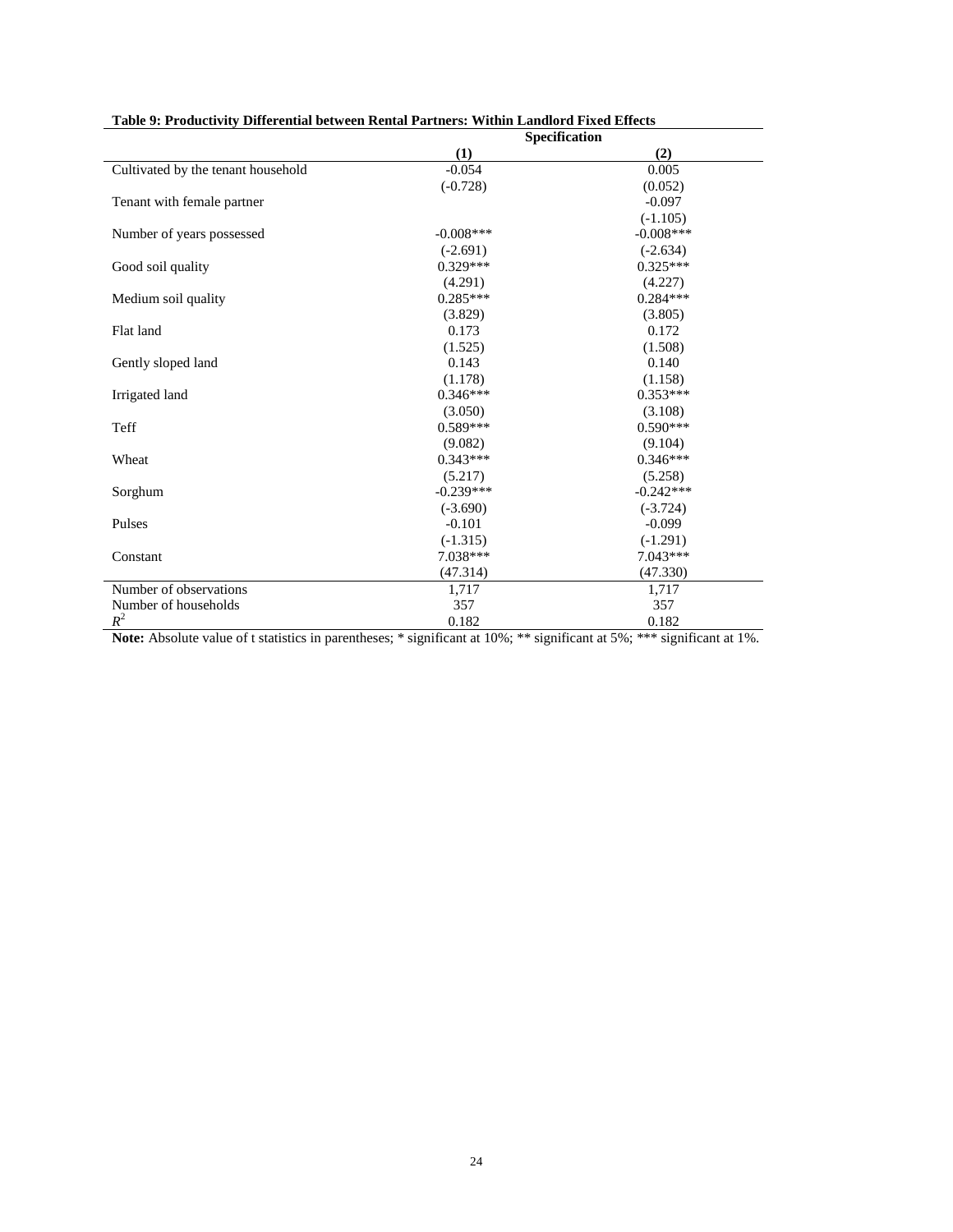| Appendix table 1: Descriptive Statistics at Household Level for Pairs of Kental Partners |              |          |               |
|------------------------------------------------------------------------------------------|--------------|----------|---------------|
|                                                                                          | <b>Total</b> | Landlord | <b>Tenant</b> |
| <b>Household characteristics</b>                                                         |              |          |               |
| Household size                                                                           | 5.37         | 4.49     | 6.24          |
| Number of dependents                                                                     | 2.44         | 2.05     | 2.83          |
| Number of male adults                                                                    | 1.41         | 1.03     | 1.79          |
| Number of female adults                                                                  | 1.46         | 1.35     | 1.57          |
| Female head dummy                                                                        | 0.25         | 0.48     | 0.02          |
| Head literate                                                                            | 0.35         | 0.24     | 0.46          |
| Farming is head's primary activity                                                       | 0.70         | 0.45     | 0.95          |
| Dwelling has corrugated iron roof                                                        | 0.77         | 0.70     | 0.84          |
| Number of rooms in dwellings                                                             | 2.08         | 1.89     | 2.26          |
| Age of head (years)                                                                      | 48.79        | 55.34    | 42.30         |
| <b>Agricultural endowments</b>                                                           |              |          |               |
| Total value of livestock owned (birr)                                                    | 5511.98      | 2397.64  | 8602.83       |
| Value of bulls and oxen (birr)                                                           | 2356.21      | 720.91   | 3979.16       |
| Value of other livestock (birr)                                                          | 3155.78      | 1676.73  | 4623.67       |
| Number of bulls and oxen owned                                                           | 1.22         | 0.40     | 2.03          |
| Value of farm assets (birr)                                                              | 159.81       | 72.79    | 246.07        |
| Total owned area (ha)                                                                    | 1.30         | 1.41     | 1.18          |
| Share of good quality land                                                               | 0.60         | 0.67     | 0.52          |
| <b>Agricultural production</b>                                                           |              |          |               |
| Cultivates any land                                                                      | 0.81         | 0.62     | 1.00          |
| Owned cultivated area (ha)                                                               | 0.81         | 0.44     | 1.18          |
| Area of sharecropped out land (ha)                                                       | 0.46         | 0.93     | 0.00          |
| Area of fixed rented out land (ha)                                                       | 0.02         | 0.05     | 0.00          |
| Area of sharecropped in land (ha)                                                        | 0.44         | 0.00     | 0.87          |
| Area of fixed rented in land (ha)                                                        | 0.03         | 0.00     | 0.07          |
| Area of leased out land (ha)                                                             | 0.49         | 0.97     | 0.01          |
| Area of leased in land (ha)                                                              | 0.47         | 0.00     | 0.93          |
| Assets and social capital                                                                |              |          |               |
| Value of household assets (birr)                                                         | 351.40       | 248.27   | 453.76        |
| House value (birr)                                                                       | 6494.70      | 6108.19  | 6878.30       |
| No. of male adult children living in the village                                         | 0.43         | 0.64     | 0.21          |
| No. of female adult children living in the village                                       | 0.35         | 0.50     | 0.19          |
| No. of head's brothers living in the village                                             | 1.04         | 0.81     | 1.27          |
| No. of spouse's brothers living in the village                                           | 0.65         | 0.54     | 0.77          |
| No. head's sisters living in the village                                                 | 0.67         | 0.54     | 0.81          |
| No. spouse's sisters living in the village                                               | 0.50         | 0.41     | 0.59          |
| No. of adult children living in the village                                              | 0.77         | 1.14     | 0.40          |
| No. of brothers and sisters living in the village                                        | 2.87         | 2.29     | 3.44          |
| Number of observations                                                                   | 1584         | 789      | 795           |

| Appendix table 1: Descriptive Statistics at Household Level for Pairs of Rental Partners |  |  |  |
|------------------------------------------------------------------------------------------|--|--|--|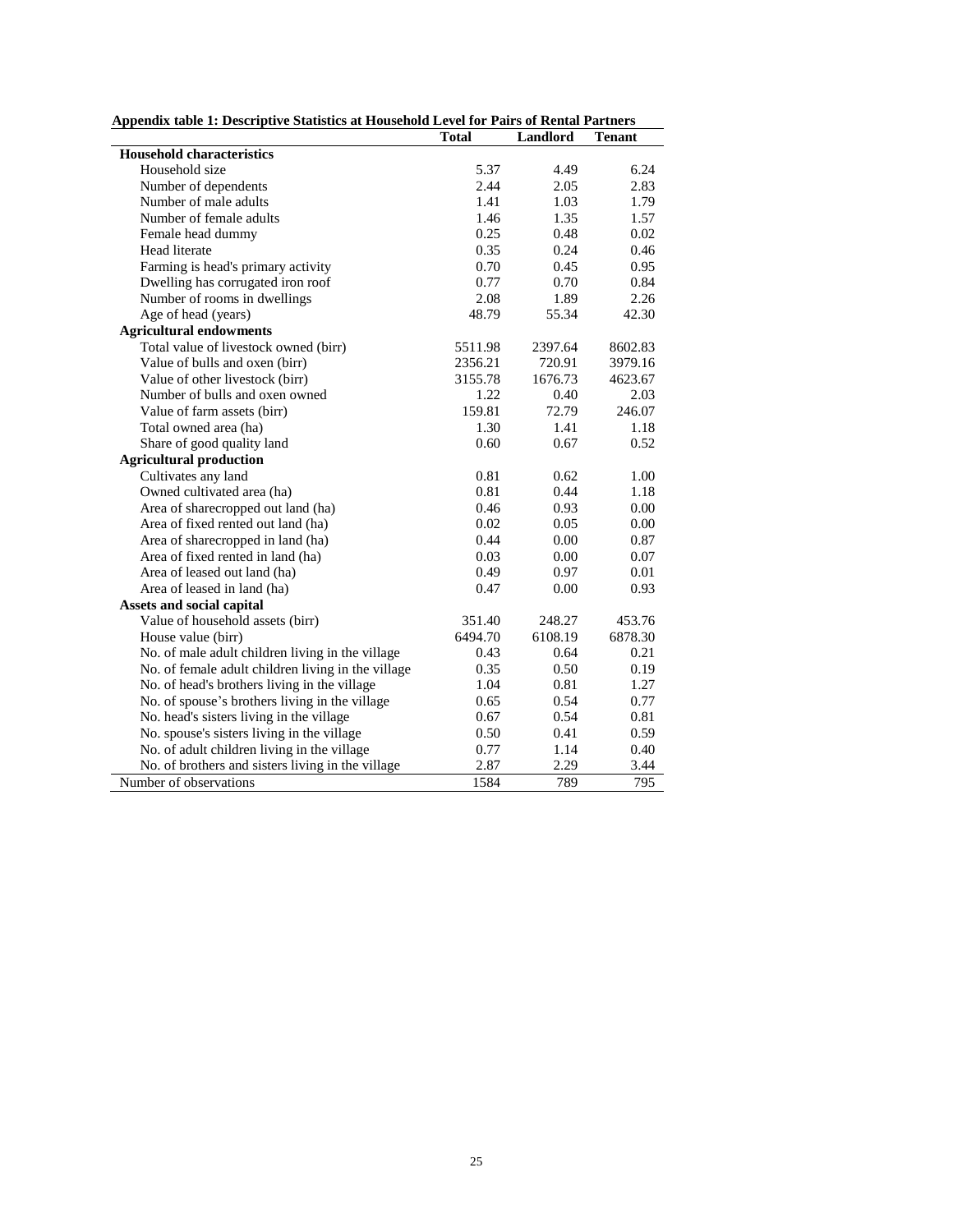|                               |         |               | <b>Type of arrangement</b> |             |              |
|-------------------------------|---------|---------------|----------------------------|-------------|--------------|
|                               | Own     | <b>Leased</b> | Output                     | Out-& input | <b>Fixed</b> |
|                               | plots   | plots         | sharing                    | sharing     | Rent         |
| <b>Relation with partner</b>  |         |               |                            |             |              |
| TP relative                   |         | 0.72          | 0.73                       | 0.76        | 0.38         |
| TP in-law                     |         | 0.13          | 0.13                       | 0.11        | 0.15         |
| TP friend or neighbor         |         | 0.10          | 0.10                       | 0.08        | 0.23         |
| TP unrelated                  |         | 0.18          | 0.17                       | 0.16        | 0.38         |
| Female rental partner         |         | 0.49          | 0.52                       | 0.39        | 0.31         |
| Output and input use:         |         |               |                            |             |              |
| Crop output/ha (birr)         | 3413.91 | 3090.97       | 3115.83                    | 3100.04     | 2522.06      |
| Plot size (ha)                | 0.28    | 0.33          | 0.32                       | 0.39        | 0.37         |
| Used fertilizer               | 0.41    | 0.43          | 0.39                       | 0.64        | 0.64         |
| Fertilized used per ha (kg)   | 58.67   | 53.20         | 49.50                      | 74.81       | 74.60        |
| Manure used                   | 0.23    | 0.07          | 0.07                       | 0.07        | 0.03         |
| Manure used per ha (kg)       | 313.97  | 80.64         | 85.62                      | 70.57       | 6.29         |
| Used pesticides               | 0.08    | 0.07          | 0.07                       | 0.13        | 0.03         |
| Pesticides used per ha (kg)   | 0.33    | 0.19          | 0.20                       | 0.12        | 0.02         |
| Pair of oxen days per ha      | 26.08   | 20.97         | 20.65                      | 21.22       | 25.34        |
| Male family labor/ha (days)   | 123.52  | 90.22         | 92.94                      | 75.50       | 75.19        |
| Female family labor/ha (days) | 61.22   | 44.62         | 46.28                      | 36.60       | 35.17        |
| Total family labor/ha (days)  | 184.74  | 134.84        | 139.22                     | 112.11      | 110.37       |
| Used hired labor              | 0.84    | 0.83          | 0.83                       | 0.83        | 0.72         |
| Hired labor/ha (days)         | 11.93   | 5.63          | 5.92                       | 4.31        | 3.74         |
| <b>Plot characteristics:</b>  |         |               |                            |             |              |
| Years of possession           | 19.05   | 4.94          | 5.06                       | 4.67        | 3.21         |
| Good soil quality             | 0.45    | 0.46          | 0.48                       | 0.44        | 0.33         |
| Medium soil quality           | 0.37    | 0.37          | 0.37                       | 0.38        | 0.41         |
| Flat land                     | 0.72    | 0.71          | 0.72                       | 0.64        | 0.74         |
| Gently sloped land            | 0.24    | 0.24          | 0.24                       | 0.25        | 0.26         |
| Irrigated land                | 0.06    | 0.05          | 0.05                       | 0.02        | 0.00         |
| Crop choice:                  |         |               |                            |             |              |
| Teff                          | 0.29    | 0.35          | 0.34                       | 0.44        | 0.38         |
| Wheat/barely                  | 0.21    | 0.22          | 0.22                       | 0.24        | 0.28         |
| Sorghum/maize                 | 0.33    | 0.25          | 0.25                       | 0.21        | 0.28         |
| Pulses                        | 0.12    | 0.14          | 0.15                       | 0.05        | 0.05         |
| Oilseeds                      | 0.05    | 0.04          | 0.04                       | 0.05        | 0.00         |
| Number of observations        | 2630    | 1135          | 955                        | 135         | 39           |

#### **Appendix table 2: Plot Characteristics for Owner-cum-Tenants with Partner Information Only**

*Source:* Own computation from AU/WB/UG land tenure survey.

*Note:* Only plots with cereals, pulses and oilseeds included.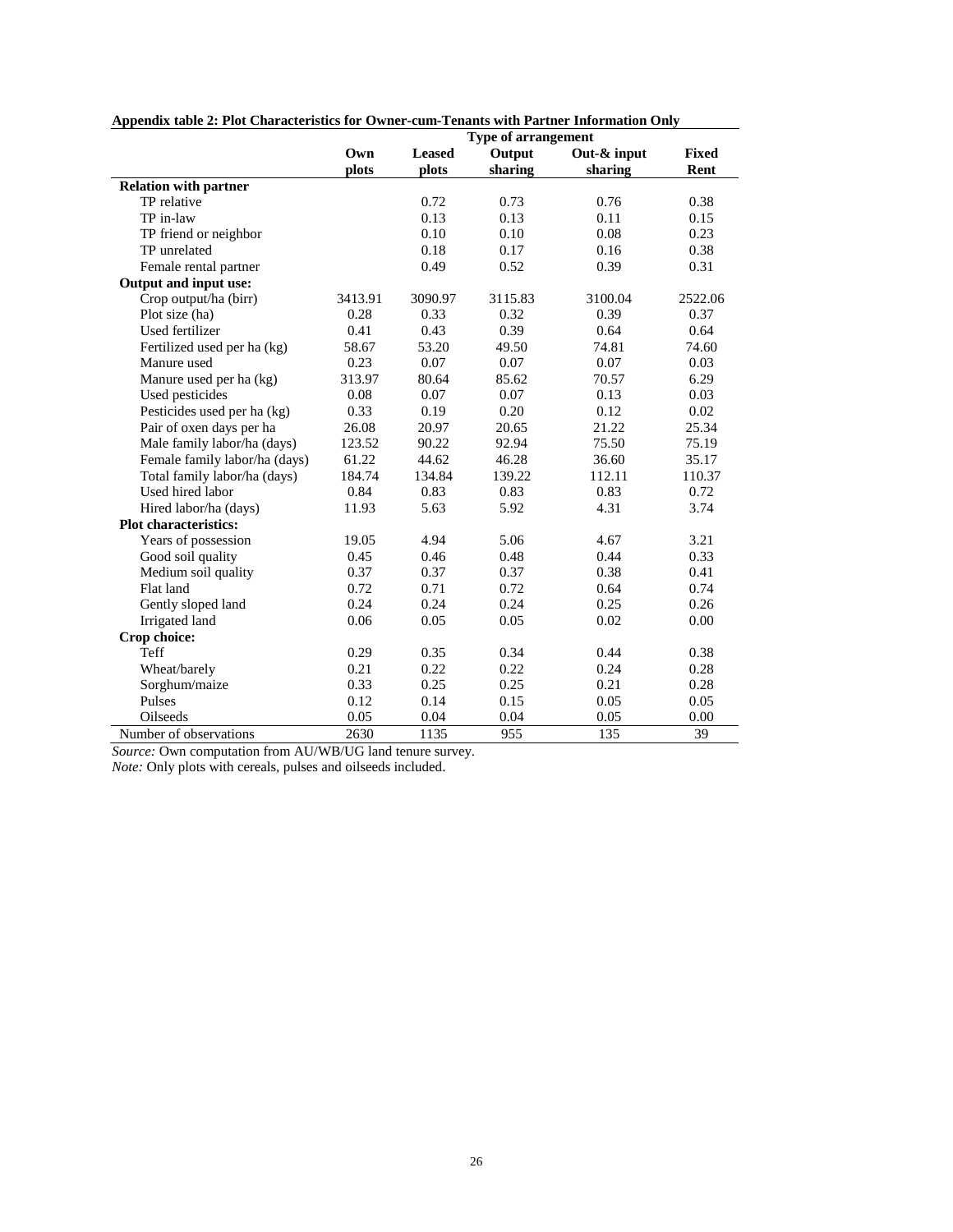|                                                           | (1)                 | (2)                 |
|-----------------------------------------------------------|---------------------|---------------------|
| Holding size in hectares (log)                            | $0.409***$          | $0.421***$          |
|                                                           | (15.794)            | (15.952)            |
| Male family labor days (log)                              | $0.347***$          |                     |
|                                                           | (14.447)            |                     |
| Female family labor days (log)                            | $-0.051**$          |                     |
|                                                           | $(-2.391)$          |                     |
| Hired labor days (log)                                    | $0.082***$          |                     |
|                                                           | (2.903)             |                     |
| Family and hired labor days (log)                         |                     | $0.343***$          |
|                                                           |                     | (13.740)            |
| Pair of oxen days (log)                                   | $0.073***$          | $0.092***$          |
|                                                           | (3.041)             | (3.762)             |
| Chemical fertilizer in kg (log)                           | $0.166***$          | $0.166***$          |
|                                                           | (7.086)             | (6.970)             |
| Manure in kg (log)                                        | 0.017               | 0.021               |
|                                                           | (1.126)             | (1.427)             |
| Dummy female family labor <sup>a</sup>                    | $-0.299***$         |                     |
|                                                           | $(-2.756)$          |                     |
| Dummy hired labor <sup>a</sup>                            | 0.028               |                     |
|                                                           | (0.362)             |                     |
| Dummy chemical fertilizer <sup>a</sup>                    | $0.323***$          | $0.311***$          |
|                                                           | (3.041)             | (2.878)             |
| Dummy manure <sup>a</sup>                                 | 0.137               | $0.190**$           |
|                                                           | (1.608)             | (2.192)             |
| Number of years possessed                                 | $-0.007***$         | $-0.006***$         |
|                                                           | $(-4.081)$          | $(-3.814)$          |
| Good soil quality                                         | $0.475***$          | $0.510***$          |
|                                                           | (6.724)             | (7.099)             |
| Medium soil quality                                       | $0.317***$          | $0.357***$          |
|                                                           | (4.314)             | (4.771)             |
| Flat land                                                 | $-0.037$            | $-0.066$            |
|                                                           | $(-0.392)$          | $(-0.681)$          |
| Gently sloped land                                        | $-0.086$            | $-0.077$            |
|                                                           | $(-0.861)$          | $(-0.757)$          |
| Irrigated land                                            | $0.165**$           | $0.209***$          |
|                                                           |                     |                     |
| Constant                                                  | (2.403)<br>5.369*** | (2.997)<br>5.013*** |
|                                                           |                     |                     |
|                                                           | (28.202)            | (26.662)            |
| Number of observations                                    | 1572                | 1572                |
| Adjusted $R^2$                                            | 0.694               | 0.681               |
| F-test of constant returns to scale                       | 1.200               | 2.320               |
| <i>p</i> -value for the test of constant returns to scale | 0.273               | 0.128               |

**Appendix table 3: Test of Constant Returns to Scale at the Holding Level**

**Note:** Absolute value of t statistics in parentheses; \* significant at 10%; \*\* significant at 5%; \*\*\* significant at 1%.

<sup>a</sup>The value of the dummy is 1 if the input is not used, and the value is 0 if the input is used (see Battese (1997) for the formalization of this method). All inputs are in logs.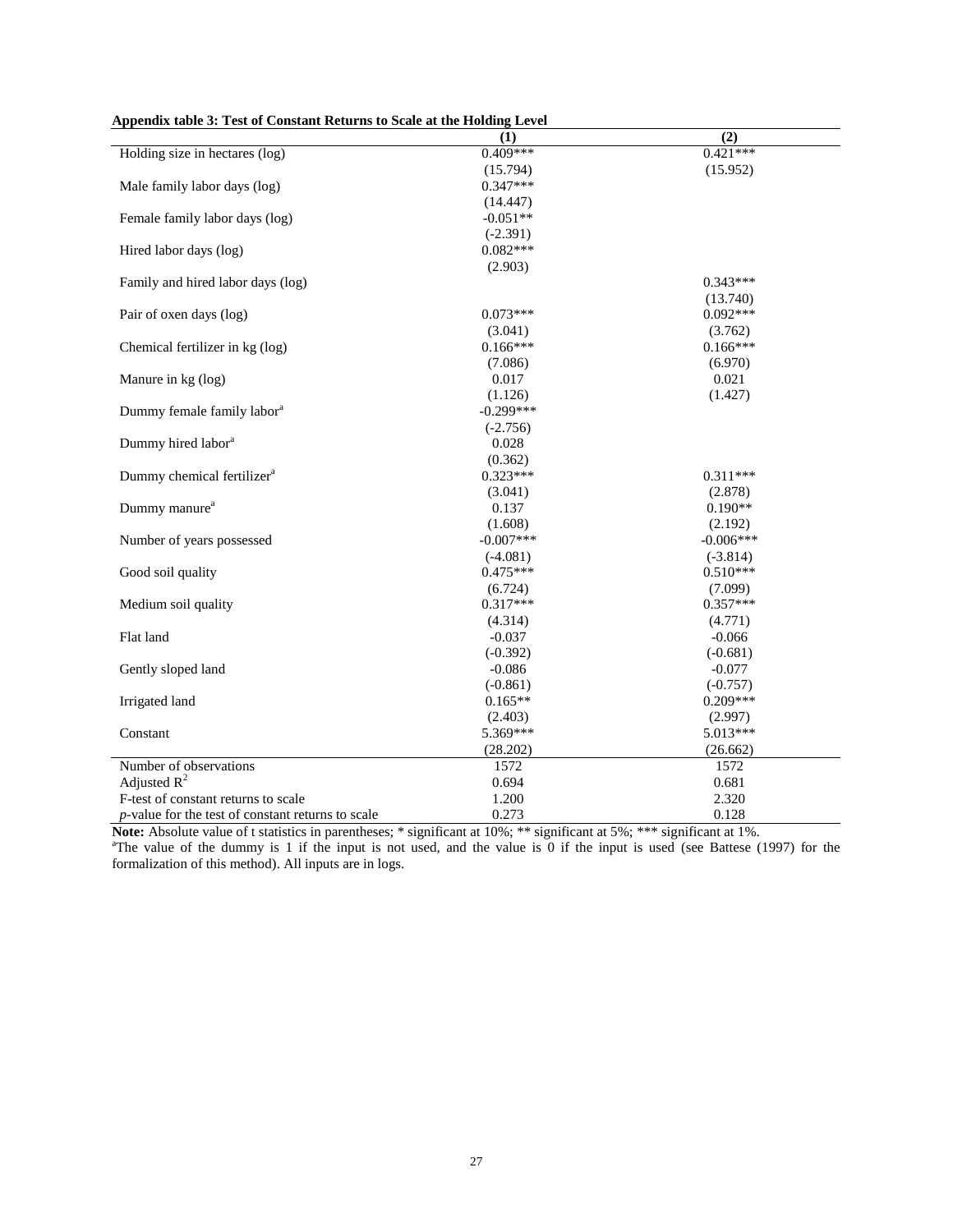| лрената таже ча годисимну нирает огонатесторунд сонтгонид того ожегчей прик |             |                                 |             |
|-----------------------------------------------------------------------------|-------------|---------------------------------|-------------|
|                                                                             | (1)         | <b>Restricted sample</b><br>(2) | (3)         |
| Fixed rental dummy                                                          | $-0.018$    |                                 |             |
|                                                                             | (0.23)      |                                 |             |
|                                                                             | $-0.021$    |                                 |             |
| Only output sharing                                                         |             | $-0.017$                        | $-0.055$    |
|                                                                             | (0.66)      | (0.42)                          | (1.26)      |
| Output and input sharing                                                    | 0.092       | 0.095                           | 0.047       |
|                                                                             | (1.52)      | (1.22)                          | (0.58)      |
| Farming is landlord's main activity (if sharecropped)                       |             |                                 | $0.086*$    |
|                                                                             |             |                                 | (1.74)      |
| No. of adult children per ha of rented out land                             |             |                                 | 0.004       |
|                                                                             |             |                                 | (1.08)      |
| Number of years possessed                                                   | $-0.000$    | $-0.001$                        | $-0.000$    |
|                                                                             | (0.01)      | (0.23)                          | (0.18)      |
| Good soil quality                                                           | $0.157***$  | $0.195***$                      | $0.194***$  |
|                                                                             | (4.76)      | (4.80)                          | (4.78)      |
| Medium soil quality                                                         | $0.098***$  | $0.124***$                      | $0.123***$  |
|                                                                             | (3.09)      | (3.19)                          | (3.18)      |
| Flat land                                                                   | 0.032       | 0.026                           | 0.030       |
|                                                                             | (0.64)      | (0.42)                          | (0.48)      |
| Gently sloped land                                                          | 0.005       | 0.046                           | 0.049       |
|                                                                             | (0.09)      | (0.70)                          | (0.75)      |
| Irrigated land                                                              | $-0.016$    | $-0.047$                        | $-0.049$    |
|                                                                             | (0.28)      | (0.71)                          | (0.72)      |
| Teff                                                                        | 0.045       | 0.006                           | 0.006       |
|                                                                             | (0.86)      | (0.09)                          | (0.10)      |
| Wheat                                                                       | $-0.034$    | $-0.019$                        | $-0.019$    |
|                                                                             | (0.66)      | (0.31)                          | (0.30)      |
|                                                                             | $-0.289***$ | $-0.323***$                     | $-0.325***$ |
| Sorghum                                                                     |             |                                 |             |
|                                                                             | (5.94)      | (5.61)<br>$0.128**$             | (5.63)      |
| Pulses                                                                      | $0.111**$   |                                 | $0.128**$   |
|                                                                             | (2.14)      | (2.06)                          | (2.06)      |
| Male adult labor (days per hectare)                                         | $0.251***$  | $0.255***$                      | $0.255***$  |
|                                                                             | (9.62)      | (8.20)                          | (8.18)      |
| Female adult labor (days per hectare)                                       | $0.086***$  | $0.107***$                      | $0.106***$  |
|                                                                             | (4.33)      | (4.42)                          | (4.38)      |
| Hired labor (days per hectare)                                              | 0.015       | 0.036                           | 0.037       |
|                                                                             | (0.55)      | (1.10)                          | (1.12)      |
| Oxen (days per hectare)                                                     | $0.286***$  | $0.266***$                      | $0.266***$  |
|                                                                             | (13.35)     | (10.03)                         | (10.05)     |
| Chemical fertilizer (kg per hectare)                                        | $0.133***$  | $0.121***$                      | $0.122***$  |
|                                                                             | (6.18)      | (4.83)                          | (4.84)      |
| Manure (kg per hectare)                                                     | $0.049**$   | $0.056**$                       | $0.055**$   |
|                                                                             | (2.47)      | (2.27)                          | (2.25)      |
| Dummy female family labor <sup>a</sup>                                      | $0.331***$  | $0.566***$                      | $0.566***$  |
|                                                                             | (4.69)      | (6.31)                          | (6.32)      |
| Dummy hired labor <sup>a</sup>                                              | $-0.152*$   | $-0.153$                        | $-0.149$    |
|                                                                             | (1.92)      | (1.60)                          | (1.56)      |
| Dummy chemical fertilizer <sup>a</sup>                                      | $0.346***$  | $0.275**$                       | $0.274**$   |
|                                                                             | (3.38)      | (2.29)                          | (2.29)      |
| Dummy manure <sup>a</sup>                                                   | $0.245*$    | $0.280*$                        | $0.277*$    |
|                                                                             | (1.80)      | (1.68)                          | (1.67)      |
| Constant                                                                    | 4.885***    | 4.853***                        | 4.852***    |
|                                                                             |             |                                 |             |
|                                                                             | (25.07)     | (20.59)                         | (20.59)     |
| Number of observations                                                      | 5443        | 3765                            | 3765        |
| Number of households                                                        | 826         | 637                             | 637         |
| $R^2$                                                                       | 0.367       | 0.370                           | 0.371       |

# **Appendix Table 4: Productivity Impact of Sharecropping Controlling for Observed Inputs**

**Note:** Absolute value of t statistics in parentheses; \* significant at 10%; \*\* significant at 5%; \*\*\* significant at 1%.  $n<sup>3</sup>$ The value of the dummy is 1 if the input is not used, and the value is 0 if the input is used. All inputs are in logs.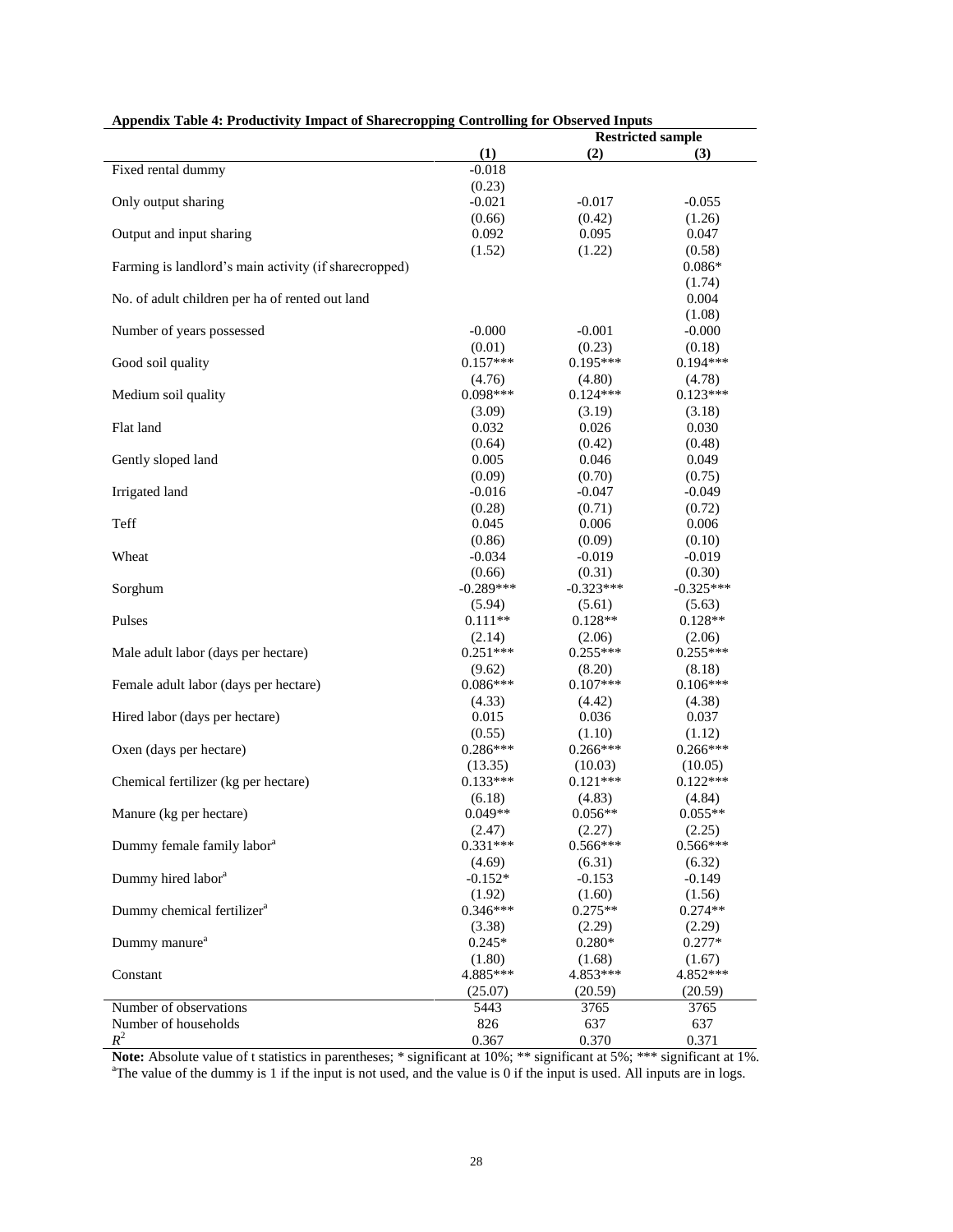|                           |                                       | <b>Household Fixed Effects</b>          | <b>RE Tobit (Marginal Effects)</b> <sup>a</sup> |                                           |
|---------------------------|---------------------------------------|-----------------------------------------|-------------------------------------------------|-------------------------------------------|
|                           | Male adult labor<br>days per ha (log) | <b>Total labor days</b><br>per ha (log) | Pair of oxen<br>days per ha (log)               | <b>Quantity of fertilizer in</b><br>Kg/Ha |
| Sharecrop dummy           | $-0.150***$                           | $-0.156***$                             | $-0.194***$                                     | $-0.283***$                               |
|                           | $(-4.870)$                            | $(-4.990)$                              | $(-6.382)$                                      | $(-4.448)$                                |
| Fixed rental dummy        | 0.011                                 | $-0.017$                                | $-0.032$                                        | $-0.143$                                  |
|                           | (0.142)                               | $(-0.218)$                              | $(-0.414)$                                      | $(-0.948)$                                |
| Number of years possessed | $-0.002$                              | $-0.002$                                | $-0.004**$                                      | $-0.008**$                                |
|                           | $(-1.220)$                            | $(-1.400)$                              | $(-2.170)$                                      | $(-2.193)$                                |
| Good soil quality         | $0.107***$                            | $0.147***$                              | $0.117***$                                      | $-0.055$                                  |
|                           | (3.270)                               | (4.429)                                 | (3.624)                                         | $(-0.829)$                                |
| Medium soil quality       | $0.073**$                             | $0.097***$                              | $0.062**$                                       | 0.071                                     |
|                           | (2.288)                               | (2.985)                                 | (1.979)                                         | (1.108)                                   |
| Flat land                 | 0.065                                 | 0.068                                   | 0.009                                           | $-0.102$                                  |
|                           | (1.281)                               | (1.313)                                 | (0.189)                                         | $(-0.998)$                                |
| Gently sloped land        | 0.068                                 | 0.071                                   | 0.034                                           | $-0.236**$                                |
|                           | (1.269)                               | (1.294)                                 | (0.647)                                         | $(-2.174)$                                |
| Irrigated land            | $0.101*$                              | $0.120**$                               | $0.155***$                                      | $-0.210$                                  |
|                           | (1.755)                               | (2.057)                                 | (2.736)                                         | $(-1.615)$                                |
| Teff                      | $0.442***$                            | $0.530***$                              | $0.356***$                                      | $2.503***$                                |
|                           | (9.606)                               | (11.313)                                | (7.830)                                         | (18.301)                                  |
| Wheat                     | $0.337***$                            | $0.382***$                              | $0.343***$                                      | $2.573***$                                |
|                           | (7.157)                               | (7.969)                                 | (7.370)                                         | (18.471)                                  |
| Sorghum                   | $0.126***$                            | $0.234***$                              | $0.140***$                                      | $0.962***$                                |
|                           | (2.692)                               | (4.878)                                 | (3.023)                                         | (7.518)                                   |
| Pulses                    | $-0.113**$                            | $-0.109**$                              | $-0.094*$                                       | $0.290*$                                  |
|                           | $(-2.204)$                            | $(-2.084)$                              | $(-1.861)$                                      | (1.934)                                   |
| Constant                  | 3.895***                              | 4.219***                                | $2.634***$                                      |                                           |
|                           | (53.077)                              | (56.391)                                | (36.320)                                        |                                           |
| Number of observations    | 5443                                  | 5443                                    | 5443                                            | 5443                                      |
| Number of households      | 826                                   | 826                                     | 826                                             | 826                                       |
| $R^2$                     | 0.095                                 | 0.111                                   | 0.077                                           |                                           |
| Log-Likelihood            |                                       |                                         |                                                 | $-15041.72$                               |
| Chi-squared               |                                       |                                         |                                                 | 1443.746                                  |

#### **Appendix table 5: Impact of Sharecropping on Input Intensity per Hectare**

**Note:** Absolute value of t statistics in parentheses; \* significant at 10%; \*\* significant at 5%; \*\*\* significant at 1%.

<sup>a</sup> The reported marginal effects for the fertilizer regression are provided in the form of dlny/dx such that we can interpret the coefficient of the tenancy dummy similarly to that of the labor and draft power intensity regressions as the percentage deviations of input intensities on sharecropped plots relative to owner-cultivated plots.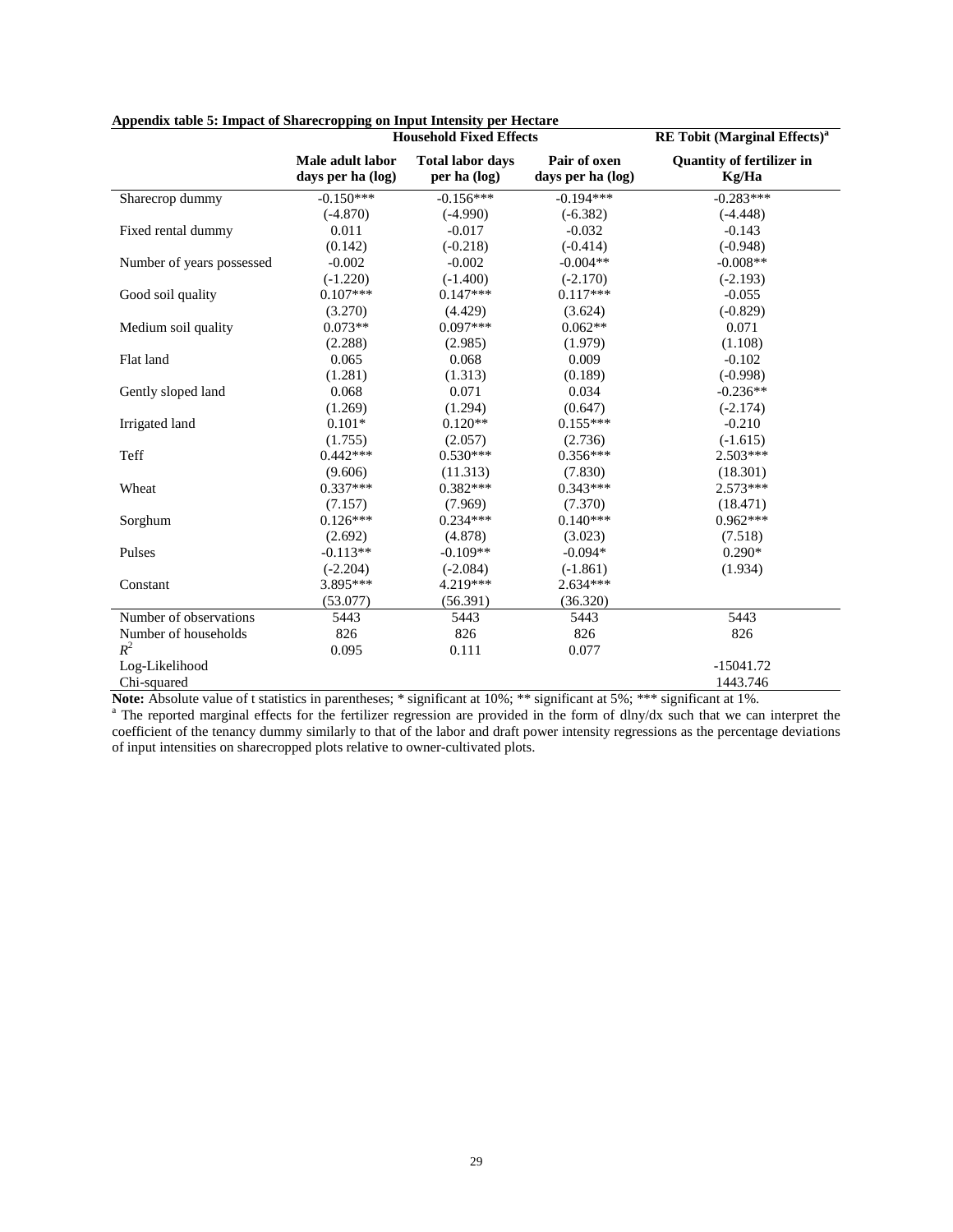|                                                       | Type of arrangement |                          |  |
|-------------------------------------------------------|---------------------|--------------------------|--|
|                                                       | Output sharing only | Output and input sharing |  |
| Identifying instruments (landlord's characteristics)  |                     |                          |  |
| Distance of the plot from homestead (walking minutes) | $0.001***$          | $-0.000***$              |  |
|                                                       | (2.88)              | (2.84)                   |  |
| Farming head's primary activity                       | $-0.723***$         | $-0.068***$              |  |
|                                                       | (39.93)             |                          |  |
|                                                       |                     | (4.45)                   |  |
| Total owned land by the landlord                      | 0.005               | $0.013**$                |  |
|                                                       | (0.79)              | (2.29)                   |  |
| Number of oxen owned                                  | $-0.044***$         | $0.020***$               |  |
|                                                       | (7.28)              | (3.92)                   |  |
| Value of other animals x $10^{-3}$ (Birr)             | $-0.002$            | $-0.002$                 |  |
|                                                       | (1.02)              | (1.37)                   |  |
| Roof corrugated iron sheet                            | $-0.036***$         | $0.046***$               |  |
|                                                       | (2.78)              | (4.22)                   |  |
| Number of dependents                                  | $0.006*$            | $-0.013***$              |  |
|                                                       | (1.65)              | (4.29)                   |  |
| Number of male adults                                 | 0.001               | $-0.009**$               |  |
|                                                       | (0.12)              | (2.21)                   |  |
| Number of female adults                               | $-0.011**$          | $0.013***$               |  |
|                                                       |                     |                          |  |
|                                                       | (2.22)              | (3.04)                   |  |
| Age of household head (years)                         | 0.000               | $0.001***$               |  |
|                                                       | (0.97)              | (3.83)                   |  |
| Female headed household                               | $0.033**$           | $-0.014$                 |  |
|                                                       | (2.12)              | (1.07)                   |  |
| Household head can read and write                     | $0.045***$          | $-0.015$                 |  |
|                                                       | (3.93)              | (1.59)                   |  |
| Farming is landlord's main activity (if sharecropped) | $0.769***$          | $0.111***$               |  |
|                                                       | (44.44)             | (7.57)                   |  |
| No. of adult children per ha of rented out land       | $0.002*$            | $-0.000$                 |  |
|                                                       | (1.71)              | (0.31)                   |  |
|                                                       | $-0.002**$          | $-0.003***$              |  |
| Number of years possessed                             |                     |                          |  |
|                                                       | (2.45)              | (5.62)                   |  |
| Good soil quality                                     | $-0.014$            | 0.015                    |  |
|                                                       | (1.24)              | (1.59)                   |  |
| Medium soil quality                                   | $-0.004$            | 0.007                    |  |
|                                                       | (0.38)              | (0.72)                   |  |
| Flat land                                             | 0.017               | $-0.029*$                |  |
|                                                       | (0.98)              | (1.95)                   |  |
| Gently sloped land                                    | 0.009               | $-0.024$                 |  |
|                                                       | (0.48)              | (1.51)                   |  |
| Irrigated land                                        | $0.042**$           | $-0.036**$               |  |
|                                                       | (2.19)              | (2.22)                   |  |
| Teff                                                  | $-0.012$            | $0.011\,$                |  |
|                                                       |                     |                          |  |
|                                                       | (0.75)              | (0.82)                   |  |
| Wheat                                                 | $-0.011$            | 0.011                    |  |
|                                                       | (0.67)              | (0.84)                   |  |
| Sorghum                                               | 0.008               | $-0.015$                 |  |
|                                                       | (0.49)              | (1.09)                   |  |
| Pulses                                                | 0.001               | $-0.001$                 |  |
|                                                       | (0.07)              | (0.06)                   |  |
| Constant                                              | $0.812***$          | $0.056*$                 |  |
|                                                       | (23.61)             | (1.92)                   |  |
| Number of observations                                | 3745                | 3745                     |  |
| Number of households                                  | 637                 | 637                      |  |
| $R^2$                                                 | 0.834               | 0.150                    |  |
| Shea Partial $R^2$                                    |                     |                          |  |
|                                                       | 0.600               | 0.048                    |  |
| Partial $R^2$                                         | 0.611               | 0.049                    |  |
| F-test of excluded instruments F(12, 3084)            | 403.50              | 13.15                    |  |

## **Appendix Table 6: First-Stage Regressions of Contract Choice: Household Fixed Effects Linear Probability Models**

**Note:** Absolute value of t statistics in parentheses; \* significant at 10%; \*\* significant at 5%; \*\*\* significant at 1%.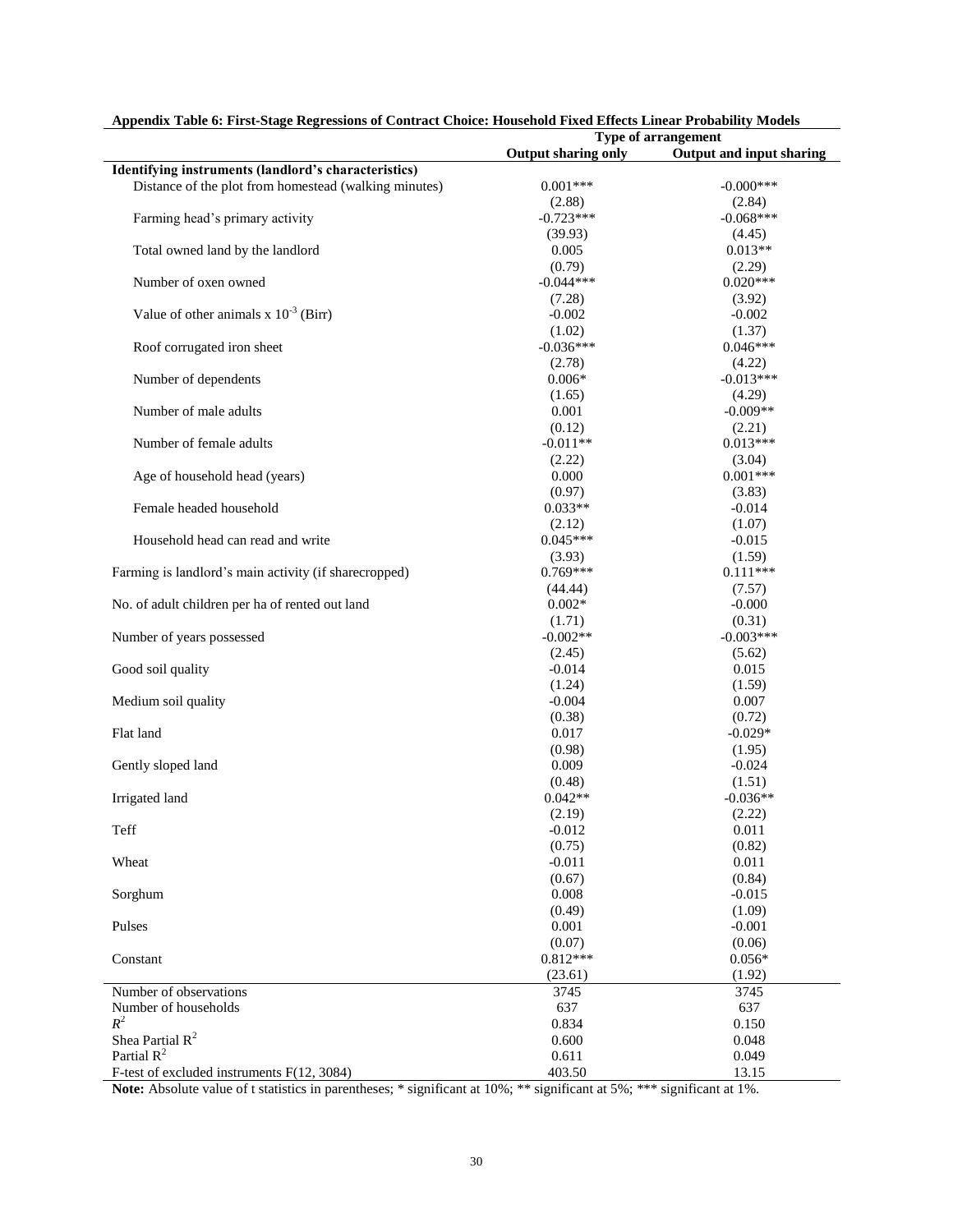#### Reference List

Arcand, J. L., C. Ai and F. Ethier. 2007. "Moral Hazard and Marshallian Inefficiency: Evidence from Tunisia." *Journal of Development Economics 83* (2): 411-45.

Battese, G. E. 1997. "A Note on the Estimation of Cobb-Douglas Production Functions When Some Explanatory Variables Have Zero Values." *Journal of Agricultural Economics 48* (2): 250-2.

Bell, C. 1977. "Alternative Theories of Sharecropping: Some Tests Using Evidence from Northeast India." *Journal of Development Studies 13* (4): 317-46.

Bellemare, M. 2009. "Sharecropping, insecure land rights and land titling policies: A case study of Lac Alotra, Madagascar." *Development Policy Review 27* (1): 87-106.

Bourguignon, F., M. Fournier and M. Gurgand. 2007. Selection Bias Corrections Based on the Multinomial Logit Model: Monte Carlo comparisons." *Journal of Economic Survey 21* (1): 174-205.

Cheung, S. N. S. 1969. "Transaction Costs, Risk Aversion, and the Choice of Contractual Arrangements." *Journal of Law and Economics 12* (1): 23-42.

de Janvry, A., G. Gordillo, J. P. Platteau and E. Sadoulet. 2001. *Access to Land, Rural Poverty, and Public Action*. Oxford: Oxford University Press.

Deininger, K. 2003. *Land Policies for Growth and Poverty Reduction. A World Bank Policy Research Report*. Oxford and New York: World Bank and Oxford University Press.

Deininger, K., D. A. Ali and T. Alemu. 2008. "Assessing the Functioning of Land Rental Markets in Ethiopia." *Economic Development and Cultural Change 57*(1): 67-101.

Deininger, K. and S. Jin. 2005. "The potential of land markets in the process of economic development: Evidence from China." *Journal of Development Economics 78* (1): 241-70.

Deininger, K. and S. Jin. 2006. "Productivity and equity effects of rental markets: Evidence from China." The World Bank, Policy Research Working Paper Series.

Deininger, K. and S. Jin. 2007. "Land rental markets in the process of rural structural transformation: Productivity and equity impacts in China." Policy Research Working Paper 4454. Washington: The World Bank.

DeSilva, S. 2000. "Skills, Partnerships and Tenancy in Sri Lankan Rice Farms." *Yale Economic Growth Center Discussion Paper: 819*.

Dubin, J. A. and D. L. McFadden. 1984. An Econometric Analysis of Residential Electric Appliance Holdings and Consumption." *Econometrica 52* (2): 345-362.

Feder, G. 1985. "The Relation between Farm Size and Farm Productivity: The Role of Family Labor, Supervision and Credit Constraints." *Journal of Development Economics 18* (2-3): 297-313.

Fuller, W. A. 1977. "Some properties of a modification of the limited information estimator." *Econometrica 45* (4): 939-54.

Holden, S. T.and M. Bezabih. 2009. "Gender and Land Productivity on Rented Land in Ethiopia." In Holden, S. T., K. Otsuka and F. M. Place, eds., *The Emergence of Land Rental Markets in Africa: Impact on Poverty, Equity, and Efficiency*. Washington, DC, USA: Resources for the Future.

Holden, S. T., K. Deininger and H. Ghebru. 2011. "Tenure Insecurity, Gender, Low-cost Land Certification and Land Rental Market Participation." *Journal of Development Studies* 47(1): 31-47.